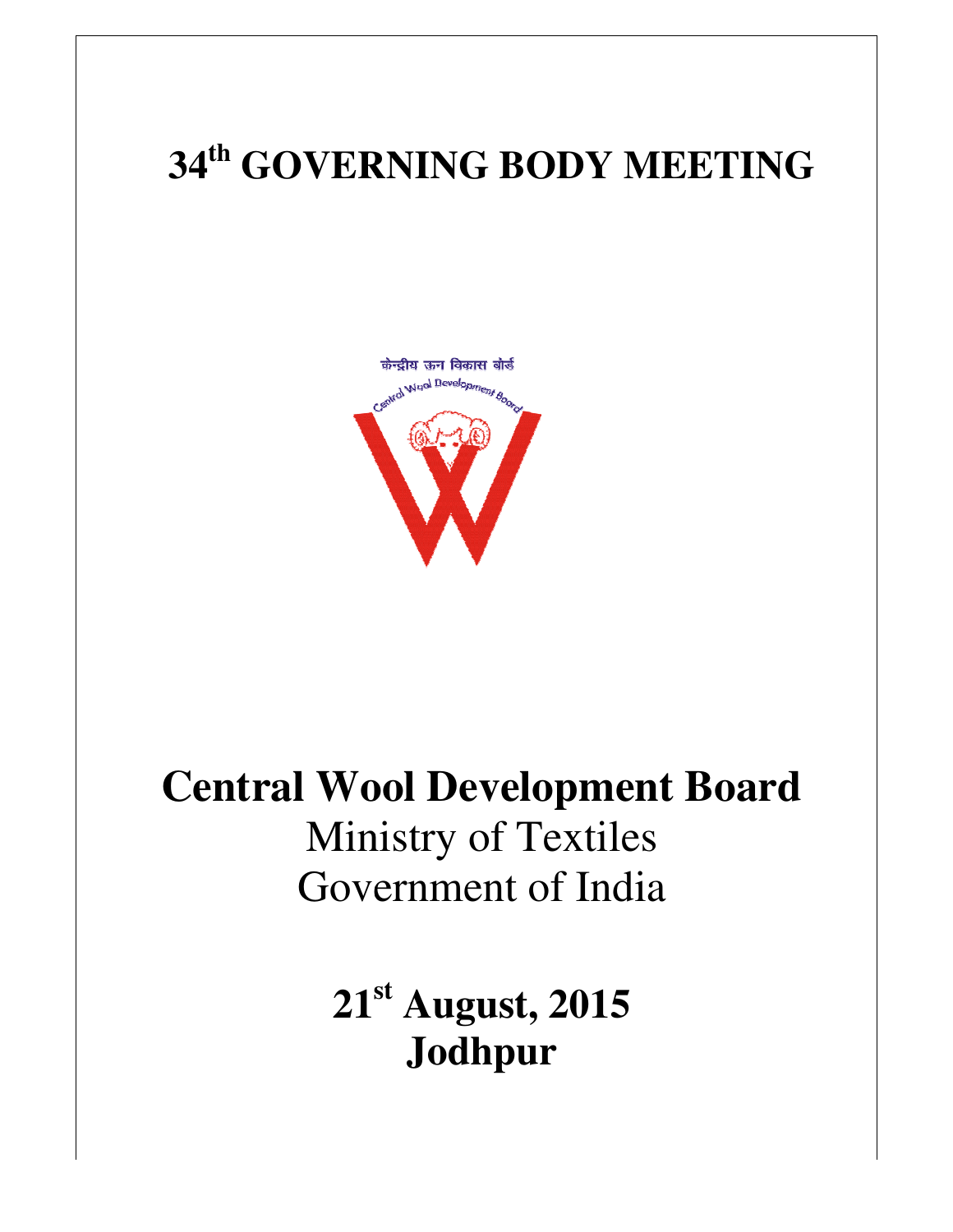## **AGENDA POINTS FOR 34th GOVERNING BODY MEETING OF CENTRAL WOOL DEVELOPMENT BOARD TO BE HELD ON 21-08-2015 AT 3.00 p.m. AT JODHPUR.**

| SN             | Agenda item                                                                                                                                                                                                | Page                  |
|----------------|------------------------------------------------------------------------------------------------------------------------------------------------------------------------------------------------------------|-----------------------|
| $\mathbf{1}$   | Confirmation of minutes of the last meeting $(33rd)$ of Governing<br>Body of the CWDB held on 23 <sup>rd</sup> May, 2014 at New Delhi.                                                                     | No.<br>$\overline{2}$ |
| $\mathbf{2}$   | Action taken report on the decisions of the $33rd$ meeting of the Board.                                                                                                                                   | $\overline{2}$        |
| 3              | Constitution of fresh Executive Committee of the CWDB.                                                                                                                                                     | 3                     |
| $\overline{4}$ | To note decisions of the $44th$ and $45th$ meetings of the Executive<br>Committee of the CWDB held on 23 <sup>rd</sup> May, 2014 and 25 <sup>th</sup> Nov., 2014,<br>respectively.                         | $\overline{4}$        |
| 5              | To apprise physical and financial achievements under implementation<br>of Annual Plan 2014-15 and to approve Annual Report and Audited<br>Accounts of the Board for the year 2014-15.                      | $\overline{4}$        |
| 6              | Discussion and approval of B.E. of CWDB for 2015-16 and progress<br>made so far under its different schemes.                                                                                               | 6                     |
| 7.             | To enhance budget provision under Social Security Scheme(SSS) -<br>'Sheep Breeders Insurance Scheme' of CWDB implementing by<br>various State Govt organization as Open Scheme for Annual Plan<br>2015-16. | 11                    |
| 8.             | To note progress under implementation of Pashmina Promotion<br>Programme (P-3) in Leh and Kargil districts of J. & K. State.                                                                               | 13                    |
|                | Any other item with the permission of the Chair.                                                                                                                                                           |                       |

## List of Annexure

| Annexure No. | Page No.  |
|--------------|-----------|
|              | $15 - 18$ |
|              | $19 - 28$ |
| Ш            | $29 - 39$ |
|              | $40 - 69$ |
|              | $70 - 72$ |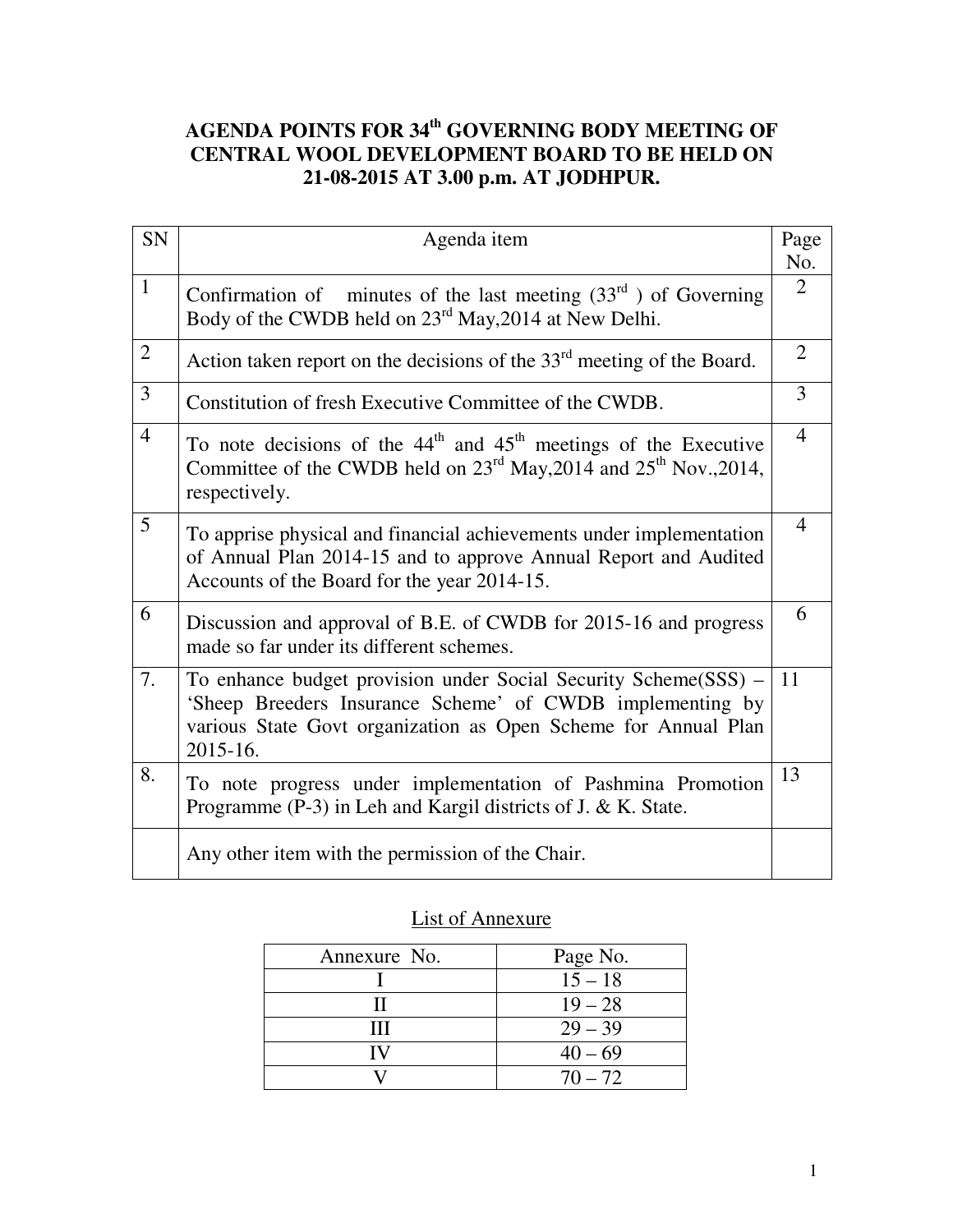## **AGENDA ITEM FOR 34th GOVERNING BODY MEETING OF CWDB TO BE HELD ON 21st August,2015 AT JODHPUR**

## **1) CONFIRMATION OF MINUTES OF THE LAST MEETING (33RD)**  OF GOVERNING BODY OF THE CWDB HELD ON 23<sup>RD</sup> MAY, **2014 AT NEW DELHI.**

 The 33rd Meeting of the Governing Body of the CWDB was held on 23rd May, 2014 at New Delhi under the chairmanship of Shri K. L. Choudhary. Copy of minutes of the meeting is enclosed as **Annexure-I** for perusal **(Page no. 15 to 18).** Minutes were circulated to all members and were placed on CWDB websites also**.** Since no comment was received from any member, the same may be treated as confirmed.

## **2) ACTION TAKEN REPORT ON THE DECISIONS OF THE 33RD MEETING OF THE BOARD.**

 A statement showing Action Taken Report on the decisions of the 33rd meeting of Governing Body of the CWDB held on 23-05-2014 at New Delhi is placed before the Board for kind perusal.

| <b>SN</b>    | <b>Decisions</b>          | <b>Action taken</b>                                                      |
|--------------|---------------------------|--------------------------------------------------------------------------|
| $\mathbf{1}$ |                           | Continuation of the services of The CWDB has continued the services      |
|              |                           | contractual workers engaged in with one month break in their services of |
|              |                           | Board and approval of the proposal   Miss Soni Pankaj, Mr. Rupesh Kumar  |
|              | in<br>increase<br>to      | their monthly   (both having Textile Engineering degree                  |
|              | remuneration.             | from IICT, Bhadohi)                                                      |
| 2            |                           | Post-facto approval of the proposal The CWDB has implemented<br>pay      |
|              |                           | of pay anomaly/pay revision of anomaly/ pay revision of Stenographer     |
|              | Board                     | employees, which has Grade 'C' and Supervisor/Sr. Technical              |
|              | already been implemented. | Assistant, WTC, Bikaner.                                                 |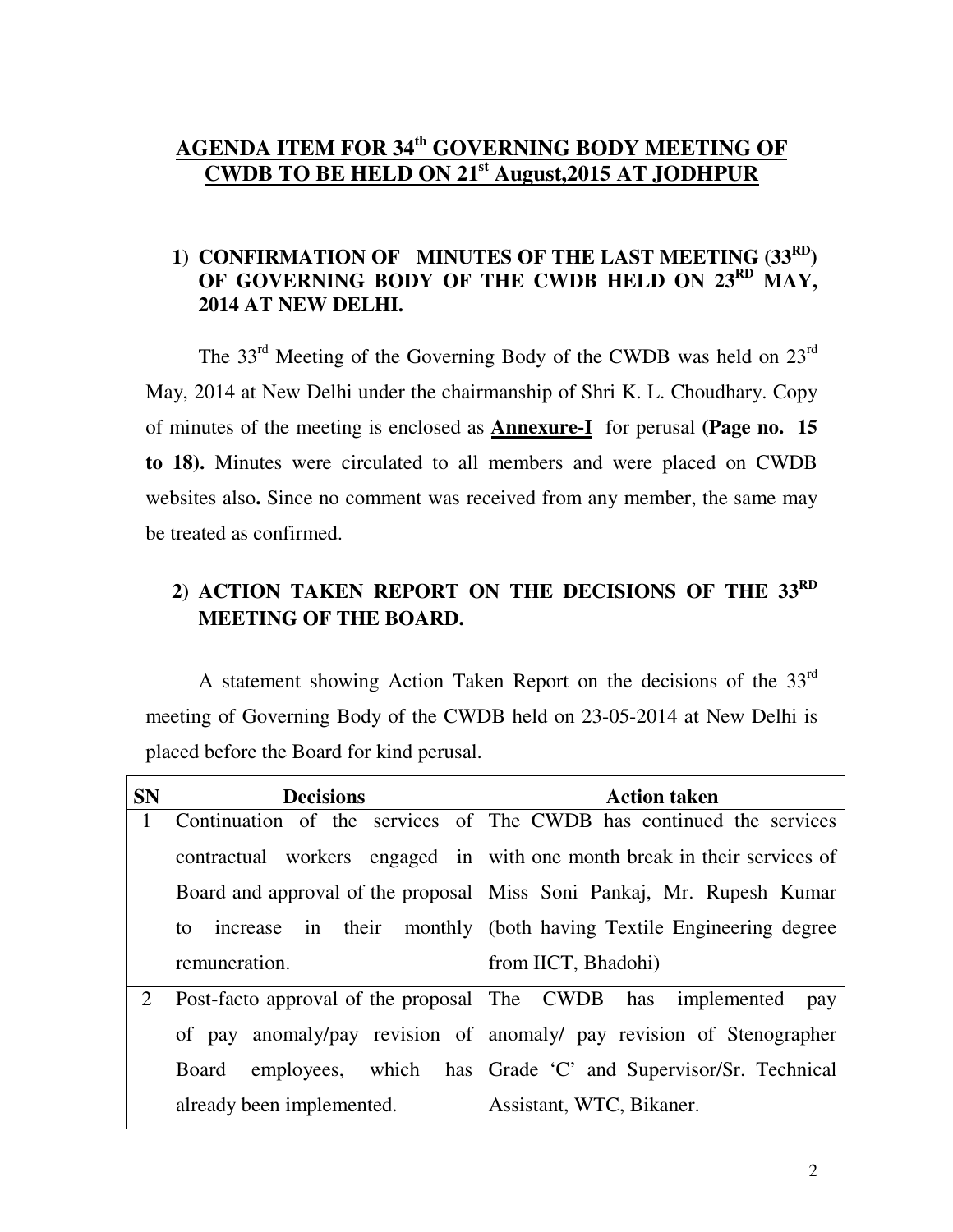## **3) CONSTITUTION OF FRESH EXECUTIVE COMMITTEE OF THE CWDB.**

 As per Rule IV of the "Rules and Regulations of the Central Wool Development Board", there is a provision for constitution of an "Executive Committee" of the CWDB for the management and administration of the affairs of the Board in accordance with the Rules and Regulations and Bye Laws of the Board for furtherance of its objectives.

 The Govt. of India reconstituted the Board for a period of two years vide Govt. of India Resolution No. 2/7/2008-W&WT dated 25<sup>th</sup> November, 2014. Accordingly, fresh Executive Committee of the Board is to be reconstituted. Under fresh reconstitution of Board, there are vacancy of eight representatives from progressive sheep breeders and NGOs engaged in woolen sector in various wool producing States as non-official members.

 As per provision, the Executive Committee of the Board shall consist of the following members:

- i) Vice-Chairperson of the CWDB as Chairperson of the Executive Committee;
- ii) Executive Director of the CWDB as Member Secretary.
- iii) Seven other members from the Governing Body.

Formulation of last Executive Committee was as under :

- i) The Joint Secretary (Wool), MOT, New Delhi as Chairperson.
- ii) Textile Commissioner, MUMBAI.
- iii) Director/ Dy. Secretary (Finance), MOT, New Delhi.
- iv) Director (Industry & VSE), Planning Commission, New Delhi.
- v) Director, Animal Husbandry Deptt., Govt. of Raj., JAIPUR.
- vi) Director, Wool Research Association, THANE. (Mumbai)
- vii) Director, Central Sheep & Wool Research Institute (CSWRI), Raj.
- viii) Secretary General, Indian Woollen Mills Fed., Mumbai.
- ix) Executive Director, CWDB, Jodhpur as Member Secretary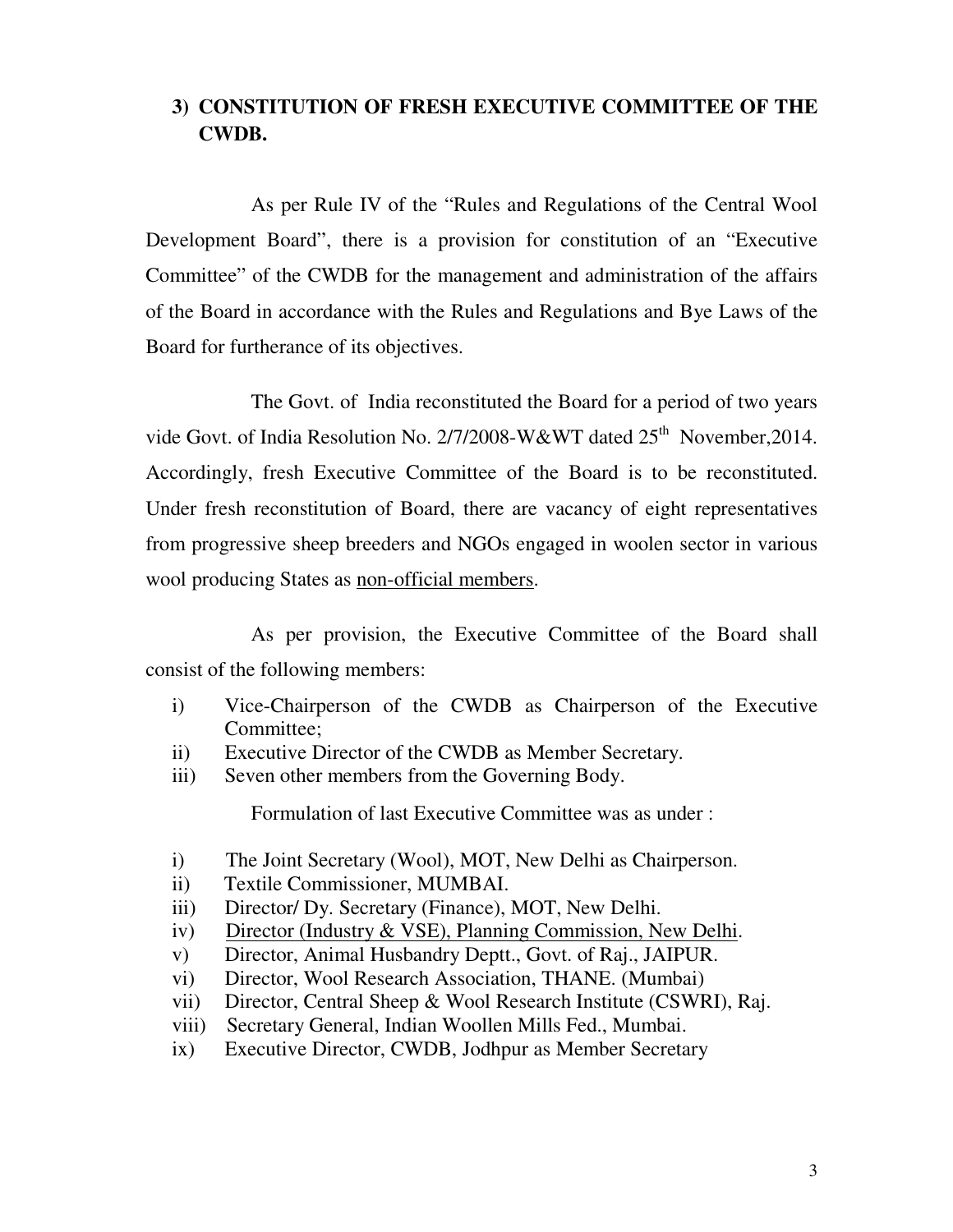Representation of some non-official-members may be replaced further in Executive Committee at the time of their appointment with prior approval of Governing Board in its next meeting.

 As above, the matter is placed before the Governing Body for reconstitution of fresh Executive Committee of the Board.

## **4) TO NOTE DECISIONS OF THE 44TH AND 45TH MEETINGS OF THE EXECUTIVE COMMITTEE OF THE CWDB HELD ON 23RD MAY,2014 AND 25TH NOV.,2014, RESPECTIVELY.**

The 44<sup>th</sup> and 45<sup>th</sup> meetings of the Executive Committee of Board were held on 23-05-2014 and 25-11-2014 at New Delhi, respectively under the chairpersonship of Ms. Monika S. Garg & Ms. Sunaina Tomar the then Joint Secretary (Wool), MOT & VC, CWDB.

The minutes  $44<sup>th</sup>$  and  $45<sup>th</sup>$  EC meetings of Board are enclosed at **Annexure-II & III (Page no. 19 to 28 & 29 to 39),** respectivelyfor perusal and necessary approval.

## **5) TO APPRISE PHYSICAL AND FINANCIAL ACHIEVEMENTS UNDER IMPLEMENTATION OF ANNUAL PLAN 2014-15 AND TO APPROVE ANNUAL REPORT AND AUDITED ACCOUNTS OF THE BOARD FOR THE YEAR 2014-15.**

 The MOT had released Rs. 20.00 Crore under Plan Fund for implementation of different schemes of Wool Sector during Annual Plan 2014-15 and against this target the Board has utilized Rs. 18.98 crore. The Board has not fully utilized the allocated fund due to vacate the regular post of Executive Director, CWDB on completion of their deputation tenure on  $17<sup>th</sup>$  Feb., 2015 and funds under some ongoing projects could not be released in March,2015 even the Board has already issued sufficient Sanction Orders under different schemes. On the Non-Plan side, the Board has fully utilized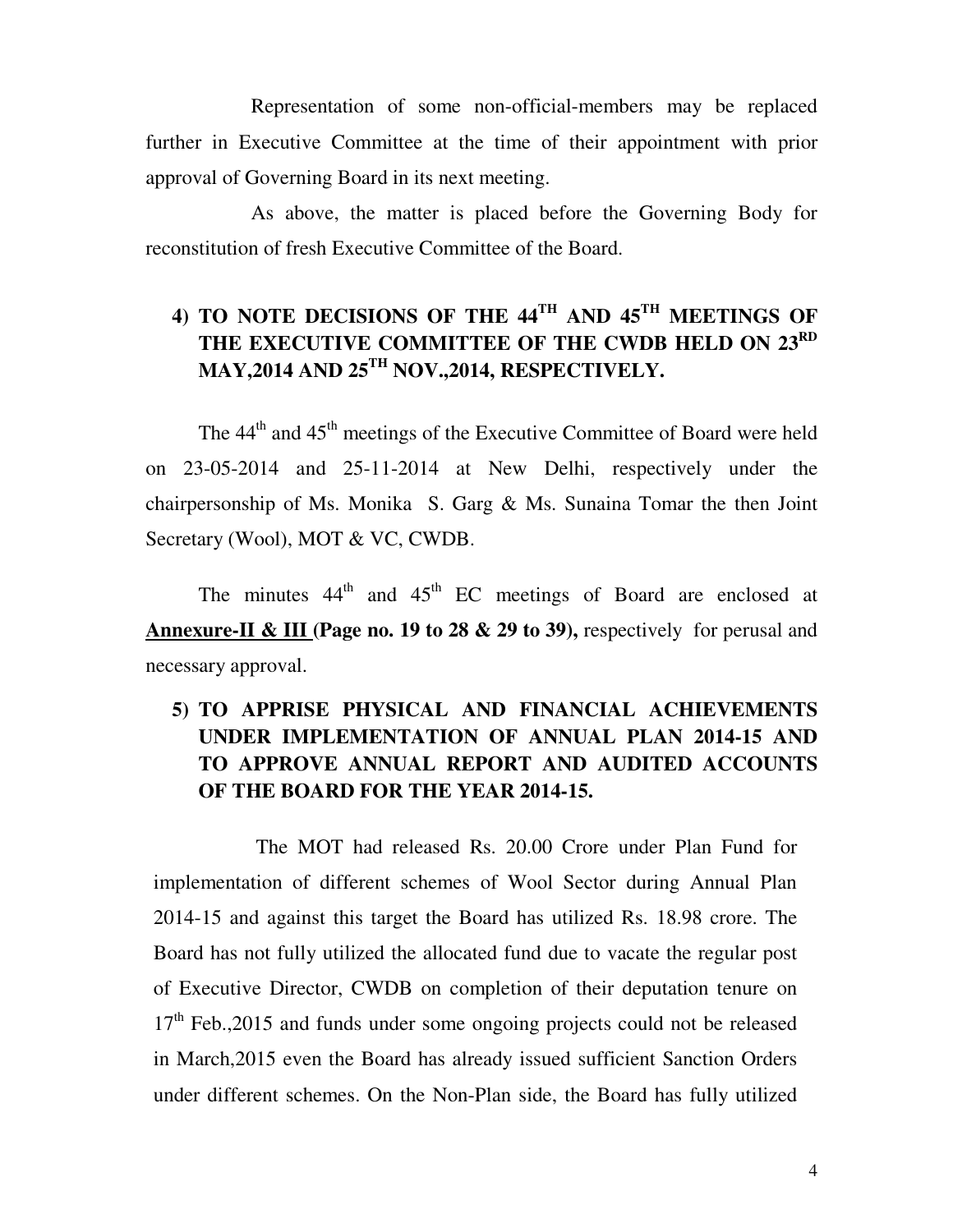Rs. 2.00 Crore to meet establishment and other administrative expenditure during Financial Year 2014-15.

 Scheme-wise physical and financial targets and achievements made by Board under implementation of Annual Plan 2014-15 is as under :

(Rs. in Crore)

|              |                                          |                                      | <b>Targets 2014-15</b>       |                      | <b>Achievements</b><br>$($ upto 31-03-2015 $)$ |                      |  |
|--------------|------------------------------------------|--------------------------------------|------------------------------|----------------------|------------------------------------------------|----------------------|--|
| S<br>N       | Name of<br><b>Scheme</b>                 | Unit                                 | <b>Physical</b>              | <b>Financ</b><br>ial | <b>Physical</b>                                | <b>Financ</b><br>ial |  |
| I            |                                          | Integrated Wool Improvement &        |                              |                      |                                                |                      |  |
|              |                                          | <b>Development Programme (IWIDP)</b> |                              |                      |                                                |                      |  |
| $\mathbf{A}$ | Sheep &                                  | No. of sheep                         | 28 lakh (10                  |                      | 39 lakh (21                                    |                      |  |
|              | <b>Wool</b>                              | & Feed                               | $New + 18 On$                |                      | $New + 18 On$                                  |                      |  |
|              | Improvement<br><b>Scheme</b>             | <b>Supplement</b><br>(FS)            | going sheep,<br>FS to 75,000 | 6.50                 | going sheep,<br>FS to 75,000                   | 6.46                 |  |
|              | (SWIS)                                   |                                      | sheep                        |                      | sheep                                          |                      |  |
| B            | Pashmina                                 | No. of                               | 2 lakh                       |                      | 2 lakh                                         |                      |  |
|              | <b>Wool</b><br><b>Development</b>        | Pashmina &<br>Feed                   | pashmina,                    | 7.00                 | pashmina, 800                                  | 7.04                 |  |
|              | <b>Scheme</b>                            | <b>Supplement</b>                    | 800 families,                |                      | families, FS to                                |                      |  |
|              | (PWDS)                                   | (FS)                                 | FS to 40,000<br>goats        |                      | 40,000 goats                                   |                      |  |
|              |                                          |                                      |                              |                      |                                                |                      |  |
| $\mathbf C$  | <b>Angora Wool</b><br><b>Development</b> |                                      | 1,500 (1200<br>Ongoing +     |                      |                                                |                      |  |
|              | <b>Scheme</b>                            | No. of angora<br>0.25<br>300 New)    |                              |                      | 1,200 On going                                 | 0.08                 |  |
|              | (AWDS)                                   | rabbits                              | angora                       |                      | angora rabbits                                 |                      |  |
| D            | Human                                    |                                      | rabbits                      |                      |                                                |                      |  |
|              | <b>Resource</b>                          | Training,<br>Woollen                 |                              |                      |                                                |                      |  |
|              | Development                              | Expo,                                | 200 Trainees,<br>7 Expos & 3 |                      | <b>204 Trainees</b>                            |                      |  |
|              | &                                        | <b>Promotional</b>                   | Labs up-                     | 4.50                 | 3 Expos                                        | 3.90                 |  |
|              | <b>Promotional</b><br><b>Activities</b>  | Activities,<br><b>Up-gradation</b>   | gradation                    |                      |                                                |                      |  |
|              |                                          | of Labs.                             |                              |                      |                                                |                      |  |
| $\mathbf{I}$ |                                          | <b>Quality Processing of Wool</b>    |                              |                      |                                                |                      |  |
| $\mathbf{A}$ | <b>CFC</b> for                           | <b>Common</b>                        | 42 Sheep                     |                      | <b>46 Sheep</b>                                |                      |  |
|              | <b>Wool</b>                              | <b>Facility</b>                      | <b>Shearing</b>              | 0.75                 | <b>Shearing</b>                                | 0.75                 |  |
|              | Processing<br><b>Facilities</b>          | Centre (CFC)                         | <b>Machines</b>              |                      | <b>Machines</b>                                |                      |  |
| Ш            | <b>Social Security Scheme</b>            |                                      |                              |                      |                                                |                      |  |
| $\mathbf{A}$ | <b>Sheep</b>                             | No. of sheep                         |                              | 0.75                 |                                                | 0.75                 |  |
|              | <b>Breeders</b>                          | breeders                             | 30,000                       |                      | 41,392                                         |                      |  |
|              | <b>Insurance</b><br><b>Scheme</b>        |                                      | shepherds                    |                      | shepherds                                      |                      |  |
| B            | <b>Sheep</b>                             | No. of sheep                         |                              | 0.25                 |                                                | 0.00                 |  |
|              | <b>Insurance</b>                         |                                      | 50,000 sheep                 |                      | <b>NIL</b>                                     |                      |  |
|              | <b>Scheme</b>                            |                                      |                              |                      |                                                |                      |  |
|              | <b>Total</b>                             | $(I+II+III)$                         |                              | 20.00                |                                                | 18.98                |  |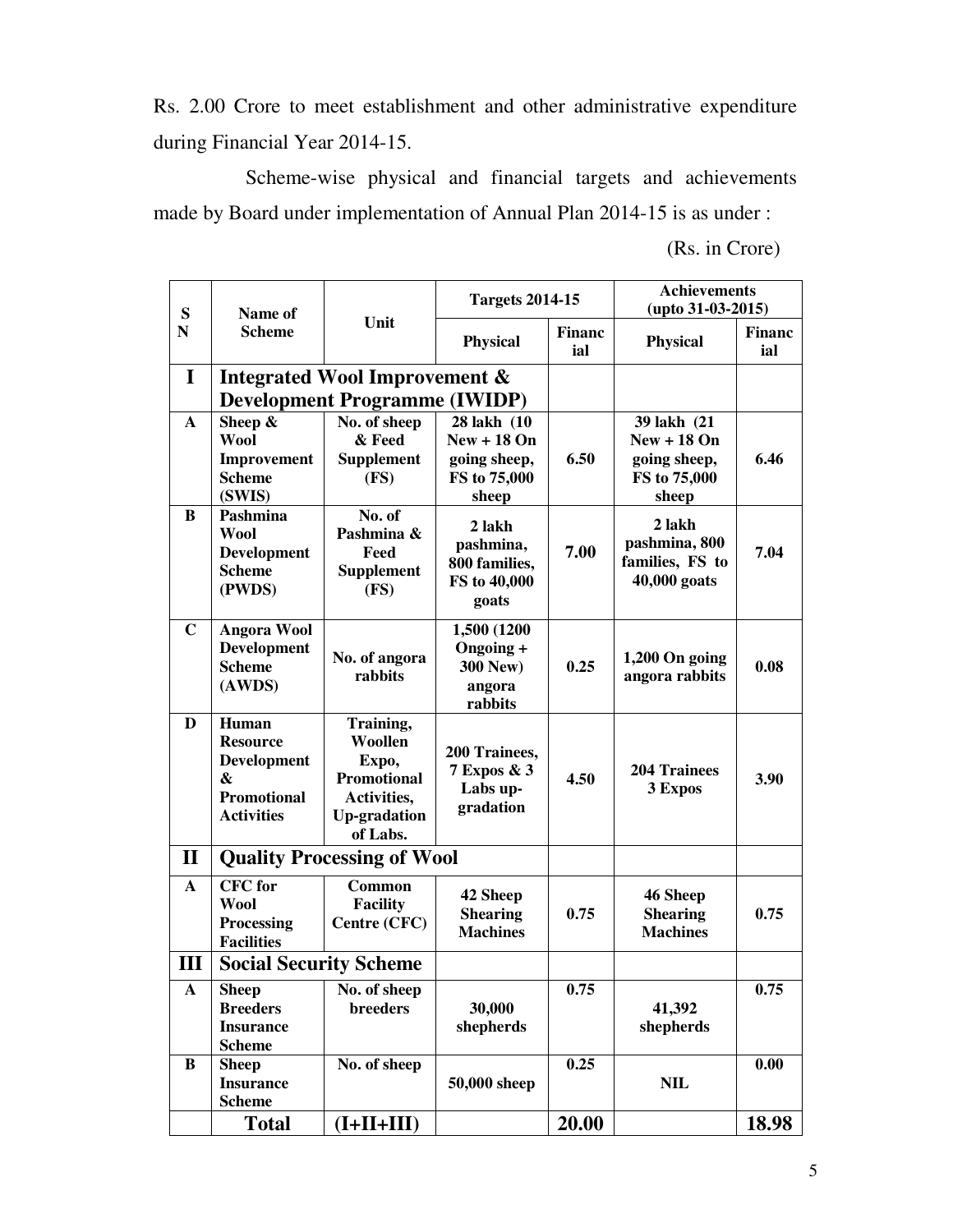The audit work of Central Wool Development Board for the year 2014-15 was conducted by M/s. Kanstia & Company, Chartered Accountant, Jodhpur and submitted the Audit Report along with Income & Expenditure and Balance Sheet.

Draft Annual Report and Audited Accounts of the CWDB for the year 2014-15 alongwith detailed physical and financial targets and achievements is enclosed at **Annexure-IV (Page no. 40 to 69 ),** for perusal and necessary approval.

## 6) **DISCUSSION AND APPROVAL OF B.E. OF CWDB FOR 2015-16 AND PROGRESS MADE SO FAR.**

 For current financial year 2015-16, the MOT has allocated total Plan Fund of Rs. 13.41 Crore to implement different schemes of Board and sanctioned first installment of Rs. 1.52+3.44= Rs. 4.96 crore and released Rs. 3.95 crore by adjusting unutilized balance grant amount of Rs. 1.01 crore of previous year 2014-15. The MOT has also allocated Rs. 2.5 Crore under Non-Plan head for establishment and other administrative expenditure of the Board and released Rs. 1.25 crore as 1st & 2nd instalments**.** Scheme-wise allocation of funds by MOT for 2015-16 is as under :

| <b>SN</b>      | Name of scheme                             | Allocated Plan fund |
|----------------|--------------------------------------------|---------------------|
|                |                                            | (Rs. In crore)      |
|                | &<br>Integrated Wool Improvement           | 6.11                |
|                | Development Programme (IWIDP)              |                     |
| $\overline{2}$ | Quality Processing of Wool Scheme          | 0.17                |
| 3              | Social Security Scheme (SSS) for insurance | 0.25                |
|                | of sheep and sheep breeders.               |                     |
|                | Pashmina Wool Development Scheme           | 6.88                |
|                | TOTAL.                                     | 1341                |

Against first instalment of Rs. 4.96 crore, the Board has utilized Rs. 1.739 crore under different schemes up to  $18<sup>th</sup>$  August, 2015.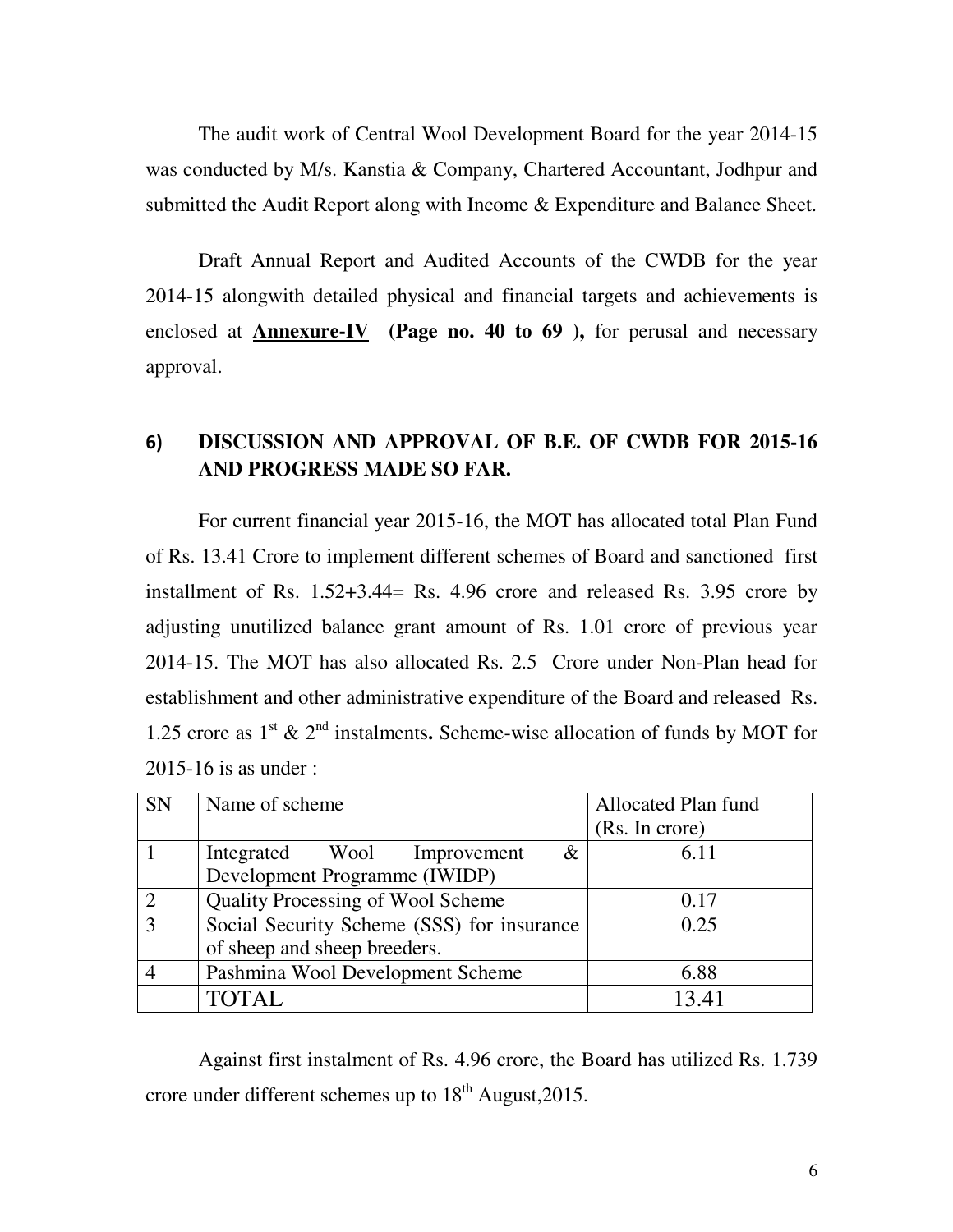|                | (Rs. in crore)                                                             |                                                                          |                                                                                        |                         |                      |
|----------------|----------------------------------------------------------------------------|--------------------------------------------------------------------------|----------------------------------------------------------------------------------------|-------------------------|----------------------|
| ${\bf S}$      | Name of Scheme                                                             | Units                                                                    |                                                                                        | Budget Estimate 2015-16 |                      |
| $\overline{N}$ |                                                                            |                                                                          | Physical                                                                               | Financial               | so far in<br>2015-16 |
| $\mathbf I$    |                                                                            |                                                                          | <b>Integrated Wool Improvement &amp; Development Programme</b>                         |                         |                      |
| A              | Sheep & Wool<br>Improvement<br>Scheme (SWIS)                               | No. of sheep in<br>lakh                                                  | 42.15 lakh sheep<br>under ongoing<br>projects                                          | 3.80                    | 0.5250               |
| B              | Angora Wool<br>Development<br>Scheme                                       | No. of angora<br>rabbits                                                 | 400 Angora rabbits<br>(20 families) under<br>ongoing projects                          | 0.31                    |                      |
| $\mathcal{C}$  | <b>Human Resource</b><br>Development &<br>Promotional<br><b>Activities</b> | HRD,<br>Promotional<br>Activities,<br>Woollen Expo                       | Training to 90<br>persons, operating<br>WDTC & WTC,<br><b>Woollen Expos</b>            | 2.00                    | 0.27                 |
|                | Total I ( $A$ to $C$ )                                                     |                                                                          |                                                                                        | 6.11                    | 0.795                |
| $\mathbf{I}$   | Quality<br><b>Processing of</b><br><b>Wool Scheme</b>                      | <b>Common Facility</b><br>Centres<br>(providing<br>Shearing<br>Machines) | To meet liabilities for<br>providing sheep<br>shearing machines<br>(Ongoing projects)  | 0.17                    |                      |
| Ш              | <b>Social Security Scheme</b>                                              |                                                                          |                                                                                        |                         |                      |
| A              | <b>Sheep Breeders</b><br><b>Insurance Scheme</b>                           | No. of sheep<br>breeders                                                 | To meet liabilities of<br>previous years.                                              | 0.25                    |                      |
| $\mathbf{IV}$  | Pashmina Wool<br><b>Development</b><br><b>Scheme</b>                       | Pashmina Goats<br>& No. of families                                      | 2 lakh goats & 800<br>families (ongoing<br>projects) FS to<br>40,000 Pashmina<br>goats | 6.88                    | 0.9445               |
|                |                                                                            | Total (I to IV)                                                          |                                                                                        | 13.41                   | 1.739                |

Scheme-wise B.E. and physical target for 2015-16 is as under :

 As above, Annual Action Plan of CWDB for FY 2015-16 along with physical targets and utilization of funds upto  $18<sup>th</sup>$  August, 2015 is placed before the Governing Body for discussion and approval.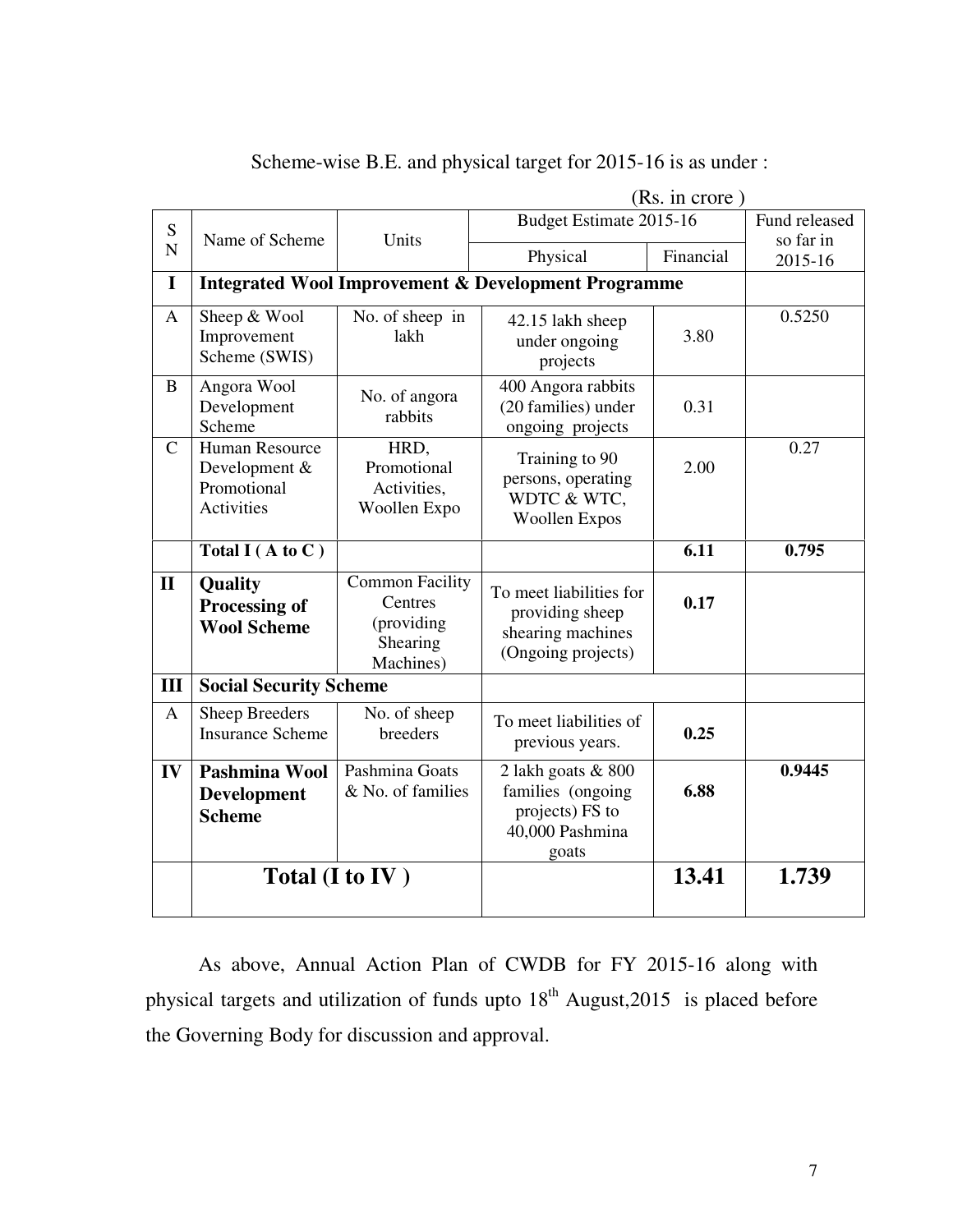## **b) Enhancement of Budget allocation for the Financial Year 2015-16**

 At the time of Budget Estimates for financial year 2015-16, the Board proposed Rs. 20 crores for Plan Fund under its various schemes. However, the Ministry of Textiles has allocated only Rs. 13.41 crores for Financial Year 2015- 16. As per SFC for 12<sup>th</sup> Five Year Plan, the Central Wool Development Board allocated total fund of Rs. 9600 lakhs for 2012-13 to 2016-17 under different schemes/programmes. Details of allocation and utilization of funds upto 2014-15 is as under:

(Rs. in lakhs)

| Particulars                                                       | As per<br><b>SFC</b> | Total<br>Utilized<br>upto 14-15 | <b>Balance</b> |
|-------------------------------------------------------------------|----------------------|---------------------------------|----------------|
| A. Integrated Wool Improvement $\&$<br>Development Programme      |                      |                                 |                |
| i) Sheep $&$ Wool Improvement Scheme                              | 3100.00              | 1846.00                         | 1254.00        |
| ii) Angora Wool Development Scheme                                | 249.00               | 68.00                           | 181.00         |
| iii) Pashmina Wool Development Scheme                             | 4121.00              | 1423.00                         | 2698.00        |
| iv) Human Resource Development &<br><b>Promotional Activities</b> | 1630.00              | 1122.00                         | 508.00         |
| Total <i>IWIDP</i> (A)                                            | 9100.00              | 4459.00                         | 4641.00        |
| <b>B</b> Quality Processing of Wool                               | 300.00               | 215.00                          | 85.00          |
| Total $(B)$                                                       | 9400.00              |                                 |                |
| C: Social Security Scheme                                         | 200.00               | 175.00                          | 25.00          |
| $\mathbf{i}$<br><b>Sheep Breeders Insurance</b><br>Scheme         |                      |                                 |                |
| ii)<br><b>Sheep Insurance Scheme</b>                              |                      |                                 |                |
| Total $(A+B+C)$                                                   | 9600.00              | 4849.00                         | 4751.00        |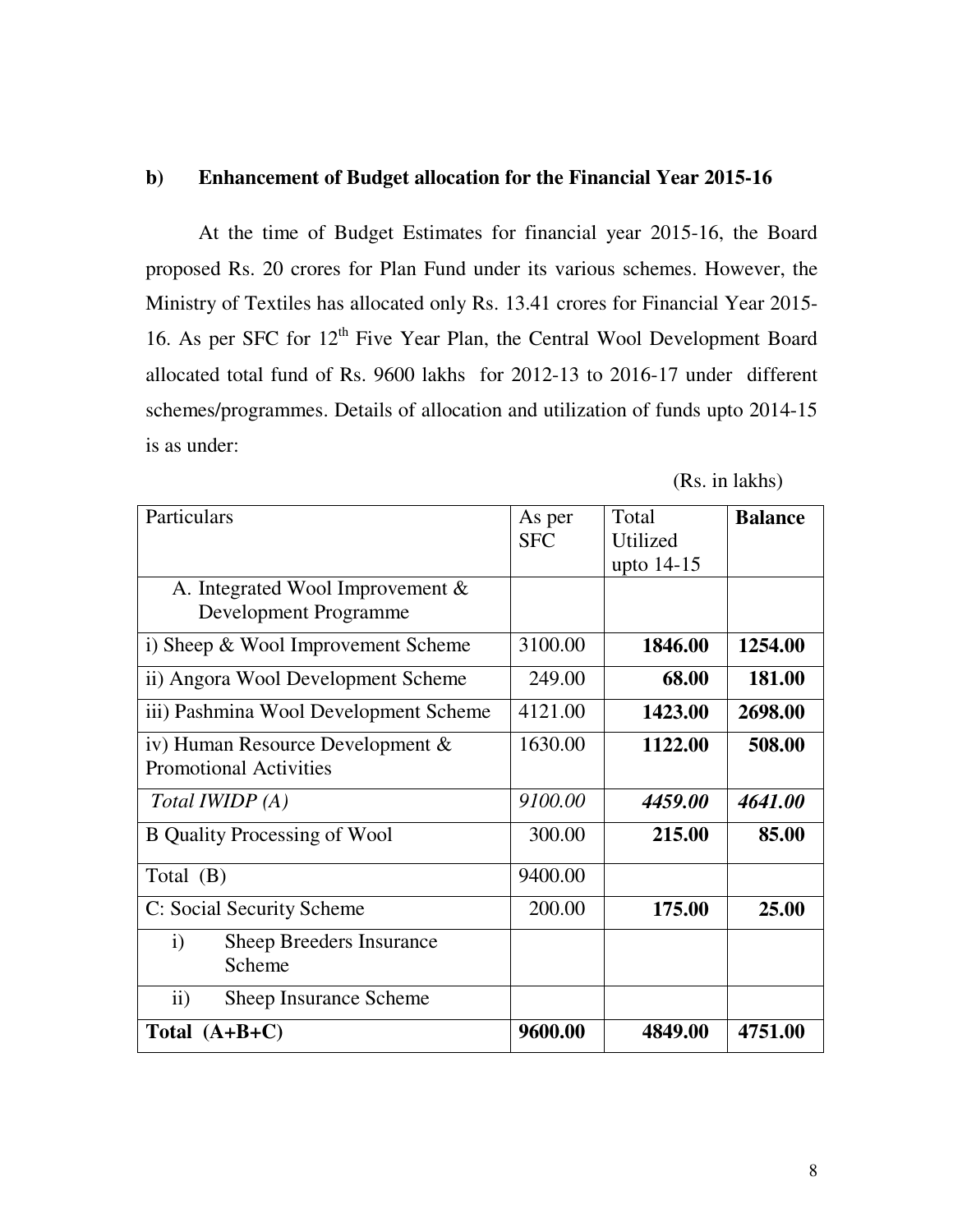As above, details of fund requirement of Central Wool Development during FY 2015-16 under different schemes/programmes is as under :

**(**Rs. in lakhs**)**

| Particulars                              | Liability      | Fund             | <b>Total</b> |
|------------------------------------------|----------------|------------------|--------------|
|                                          | of 14-15       | required         | requirement  |
|                                          |                | 2015-16          | for 2015-16  |
| 1                                        | $\overline{2}$ | 3                | $4(2+3)$     |
|                                          |                |                  |              |
| A. Integrated Wool Improvement & Develop |                |                  |              |
| Programme                                |                |                  |              |
| Sheep & Wool Improvement Scheme          | 336.00         | 409.70           | 745.70       |
| Angora Wool Development Scheme           | $\theta$       | 30.49            | 30.49        |
| Pashmina Wool Development Scheme         | 214.28         | 539.82           | 754.10       |
| Human Resource Development & Promotion   | 40.00          | 360.00           | 400.00       |
| Activities                               |                |                  |              |
| <b>Total IWIDP</b>                       | 590.28         | 1340.01          | 1930.00      |
| <b>B.</b> Quality Processing of Wool     | 82.60          | $\boldsymbol{0}$ | 82.60        |
| C. Social Security Scheme                | 51.74          | 122.00           | 173.74       |
| <b>Sheep Breeders Insurance Scheme</b>   |                |                  |              |
| Sheep Insurance Scheme                   |                |                  |              |
| <b>Total for CWDB</b>                    | 724.62         | 1462.01          | 2186.63      |

 Against the total requirement of Rs. 20.00 crores, Ministry of Textiles, Govt. of India allocated Rs. 13.41 crores which is not sufficient to meet out the liabilities under ongoing projects, specially under SWIS, Pashmina & Social Security Schemes.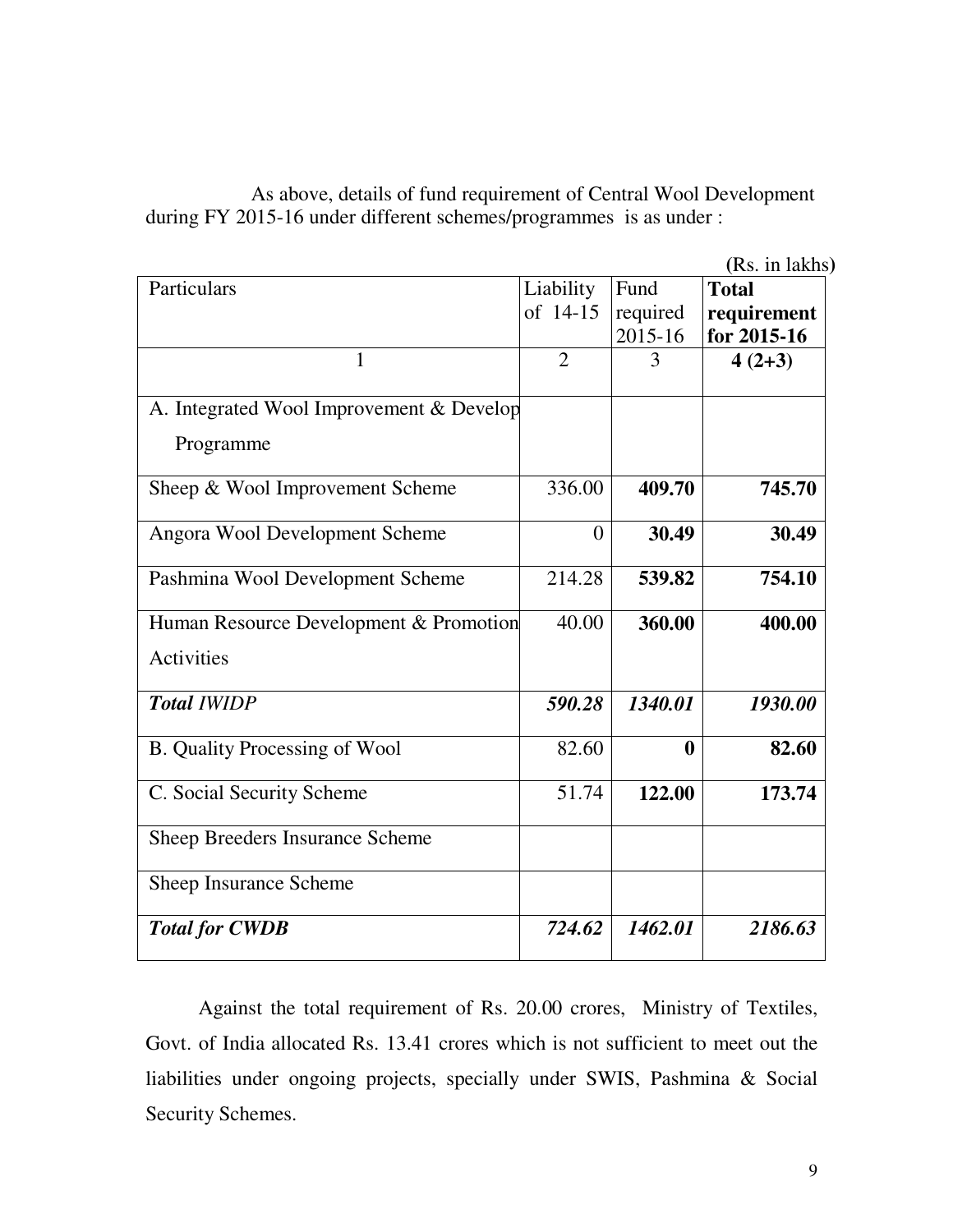As above, it is also proposed the Revised Estimate for the financial year 2015-16 as under: (Rs. in crore )

| S <sub>N</sub><br>Name of Scheme<br>Units |                                                                            | Budget Estimate 2015-16                                                   |                                                                                        |           |
|-------------------------------------------|----------------------------------------------------------------------------|---------------------------------------------------------------------------|----------------------------------------------------------------------------------------|-----------|
|                                           |                                                                            |                                                                           | Physical                                                                               | Financial |
| I                                         |                                                                            | <b>Integrated Wool Improvement &amp; Development Programme</b>            |                                                                                        |           |
| A                                         | Sheep & Wool<br>Improvement<br>Scheme (SWIS)                               | No. of sheep in lakh                                                      | 42.15 lakh sheep of<br>ongoing projects                                                | 6.50      |
| B                                         | Angora Wool<br>Development<br>Scheme                                       | No. of angora rabbits                                                     | 600 Angora rabbits<br>under ongoing<br>projects                                        | 0.50      |
| $\mathcal{C}$                             | Pashmina Wool<br>Development<br>Scheme                                     | Pashmina Goats & No.<br>of families                                       | 2 lakh goats & 800<br>families (ongoing<br>projects) FS to<br>40,000 Pashmina<br>goats | 7.00      |
| D                                         | <b>Human Resource</b><br>Development &<br>Promotional<br><b>Activities</b> | HRD, Promotional<br>Activities, Woollen Expo                              | Training to 250<br>persons, 6 Woollen<br>Expos, upgradation<br>of Labs by WRA          | 4.50      |
|                                           | Total I ( $A$ to $D$ )                                                     |                                                                           |                                                                                        | 18.50     |
| $\mathbf{I}$                              | Quality<br>Processing of<br><b>Wool Scheme</b>                             | <b>Common Facility</b><br>Centres (providing<br><b>Shearing Machines)</b> | 1 CFC                                                                                  | 0.50      |
| III                                       | <b>Social Security Scheme</b>                                              |                                                                           |                                                                                        |           |
| $\mathbf{A}$                              | <b>Sheep Breeders</b><br><b>Insurance Scheme</b>                           | No. of sheep breeders                                                     | 10,000 sheep<br>breeders                                                               | 0.50      |
| B                                         | Sheep Insurance<br>Scheme                                                  | No. of sheep                                                              | 50 lakh sheep                                                                          | 0.50      |
|                                           |                                                                            | Total (I to III)                                                          |                                                                                        | 20.00     |

 In view of the above, the matter for enhancement of Annual Plan for current financial year 2015-16 with financial outlay of Rs. 20.00 crores as Revised Estimate is also placed before Governing Body for recommendation/ approval.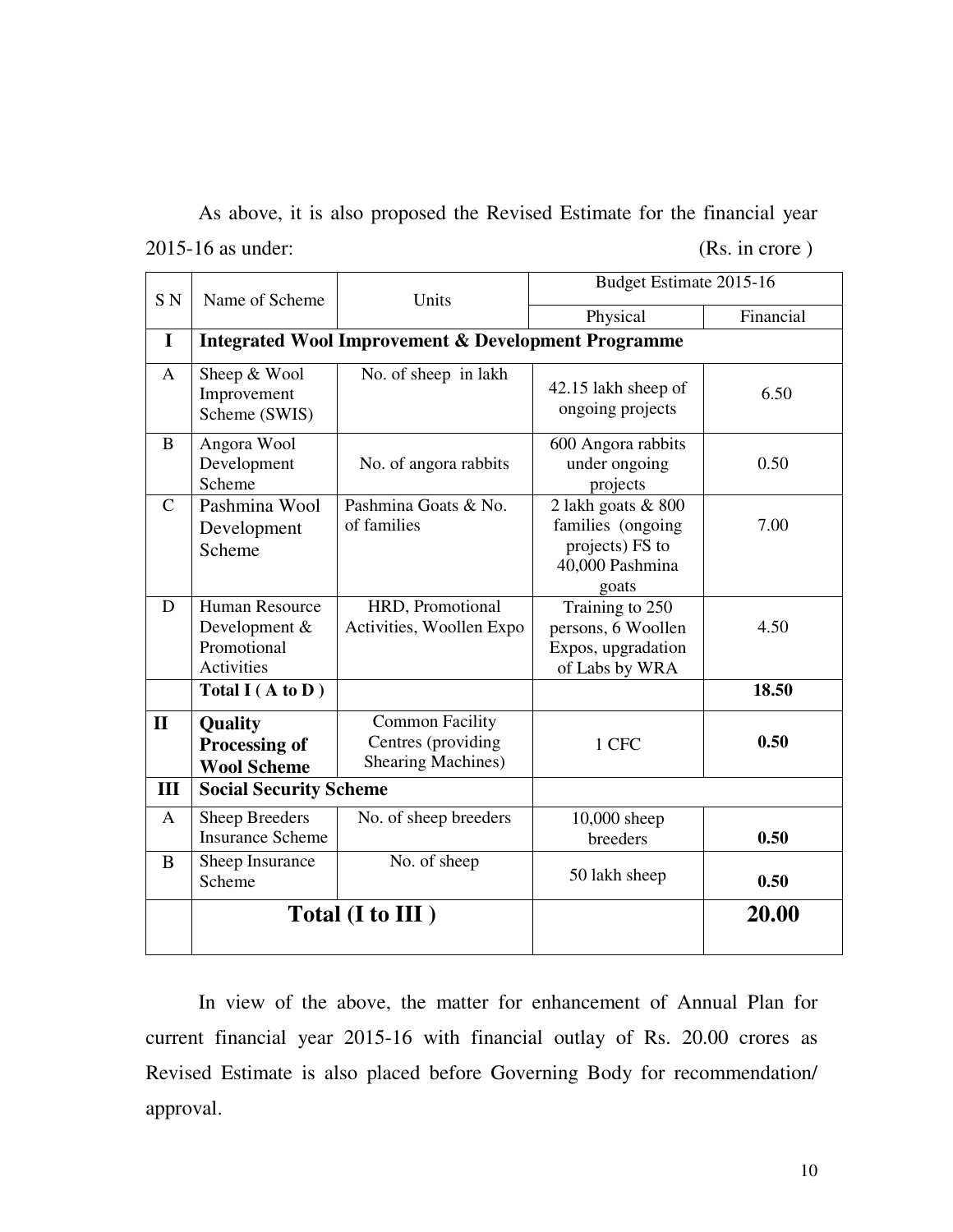## **7. TO ENHANCE BUDGET PROVISION UNDER SOCIAL SECURITY SCHEME(SSS)- SHEEP BREEDERS INSURANCE SCHEME OF CWDB IMPLEMENTING BY VARIOUS STATE GOVT ORGANIZATION AS OPEN SCHEME FOR ANNUAL PLAN 2015-16.**

 The Social Security Scheme-Kendriya Bhed Palak Bima Yojana (Sheep Breeders Insurance Scheme) of CWDB, implementing by LIC through various State Govt Organization as Open Scheme. This scheme is implementing by the CWDB since beginning of  $12<sup>th</sup>$  plan and benefited Sheep Breeders and their families. This scheme is one of the good schemes for sheep breeders and achieved good results and benefits of scholarship.

 As per budget provision of scheme in approved SFC/EFC, total Rs 200 Lakh was made for  $12<sup>th</sup>$  Plan period in two schemes of Social Security Scheme. Out of 200 Lakh, Rs 175 Lakh was utilized by the CWDB during 2013-14 and 2014-15 and Rs 25 Lakh, (which was BE/RE for Sheep Insurance) was lying unutilized in the year 2014-15. The LIC was demanded more funds to continue this scheme during 2014-15 for already covered Sheep Breeders for insurance as liability of CWDB. Therefore the CWDB was proposed to release Rs 25 Lakh in the year 2014-15 to LIC for achieving financial targets of CWDB but it was not approved by the VC CWDB/JS MOT and same could not be released in the FY 2014-15 and still stand liability of CWDB in current FY (2015-16).

 The CWDB has received a letter dated 23-05-2015 from LIC. As per letter the LIC has demanded total Rs 168.49 Lakh from CWDB (Rs 46.52 Lakh for balance premium of the year 2014-15 as liability and Rs 122 Lakh as renewal premium for the 2015-16 for 48785 members) in current FY. For any additional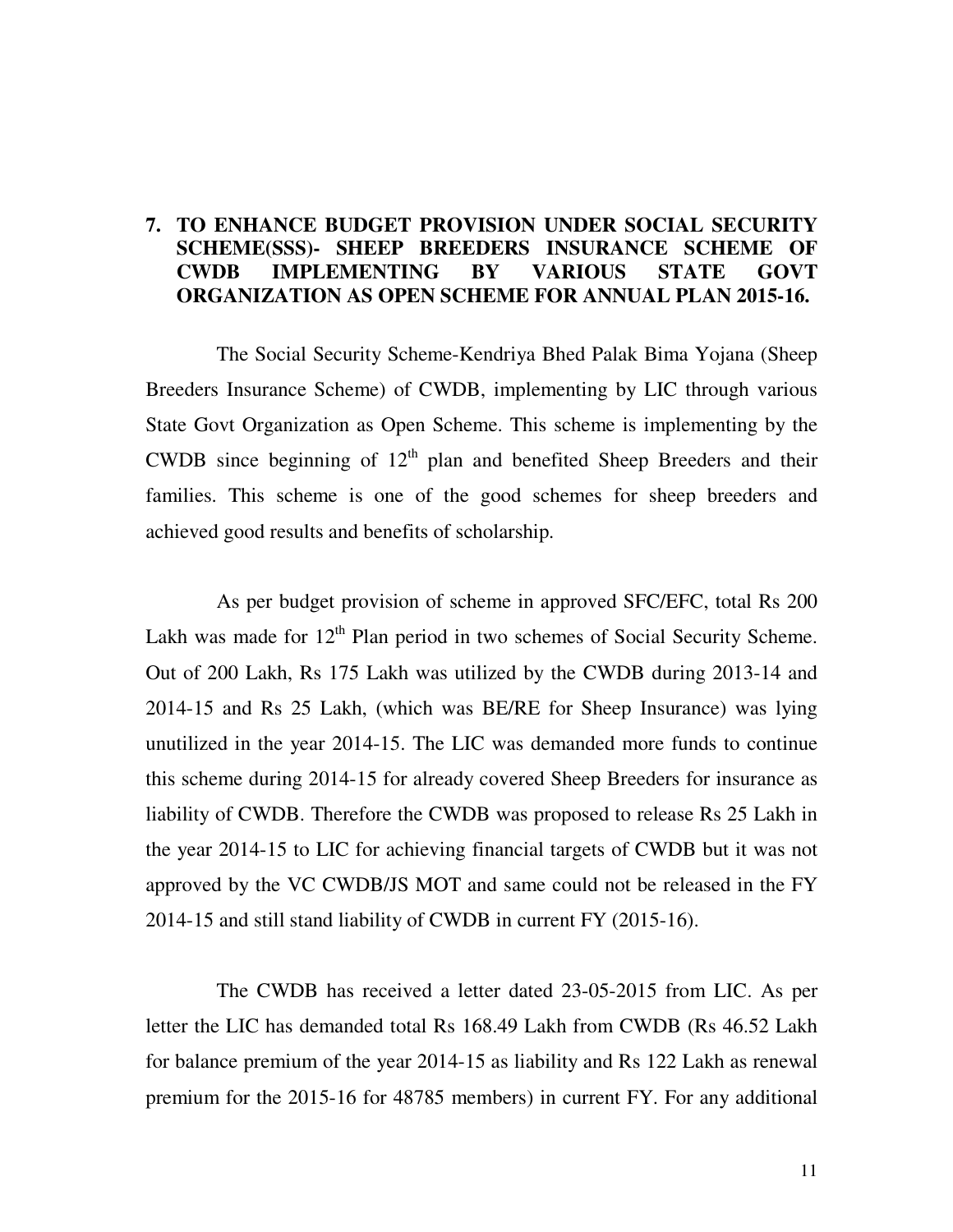coverage of members over & above 48785 members, proportionate additional premium @ Rs 250/- per member per annum will have to be paid by the CWDB.

 Now recently the CWDB has received a letter dated 25.7.2015 from LIC which shows that total 3898 new beneficiaries has been already covered up to 31.6.2015 (01-04-2015 to 31-06-2015) of current FY 2015-16 which increased total liability of Rs 9.745 Lakh on CWDB in addition to earlier liability of Rs 168.49 Lakh. It is clear that day by day liability is increasing on CWDB.

 The MOT has approved Plan BE for the FY 2015-16 and allotted only Rs 25.00 Lakh under Social Security Scheme (SSS) of CWDB but present liability of CWDB to be paid to LIC under SSS is Rs 46.52 Lakh of liability for 2014-15 and additional Rs 122 Lakh as renewal premium for the FY 2015-16 for covering 48785 members and Rs 9.745 Lakh as premium for new beneficiaries already covered up to June 2015. Therefore more budgets are required for the FY 2015-16. If more budget allotment is not possible for the FY 2015-16, then we may discontinue implementation of Sheep and Sheep Breeders Insurance Scheme in the FY 2015-16 and made a provision of budget only for liability to be paid to LIC up to closure of scheme. Presently in absence of budget in CWDB, this scheme is implementing by all State Govt organization through LIC as open scheme, which increasing liabilities of CWDB day by day in Current FY.

 As above total budget allocation of Rs 178.24 lakh (Rs 168.49 Lakh + Rs 09.745 Lakh) is required in Annual Plan 2015-16 to clear liabilities only.

 In view of above, matter is placed before the Governing Body for perusal and appropriate decision.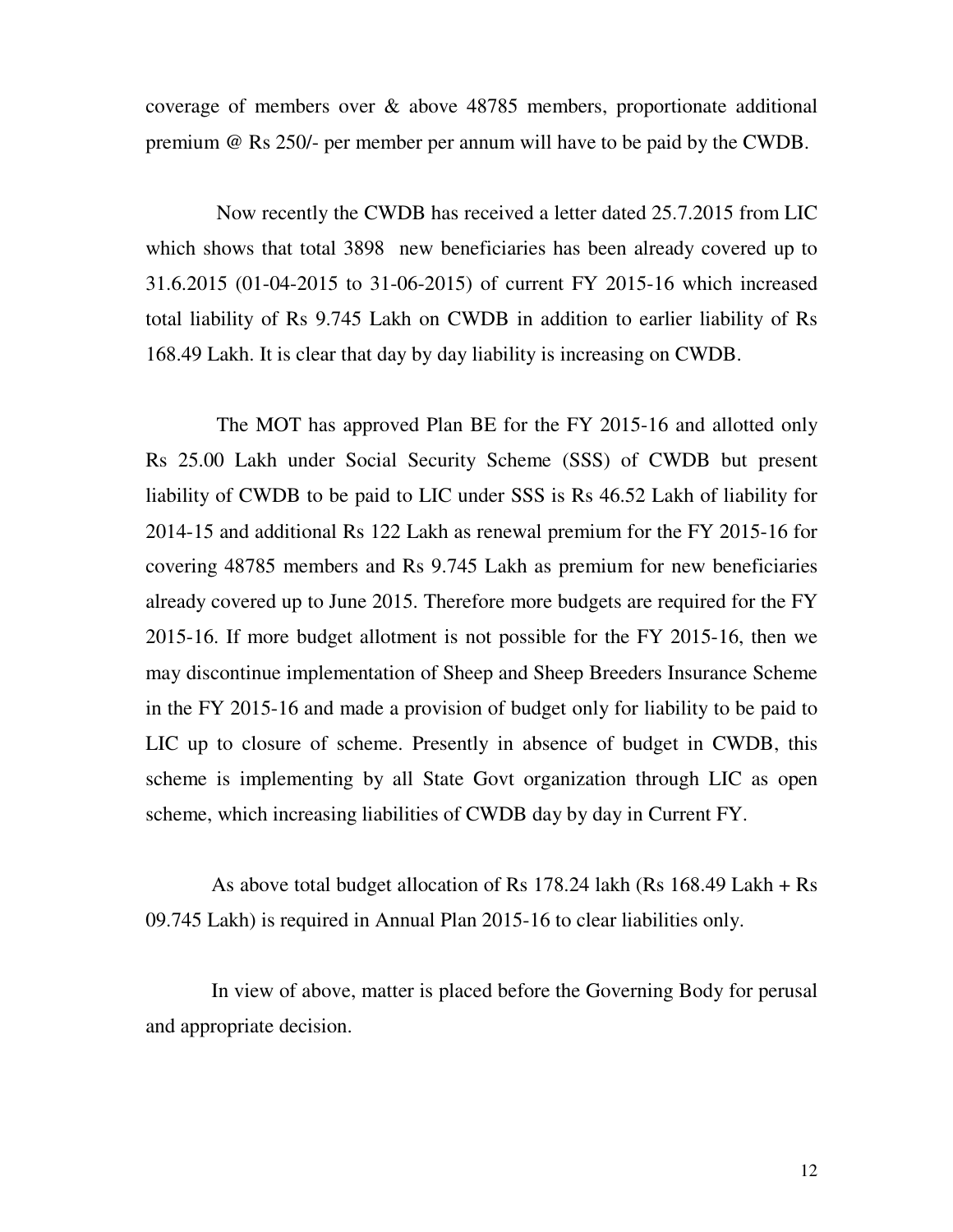## **8). TO NOTE PROGRESS UNDER IMPLEMENTATION OF PASHMINA PROMOTION PROGRAMME (P-3) IN LEH AND KARGIL DISTRICTS OF J. & K. STATE.**

 The Ministry of Textiles has approved Pashmina Promotion Programme (P-3) for sustainable development of Pashmina rearing activity of nomadic community in Ladakh region with additional Central Assistance. The MOT approved this new scheme and made additional financial outlay of Rs. 19.12 Crore for promotion of Pashmina goat breeding in Ladakh region by creation of Common Pashmina Facilitation Centre for Wool testing, Disease Surveillance Centre, Geographic Information System (GIS) Lab, Shelter for Nomads, Portable Electric Units for Spinning, Solarised Community Centre, Open Fodder enclosures, Pashmina Dehairing Plant, Distribution for Foundation Stock and Shelter for Housing of Pashmina Stock etc. as under :

Components wise financial implication approved in Pashmina Promotion Programme (P-3) and fund utilized by LAHDC is as under:

 **(Rs. in lakhs)**

|               | <b>Component</b>                         | Unit              | <b>Funds</b> | <b>Utilized</b> |
|---------------|------------------------------------------|-------------------|--------------|-----------------|
|               |                                          |                   | appro        | as per PR       |
|               |                                          |                   | ved          |                 |
| A             | <b>Creation of a Common Pashmina</b>     | 1 Unit            | 156          | 3.99            |
|               | <b>Facilitation Centre at Leh-Fiber</b>  |                   |              |                 |
|               | (Fleece) Testing Centre.                 |                   |              |                 |
| B             | <b>Creation of a Common Pashmina</b>     | 1 Unit            | 50           |                 |
|               | <b>Facilitation Centre at Leh-</b>       |                   |              |                 |
|               | Disease Surveillance Centre.             |                   |              |                 |
| $\mathcal{C}$ | <b>Creation of a Common Pashmina</b>     | 1 Unit            | 37           |                 |
|               | <b>Facilitation Centre at Ladakh-</b>    |                   |              |                 |
|               | <b>GIS</b> laboratory.                   |                   |              |                 |
| D             | <b>Provision Of Housing/Shelter with</b> | 100 units $@$ Rs. | 200          | 10              |
|               | guard room to Changpa/Nomads             | 2 lakh per unit   |              |                 |
|               | of Changthang                            |                   |              |                 |
| E             | Creation of facility for spinning &      | 100 looms and     | 41           | 10              |
|               | weaving of Pashmina with Help of         | 200 spinning      |              |                 |
|               | portable electric units                  | machines.         |              |                 |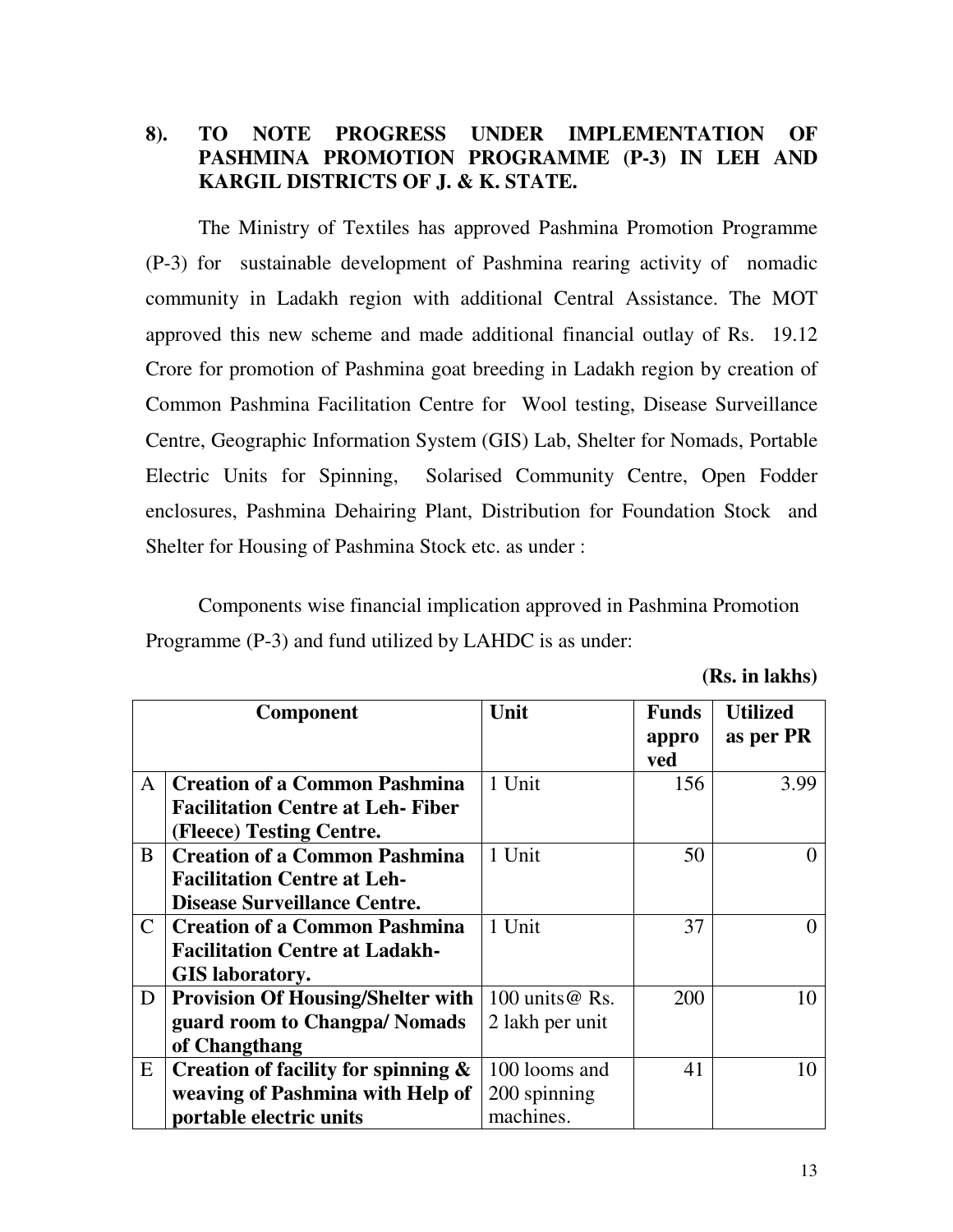| $\mathbf{F}$ | <b>Construction of solarised</b>         | 5 Centres @ Rs. | 98   |        |
|--------------|------------------------------------------|-----------------|------|--------|
|              | community centres.                       | 19.50 lakh      |      |        |
| G            | <b>Construction of open fodder</b>       | 5 centers @ Rs. | 25   |        |
|              | enclosures.                              | 5 lakh per      |      |        |
|              |                                          | Centre          |      |        |
| H            | <b>Pashmina Dehairing Plant</b>          | 1 Unit          | 955  | 129.70 |
|              | (in technical assistance with WRA)       |                 |      |        |
|              | <b>Distribution for Foundation Stock</b> | 500 families @  | 250  |        |
|              | for expansion of pashmina rearing        | Rs. 0.50 lakh   |      |        |
|              | activity in Kargil district              | per family      |      |        |
| J            | <b>Shelter for Housing of Pashmina</b>   | 500 shelters @  | 100  |        |
|              | <b>Stock</b> for protection of pashmina  | Rs. 0.20 lakh   |      |        |
|              | stock from snow, regular wild            | per unit        |      |        |
|              | attacks                                  |                 |      |        |
|              | <b>Total Financial approval</b>          |                 | 1912 | 203.69 |

 Under Pashmina Promotion Programme, the Ministry of Textiles has released Rs. one crore to LAHDC, Leh and Kargil districts during FY 2014-15 and next installment of Rs. 6.19 crore has recently sanctioned to implement the programme in Ladakh region.

 Ladakh Autonomous Hill Development Council, Leh has submitted the Progress Report under implementation of Pashmina Promotion Programme (P-3). They informed that work of Guard Rooms with shelter shed are 70% completed, the Lab building are being prepared and ready by August ending. Tender for purchase of the equipment has been floated and the last date is 07/09/2015. Dehairing Plant building tender has been floated and global tender for procurement of the machine has already been floated. Status Report of P-3 submitted by LAHDC, Leh is enclosed herewith as **Annexure-V. (Page No. 70 to 72 )** 

\*\*\*\*\*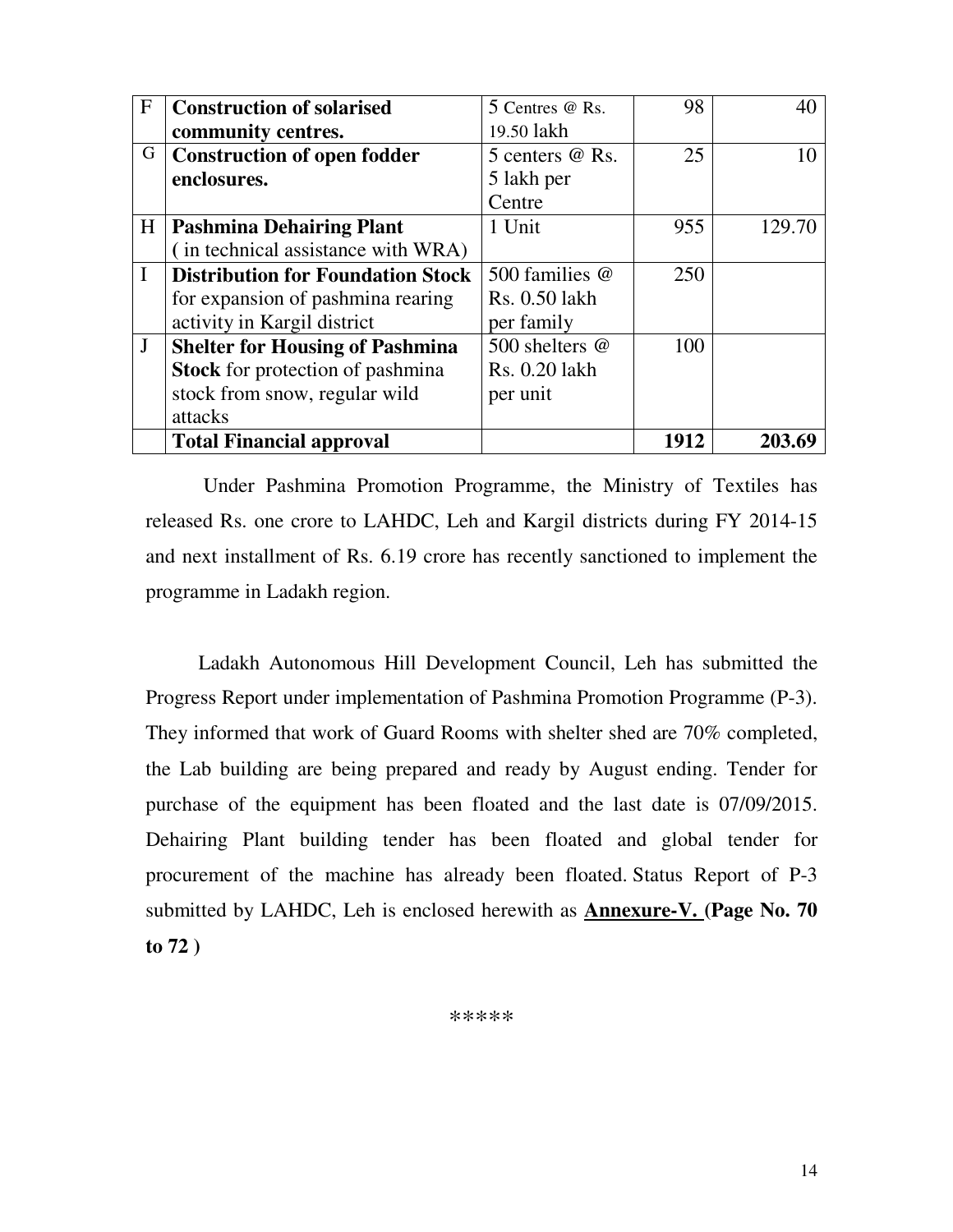## *Annexure-I*

## **Minutes of 33rd meeting of Governing Body of the CWDB held on 23rd May,2014 at New Delhi.**

## **(Annex.-A : Minutes of last GB meeting in Hindi PDF File – Page 15 to 18 )**

## *Annexure- II*

## **Minutes of the 44th Executive Committee meeting of CWDB held on 23rd May, 2014 in New Delhi**.

The  $44<sup>th</sup>$  Meeting of the Executive Committee (EC) of the CWDB was held on  $23<sup>rd</sup>$  May, 2014 in New Delhi under the chairpersonship of Ms. Monika S. Garg, Joint Secretary, Ministry of Textiles & Vice Chairperson CWDB.

Following Executive Committee members were present in the meeting :

- 1. Ms Kiran S. Gupta ,Textiles Commissioner, Mumbai
- 2. Shri Mahesh N. Sanil, Secretary General, IWMF, Mumbai
- 3. Sh. A.K. Sharma , Director ( IFW.) Min. of Textiles New Delhi
- 4. Shri A.K. Khullar, Consultant, (Industry & VSI), Planning Commission , New Delhi
- 5. Shri T.R. Rao, Sr. Scientist, WRA, Thane
- 6. Shri S.M.K. Naqvi, Director, CSWRI, Avikanagar (Jaipur)
- 7. Dr. Y.P. Singh, Dy. Director, Animal Husbandry Deptt., Govt. of Raj.
- 8. Shri K. K. Goyal, Executive Director, CWDB, Jodhpur.

Following officers were also present as Special invitees:

- 1. Shri Deepak Saini, Manager ( Marketing ), H.P. State Wool Fed., Govt. of Shimla,
- 2. Dr. Avinash Anand, CEO, Uttarakhand Sheep Board, Dehradun.
- 3. Dr. Pramod Kumar Yadav, Jt. Director, Animal Husbandry Dep't. Govt. of UP, Lucknow
- 4. Dr. Khogendra jit Rajkumar, Joint Director, AHD, Govt. of Manipur, Imphal
- 5. Dr. B. Munivenkatappa, MD, Karnataka Sheep Board, Bangalore.
- 6. Shri Md. Sharif, DSHO, Leh, Govt. of J&K
- 7. Shri Niyaz Mohammad, DSHO, Kargil, Govt. of J&K

In Attendance :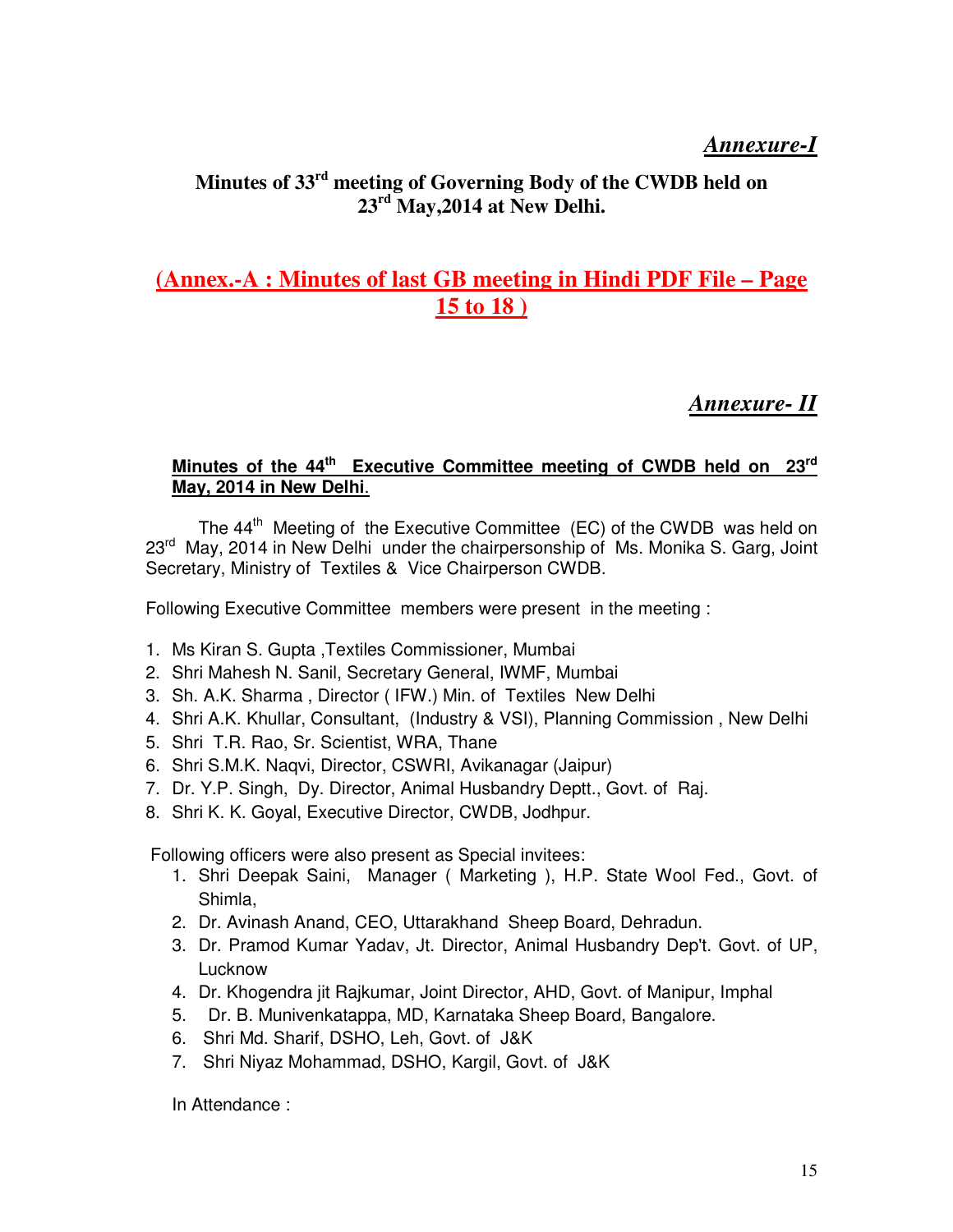- 1. Shri Anurag Purohit, Technical Officer /CWDB, Jodhpur.
- 2. Shri Ramesh Kumer Bundela, STA, CWDB, Jodhpur

Shri K. K. Goyal, Executive Director & Member Secretary CWDB welcomed all the members and informed that the Board has also invited representative of concerned Implementing Agencies (as a Special invitee) whose project proposals would be considered in this EC meeting . After introduction of members, point-wise discussion on the agenda was taken up.

## **I. Confirmation of the minutes of the 43rd meeting of the Executive Committee held at Jaipur on dated 26-12-2013.**

Since no comment was received from any member, the minutes of 43<sup>rd</sup> meeting of the Executive Committee of the CWDB was confirmed.

## **II. Action taken report on the decisions of 43rd meeting of the Executive Committee.**

## **During discussion on Action Taken Report, following directions were issued**

i. The Committee noted the progress made in the Angora Development Scheme especially in the NE region, Training in Artificial Insemination and Ram Exchange / Procurement by different State Govt. agencies. JS (Wool) mentioned that the issue of shortage of good quality rams was raised by various State govts. during different meetings held last year. The Ministry took it up seriously with various supplying agencies and coordinated between them. As a result, 652 Rams and Ewes were supplied from CSWRI to Rajasthan, UP, HP, Karnataka, Tamilnadu and Gujarat. At present 250 rams are available at their farms as per following details:

| Farm            | <b>Breed</b>            | <b>Number</b> |
|-----------------|-------------------------|---------------|
| Mannavanur (TN) | <b>Bharat Merino</b>    | 50            |
| Gansa (HP)      | Gaddi Synthetic         | -30           |
| Bikaner (Raj)   | Chokla Mannavanur Magra | 170           |

JS (Wool) urged the State govts. to contact CSWRI for procurement and requested Dir, CSWRI to take action to meet further demand from the states. The Committee noted that J&K has identified 300 rams for supplying to HP. The Committee directed HP representative to take supply within one month.

ii. Shri A.K. Khullar, Consultant, (Industry & VSI), Planning Commission , stated that CWDB must monitor the claim ratio in Social Security Scheme especially the Sheep Breeders Insurance Scheme. He also stated that there should be no overlap in training Component of CWDB scheme and ISDS .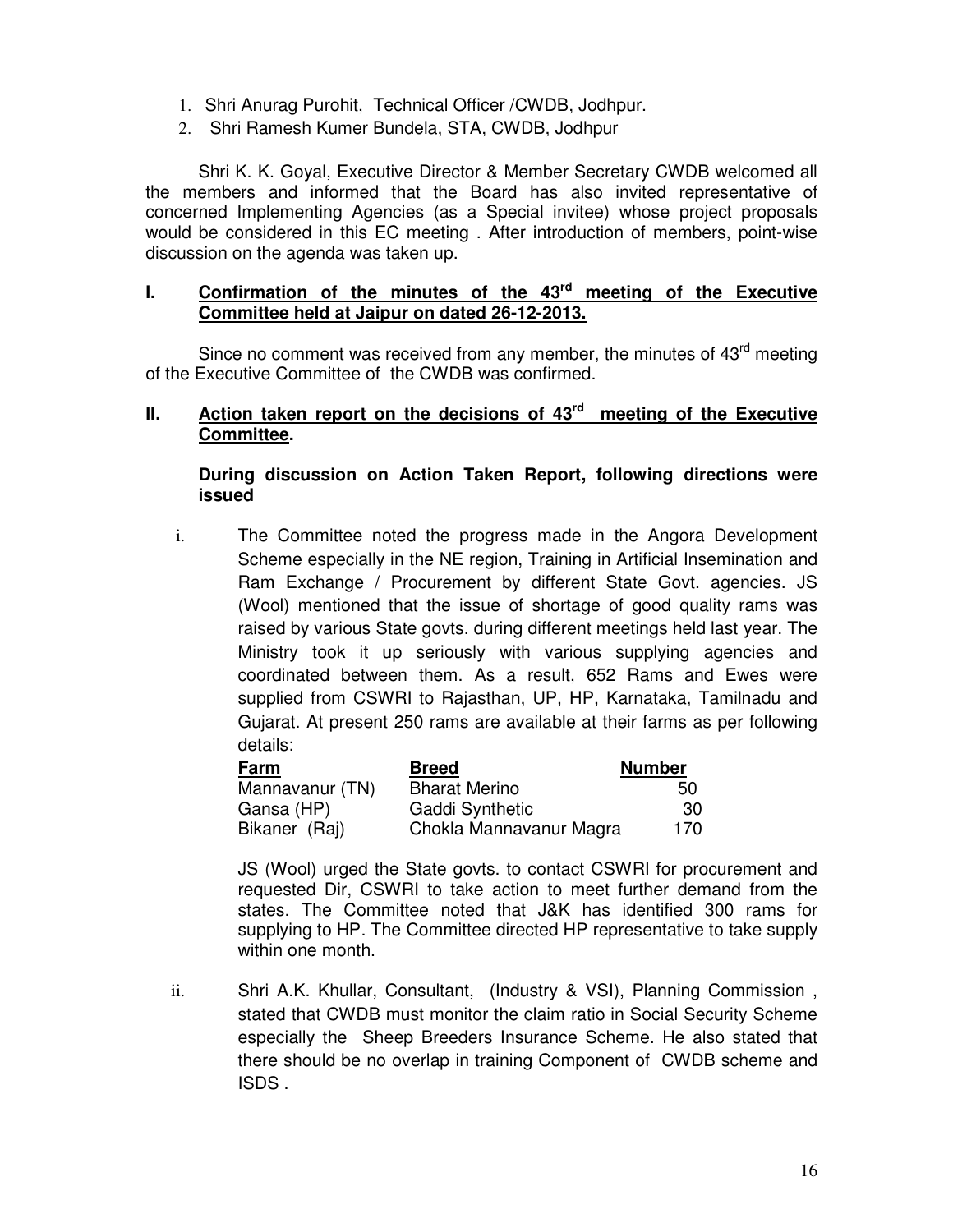- iii. CWDB circulated the progress made in various projects sanctioned during XII Plan so far during the meeting. The Committee stressed that during EC meeting, Physical and Financial progress should be a permanent agenda item. (latest progress report is attached as Annexure-1)
- iv. **The Committee directed that for each project under each scheme, when IA submits the UC, it must give corresponding physical progress and the list of beneficiaries to CWDB and directed ED, CWDB to put it up on their website on a quarterly basis.**

## **III.** Discussion and approval of pending project proposals as recommended by **24th , 25th & 26th meetings of the Project Committee of the Board held on 2 nd, 20th & 23rd May, 2014, respectively.**

 The Executive Committee after discussion took following project wise decision.

## **I. Name of Scheme: Sheep & Wool Improvement Scheme (SWIS)**

## **A. Agency : Karnataka Sheep & Wool Development Corp. Ltd.,**

ED, CWDB stated that the present project proposal is for project area of Muddebihal taluk of Bijapur,, Molakalmur taluka of Chitradurgu Chikkaballapur taluk of Chikkaballapur districts while ongoing project sanctioned earlier was for Ranebennur & Hangal area of Haveri district. And there is no overlapping in area to be covered in both the proposals After detailed discussion Executive Committee approved following components.

| Project         | Recommendation of Executive Committee                                   |
|-----------------|-------------------------------------------------------------------------|
| Physical unit   |                                                                         |
| Total 1.50 lakh |                                                                         |
| sheep           | 1-Health care $@$ Rs.18/sheep / year- Rs.18 X 1.50 lakh sheep =         |
| (3)             | projects   Rs.27.00 lakhs for FY2014-15 and Rs.27.00 lakh for FY2015-16 |
| each of 0.50    |                                                                         |
| lakh sheep)     | 2-Purchase of 250 Rams- Rs.12.50 lakh                                   |
|                 |                                                                         |

## B. **Uttarakhand Sheep & Wool Development Board, Dehradun**:

ED, CWDB informed that present project is for Chamoli, Pauri, Pithoragarh, Bageshwar, Tehri-Garhwal and Dehradun district of the state while on going project sanctioned earlier is for Uttarakashi & Rudraprayg district. And there is no overlapping in area to be covered in both the proposals. After detailed discussion Executive Committee approved following components.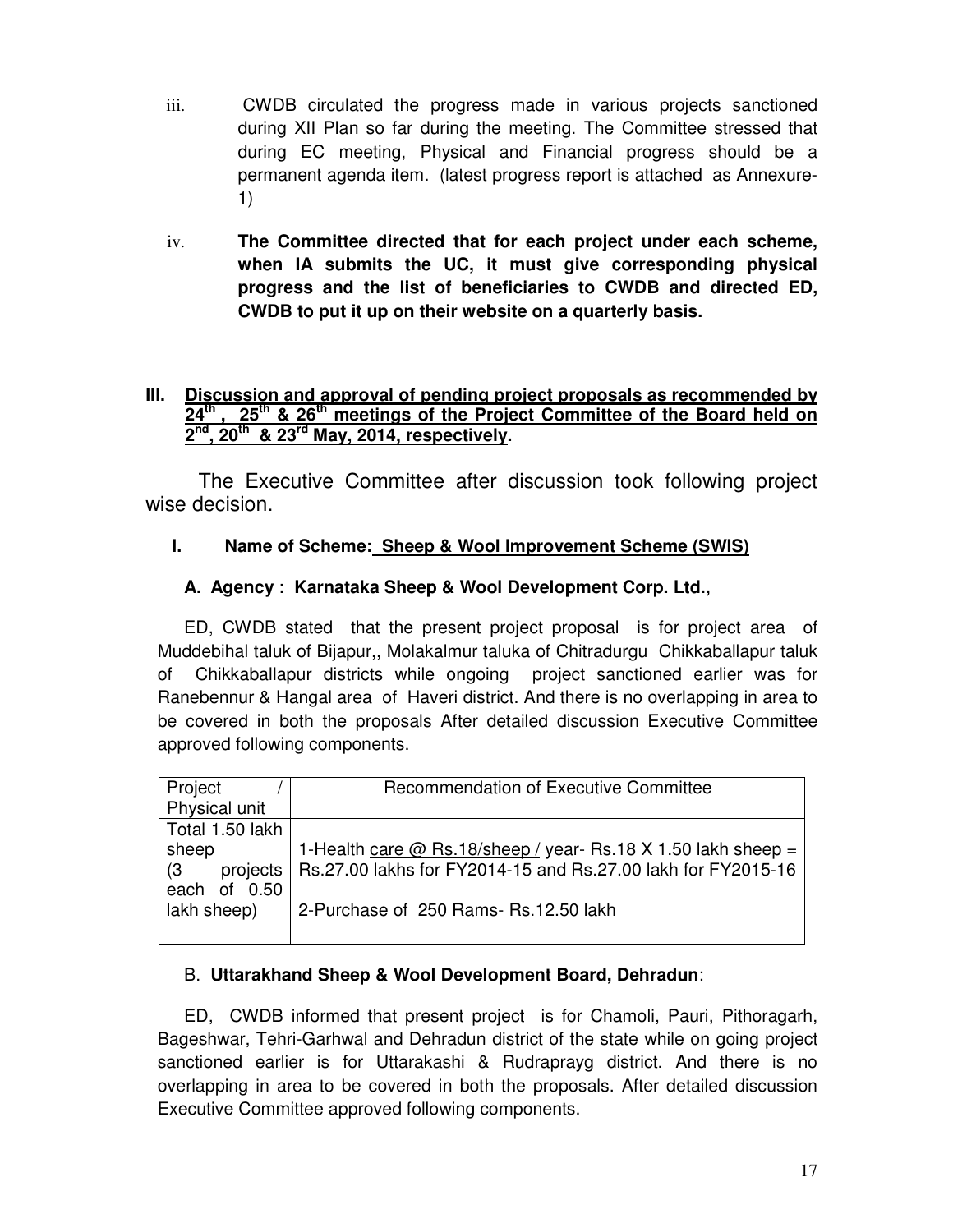| Total<br>project | Project<br>Physical | <b>Recommendation of Executive Committee</b>                                                           |
|------------------|---------------------|--------------------------------------------------------------------------------------------------------|
| cost<br>as       | unit                |                                                                                                        |
| per              |                     |                                                                                                        |
| proposal         |                     |                                                                                                        |
| Rs.              | 1.50                | 1. Health care @ Rs.18/sheep / year- Rs.18 X 1.50 lakh                                                 |
| 136.40           | lakh                | sheep = $Rs.27.00$ lakhs for FY 2014-15                                                                |
| lakh for 3       | sheep               | 2. Strengthening of breeding Farm at Bagheshwar at                                                     |
| years            |                     | cost of Rs. 20 Lakhs.                                                                                  |
|                  |                     | 3. 250 rams @ Rs. 5,000/- under Breed Improvement<br>and total financial assistance of Rs. 12.50 Lakhs |

## **C. H.P. State Wool Procurement & Mkt. Fed., Shimla**

|                        | Total project   Project / Physical | <b>Recommendation of Executive</b>                         |
|------------------------|------------------------------------|------------------------------------------------------------|
| cost                   |                                    | Committee                                                  |
| Rs 25 lakhs   Purchase |                                    | and   Approved Procurement of 500 stud rams                |
| @                      |                                    | Rs. distribution of stud under SWIS project with financial |
| 5,000/- ram.           |                                    | rams under Breed assistance of Rs. 25 Lakhs.               |
|                        | Improvement                        |                                                            |

## **D. Rajasthan Livestock Development Board, Jaipur**

ED, CWDB informed that under the project the IA has included some components like repair of Quarters for staffs for Rs. 5 lakh which cannot be sanctioned under the scheme and PC has considered the proposal of Rs. (37.50-5) i.e. Rs. 32.50 lakh and recommended it with a costing of Rs. 20 lakh.

| Project      |     | cost   Project / Physical                       | Recommendation of Executive Committee                                                                                                                                                                                                                                                                                                                                                                                                               |
|--------------|-----|-------------------------------------------------|-----------------------------------------------------------------------------------------------------------------------------------------------------------------------------------------------------------------------------------------------------------------------------------------------------------------------------------------------------------------------------------------------------------------------------------------------------|
| as           | per | unit                                            |                                                                                                                                                                                                                                                                                                                                                                                                                                                     |
| proposal     |     |                                                 |                                                                                                                                                                                                                                                                                                                                                                                                                                                     |
| Rs.<br>lakhs |     | Sheep  <br>one<br>Breeding Farm at<br>Fathepur. | 37.50 Strengthening of EC approved the proposal for Rs. 20 Lakhs<br>in principle with the condition that RLDB will<br>submit a fresh proposal indicating the<br>components it proposes to cover under Rs.<br>20 lakh and before issuing sanction order,<br>the Project Committee of CWDB shall<br>examine and approve<br>detailed<br>component wise revised DPR within<br>financial limit of Rs. 20 Lakhs and inform<br>the EC in the next meeting. |

## **II. Name of Scheme :Angora Wool Development Scheme**

## **i. Deptt. of Animal Husbandry & Veterinary, Govt. of Nagaland**

| Name of Scheme<br>Total project cost | Recommendation | 01 |
|--------------------------------------|----------------|----|
|--------------------------------------|----------------|----|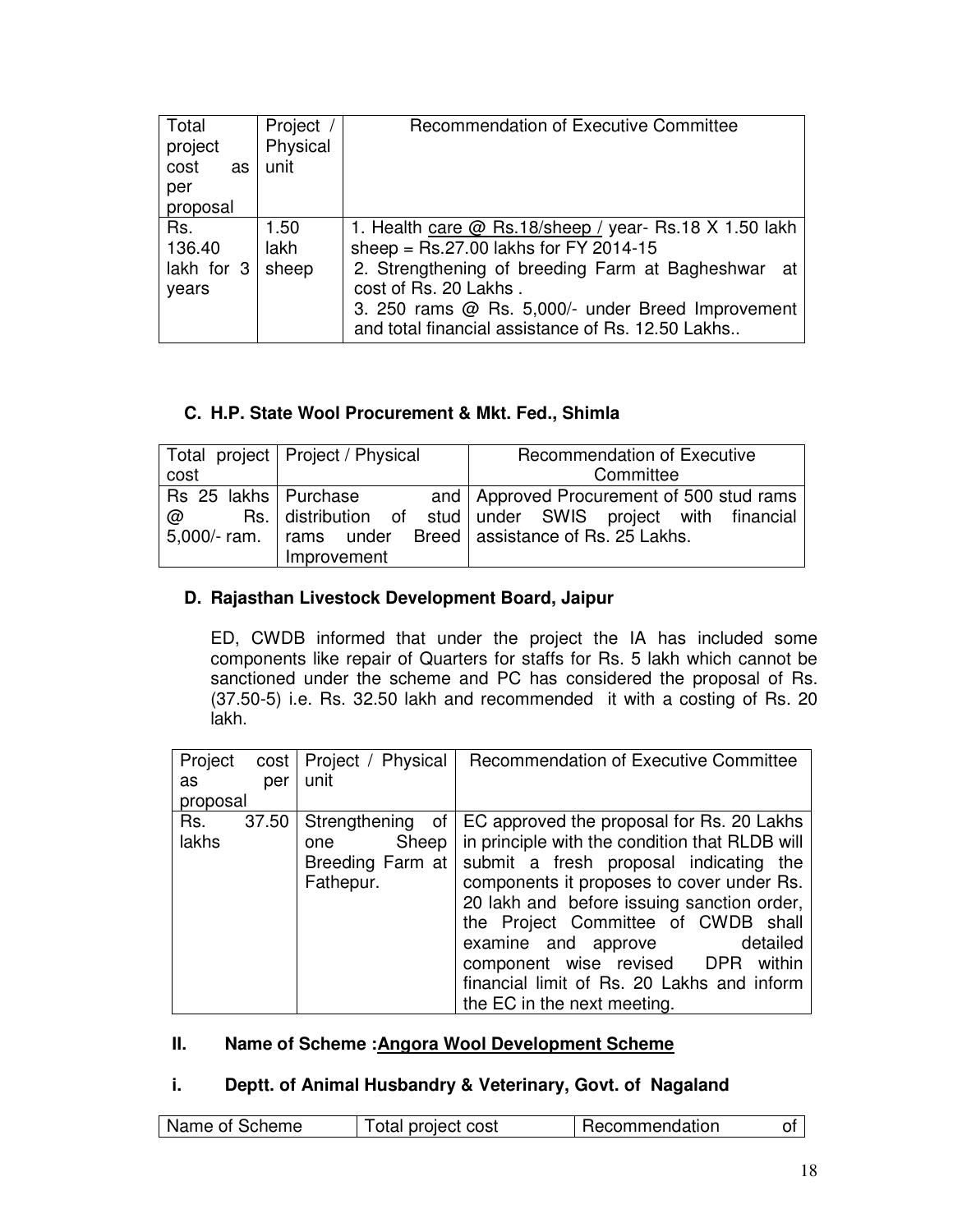|                           |                           | <b>Executive Committee</b>  |
|---------------------------|---------------------------|-----------------------------|
| Wool<br>Angora            | 19.37<br>Demanded<br>Rs.  | The matter be put up in     |
| <b>Development Scheme</b> | lakhs for Mini farm under | next EC meeting along with  |
|                           | Wool<br>Angora            | action plan after assessing |
|                           | <b>Development Scheme</b> | preparedness of the state   |
| Angora                    | Wool Rs. 27.446 lakh (GPC | govt. for implementing the  |
| <b>Development Scheme</b> | 4.906 + 10.00 lakh for    | same.                       |
|                           | machine & 12.54 lakh for  |                             |
|                           | Training)                 |                             |

## **III. Name of Scheme: HRD & Promotional Activities under IWIDP**

## **i. Central Sheep and Wool Research Institute, Avikanagar**.

| Total project Project |                | Recommendation of Executive Committee                                 |  |
|-----------------------|----------------|-----------------------------------------------------------------------|--|
| cost                  | Physical unit  |                                                                       |  |
|                       |                | Rs. 4.0 Lakh   4 Short term   Approved by Executive Committee.<br>The |  |
| to train              | 40 Training in | Al   Committee advised that all Veterinary Doctors                    |  |
| persons               | technique.     | and at least 50 Progressive sheep breeders/                           |  |
|                       |                | farmers from each State should be trained in                          |  |
|                       |                | Al technique at CSWRI or in field where                               |  |
|                       |                | scientists of CSWRI will impart the training to                       |  |
|                       |                | Resource Persons in coordination with trained                         |  |
|                       |                | Veterinary officers. EC directed ED, CWDB to                          |  |
|                       |                | prepare the proposal for EC.                                          |  |

### **ii. CWDB - Procurement of OFDA and Gloss meter (Luster Meter)for Wool Testing Lab at Bikaner & Kullu. i.**

|                                  | Total project cost   Project / Physical | Recommendation of Executive                                                    |
|----------------------------------|-----------------------------------------|--------------------------------------------------------------------------------|
|                                  | unit proposed                           | Committee                                                                      |
|                                  |                                         | Rs. 260 lakhs for   Optical Fibre   EC directed that proposal be put up        |
|                                  |                                         | two labs of CWDB   Diameter Analyzer   only after ascertaining availability of |
| at Bikaner & Kullu   (OFDA)-4000 |                                         | funds.                                                                         |
|                                  | (Rs. 130 lakhs for and Gloss meter      |                                                                                |
| each lab)                        | (Luster Meter)                          |                                                                                |

| iii.)         | Rajasthan Livestock Development Board, Jaipur |                                                    |  |  |
|---------------|-----------------------------------------------|----------------------------------------------------|--|--|
| Total         | project   Project / Physical                  | Recommendation of Executive Committee              |  |  |
| $cost$ as per | unit proposed                                 |                                                    |  |  |
| proposal      |                                               |                                                    |  |  |
| Rs. 60,000/-  | Training                                      | EC directed that revised plan indicating           |  |  |
|               | programme                                     | for   training contents, trainees and trainers may |  |  |
|               | Sheep<br>rearing                              | be submitted by RLDB to CWDB.                      |  |  |
|               | management                                    |                                                    |  |  |

**iv.) Sher-e-Kashmir University of Agriculture Science & Technology of Kashmir (SKUAST-K), Srinagar**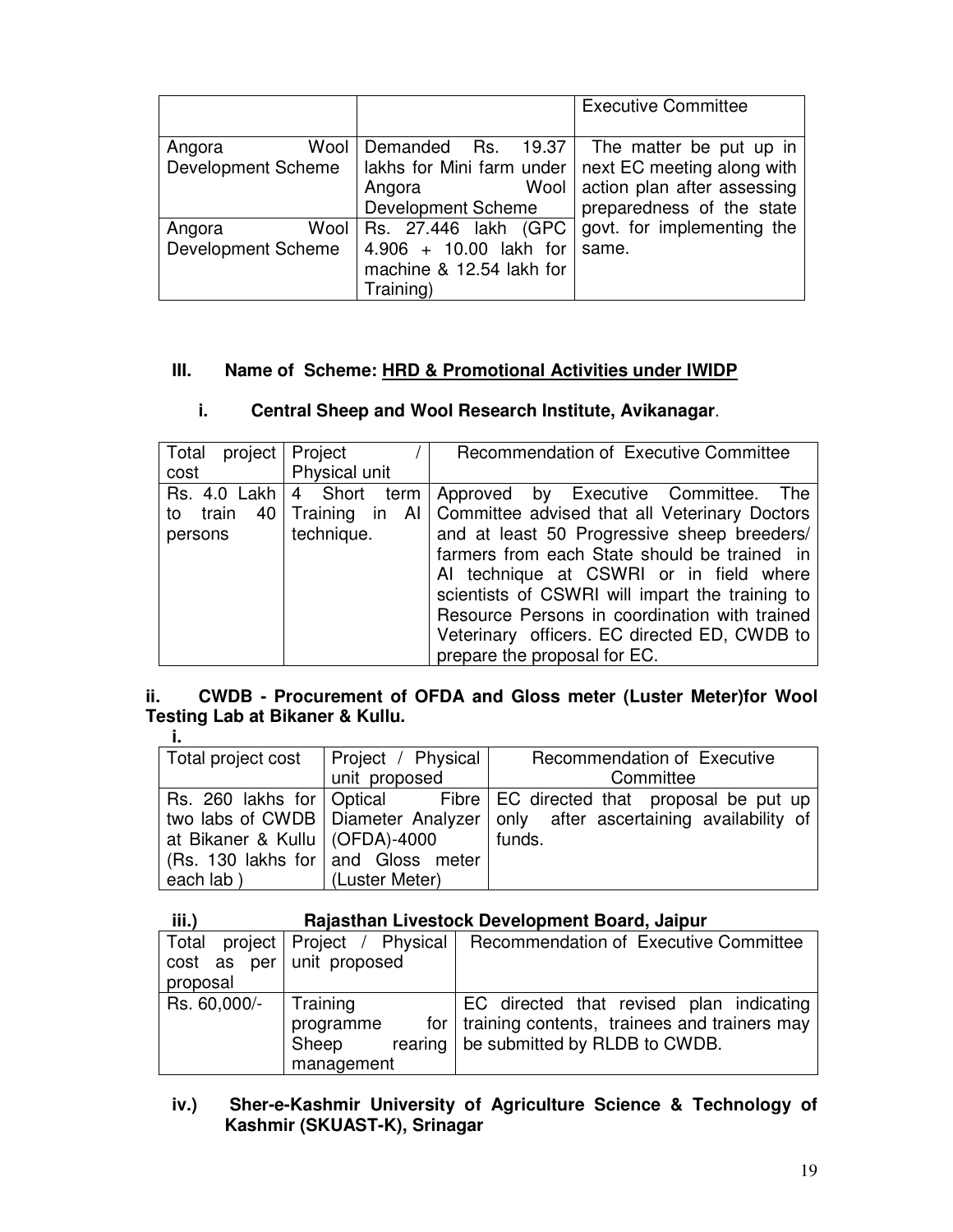| Total project Project |                     | Recommendation of Executive Committee                      |
|-----------------------|---------------------|------------------------------------------------------------|
| $cost$ as per         | Physical            |                                                            |
| proposal              | unit                |                                                            |
|                       | proposed            |                                                            |
| Contribution          |                     | To sponsor Executive Committee observed that seminar may   |
| of Rs. 6 lakhs        | $2^{\circ}$<br>days | be organized at some central location like Delhi or        |
|                       |                     | Seminar in Jaipur. A detailed Expenditure Plan may also be |
|                       | month               | of submitted by SKUAST along with structure of the         |
|                       |                     | Nov., 2014.   Seminar, name of speakers, participants etc. |

## **IV. Name of the Scheme : Quality Processing of Wool (CFC)**

### **i**. **H.P. State Wool Procurement & Mkt. Fed. Ltd., Shimla**

|                 | Total project cost   Project / Physical unit                               | Recommendation of          |
|-----------------|----------------------------------------------------------------------------|----------------------------|
| as per proposal |                                                                            | <b>Executive Committee</b> |
| Rs. 50 lakhs    | 10 Sheep Shearing Machines   EC approved the proposal<br>with accessories. |                            |

## **ii. Gujarat Sheep & Wool Development Corp. Ltd., Gandhinagar**

| Total        | project   Project / Physical unit                     | Recommendation of Executive |
|--------------|-------------------------------------------------------|-----------------------------|
| cost         |                                                       | Committee                   |
| Rs. 15 lakhs | 10 Sheep Shearing Machines   EC approved the proposal |                             |
|              | with accessories.                                     |                             |

## **iii. Animal Husbandry Deptt., Govt. of U.P., Lucknow**

|              | Total project   Project / Physical unit              | Recommendation of Executive |
|--------------|------------------------------------------------------|-----------------------------|
| cost as per  |                                                      | Committee                   |
| proposal     |                                                      |                             |
| Rs. 50 lakhs | 2 Sheep Shearing Machines   EC approved the proposal |                             |
|              | with accessories.                                    |                             |

### **iv. Rajasthan Livestock Development Board, (RLDB) Jaipur**

| Total          | project   Project / Physical unit | Recommendation of Executive |
|----------------|-----------------------------------|-----------------------------|
| cost as<br>per |                                   | Committee                   |
| proposal       |                                   |                             |
| Rs. 10 lakhs   | 2 Shearing Machines with          | EC approved the proposal    |
|                | accessories & 2 generators        |                             |

 Additional Project Proposal recommended by Special Project Committee Meeting held on 23/05/2014 at Delhi were also put up in the meeting for consideration by Executive Committee

## I. IA: **Uttarakhand Sheep & Wool Development Board, Dehradun**

.

|                |  | Total project   Project / Physical unit | Recommendation of Executive |
|----------------|--|-----------------------------------------|-----------------------------|
| cost as<br>per |  |                                         | Committee                   |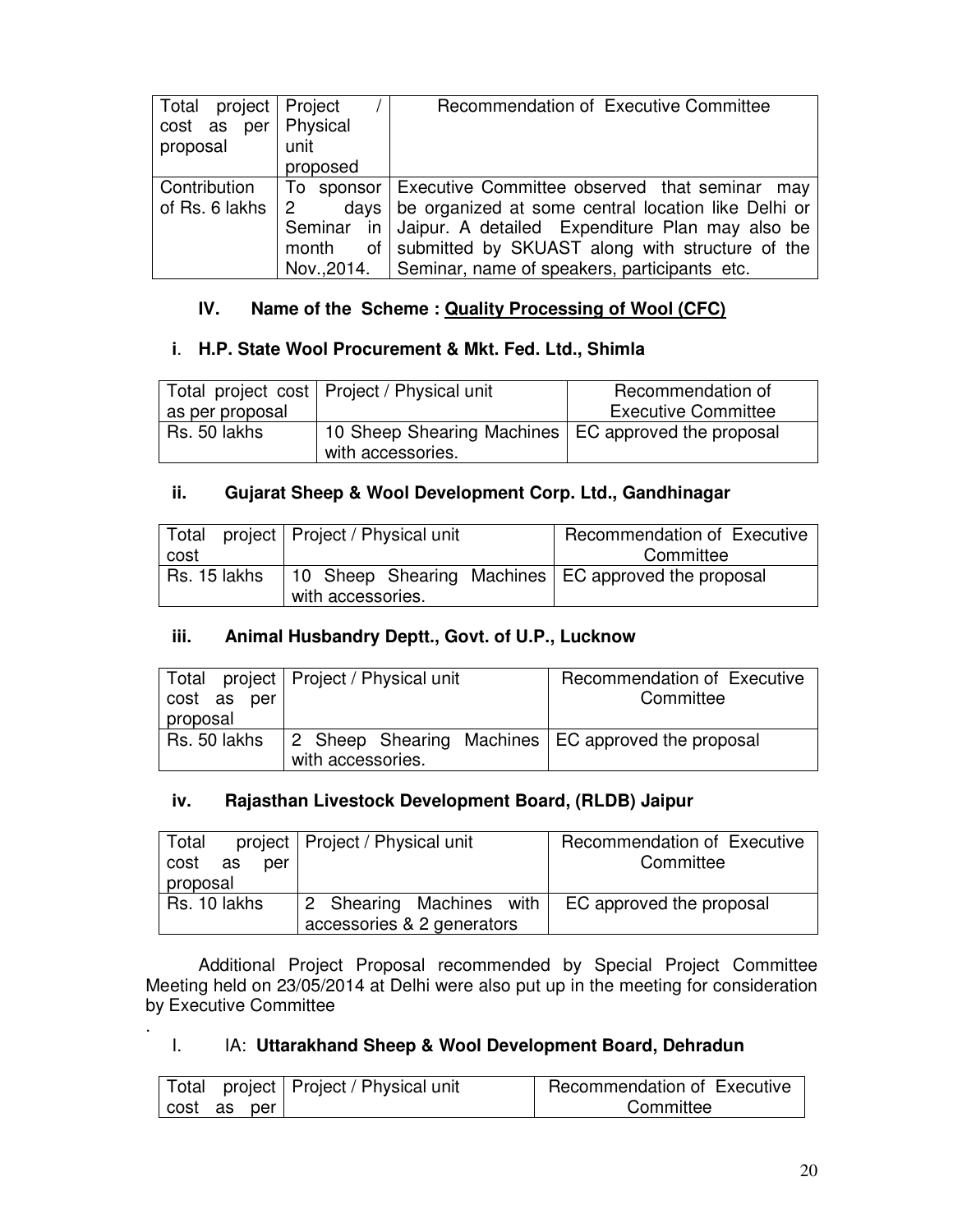| proposal     |                          |    |                                      |
|--------------|--------------------------|----|--------------------------------------|
| Rs. 20 Lakhs | Strengthening            | ot | Sheep   Executive Committee approved |
|              | Breeding Farm at Pangu   |    | the proposal                         |
|              | (Pithoragarh) under SWIS |    |                                      |

## II. IA: **Central Sheep and Wool Research Institute, Avikanagar**.

| Total<br>project<br>cost as<br>per<br>proposal | Project / Physical unit                                                                                                              | Recommendation of Executive<br>Committee                                                                                                                                                                                                                                                                                                                                                         |
|------------------------------------------------|--------------------------------------------------------------------------------------------------------------------------------------|--------------------------------------------------------------------------------------------------------------------------------------------------------------------------------------------------------------------------------------------------------------------------------------------------------------------------------------------------------------------------------------------------|
| Rs. 4 Lakhs                                    | For holding<br>sheep $ $<br>farmers Mela<br>in<br>CSWRI, Avikanagar<br>HRD<br>&<br>under<br>Promotional activity<br>scheme of IWIDP. | Executive Committee approved<br>the<br>proposal and stated that a DPR is to be<br>submitted by CSWRI to CWDB<br>indicating no. of participants (expected)<br>state wise, stalls to be put up, activities<br>to be held and other details. This may<br>be seen by EC by circulation before the<br>event. CSWRI was directed to present<br>the Impact report before the EC in the<br>next meeting. |

## **Agenda Item no. IV**

## **Other Items with the permission of the Chair:**

## A. **Procurement of Sheep Shearing Machines**

 Some of the State Govts raised the problem in tendering for sheep shearing machine. Executive Committee was of the opinion that a consolidated tender by CWDB will not only save the time but may also bring reasonable rate for the machine and its spares. The EC after detailed discussion decided as under.

- i. **A Shearing Machine Committee** is Constituted for the purpose consisting of ED, CWDB, Dir. CSWRI, Dir./Dy. Secy. (IFW)/ MOT, and representatives from state govt. of HP and Rajasthan.
	- Three Members shall make the quorum, however presence of Dir./Dy. Secy. (IFW)/ MOT is mandatory.
	- The Committee will finalize the specifications of the shearing machine (after reconciling the request proposals of State govts,), maintenance issues, time frame and other terms and conditions of the tender including AMC.
	- The Committee will decide the rates for Shearing machines along with spares and also the agency which will be informed to the State Govt.
	- CWDB will place order with the agency to supply, specifying the number of machines to be supplied to each State.
	- Once the rate is decided, State Govt. will procure the Machines from the selected agency and make the payment to the concerned agency directly. State govt. will be responsible for maintenance of machines and CWDB will have no further role to play.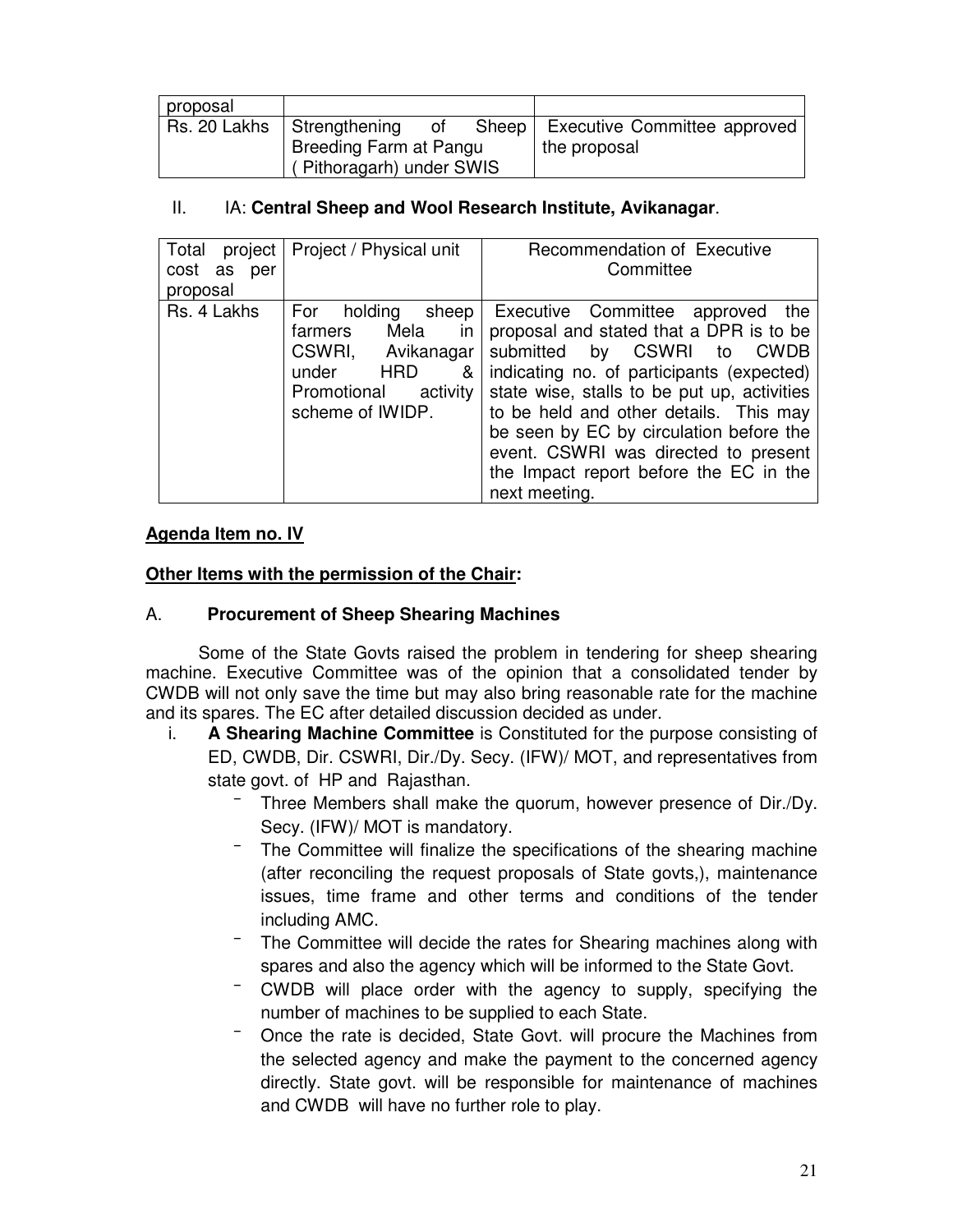EC directed that a formal O.M to this effect be issued by Ministry.

- ii. Those State Govts. who have already started the tendering process for sheep shearing machine may procure those machines on their own.
- iii. Other interested State govts. will send their demand for sheep shearing machines along with spares to CWDB by  $30<sup>th</sup>$  June.
- iv. The Committee will prepare the tender specification immediately, ED, CWDB to prepare proposal for the Committee and send to members within a fortnight, following which Committee meeting be held in Ist week of July to finalise tender conditions. Then ED, CWDB will float the tender for the same by  $15<sup>th</sup>$  July.

## B. **General Directions:**

## 1. **Overhead expenses under all schemes**:

States were advised to submit specific proposals for sanction against 'Overhead Expenses' which may include transportation cost of rams, mobile vans for health care and other misc. expenses. Further, the Committee directed that for projects which have already been sanctioned, overhead expenses will be admissible only against actual expenditure and UC must be submitted by State Govt./Agencies showing actual expenditure against each activity accordingly. This shall not exceed the limit provided in the scheme, in any case.

2. Basic Training in Sheep Husbandry Management not to be taken up on large scale in traditional sheep breeding areas where farmers are already aware of sheep rearing practices. Preference will be given for training and capacity building in Artificial Insemination, Woolen Product Design Development and Diversification and dissemination of New Technologies development by CSWRI and WRA . CWDB was directed to prepare proposals under HRD as above for consideration by EC.

 3. LAHDC, Leh and Kargil were directed to send specific proposals for training under Pashmina Wool Development Scheme under Training Programme/Breeder Orientation Camp / Health Camps component of the scheme for consideration of EC before starting any such programme in field in 2014-15.

4. Committee directed that under Namada Designing training programme being conducted by CSWRI, next training must be conducted on site instead of CSWRI campus and designers may be associated in the programme to develop latest designs and help in product development/diversification.

5. Some of the state govt. officials stated that it is difficult to get good quality breedable ram within the financial limit of Rs. 5000 /-. It was clarified that additional sanctions may not be possible in XII Plan, State govts can explore beneficiary contribution.

6. DSHO Kargil stated that it is difficult to construct Goat pen within the financial limit of Rs. 15,000. It was clarified that additional sanctions may not be possible in XII Plan, State govts can explore beneficiary contribution.

7. ED, CWDB informed the committee that to ensure remunerative prices to Pashmina goat rearers in Ladakh region, the Ministry of Textiles has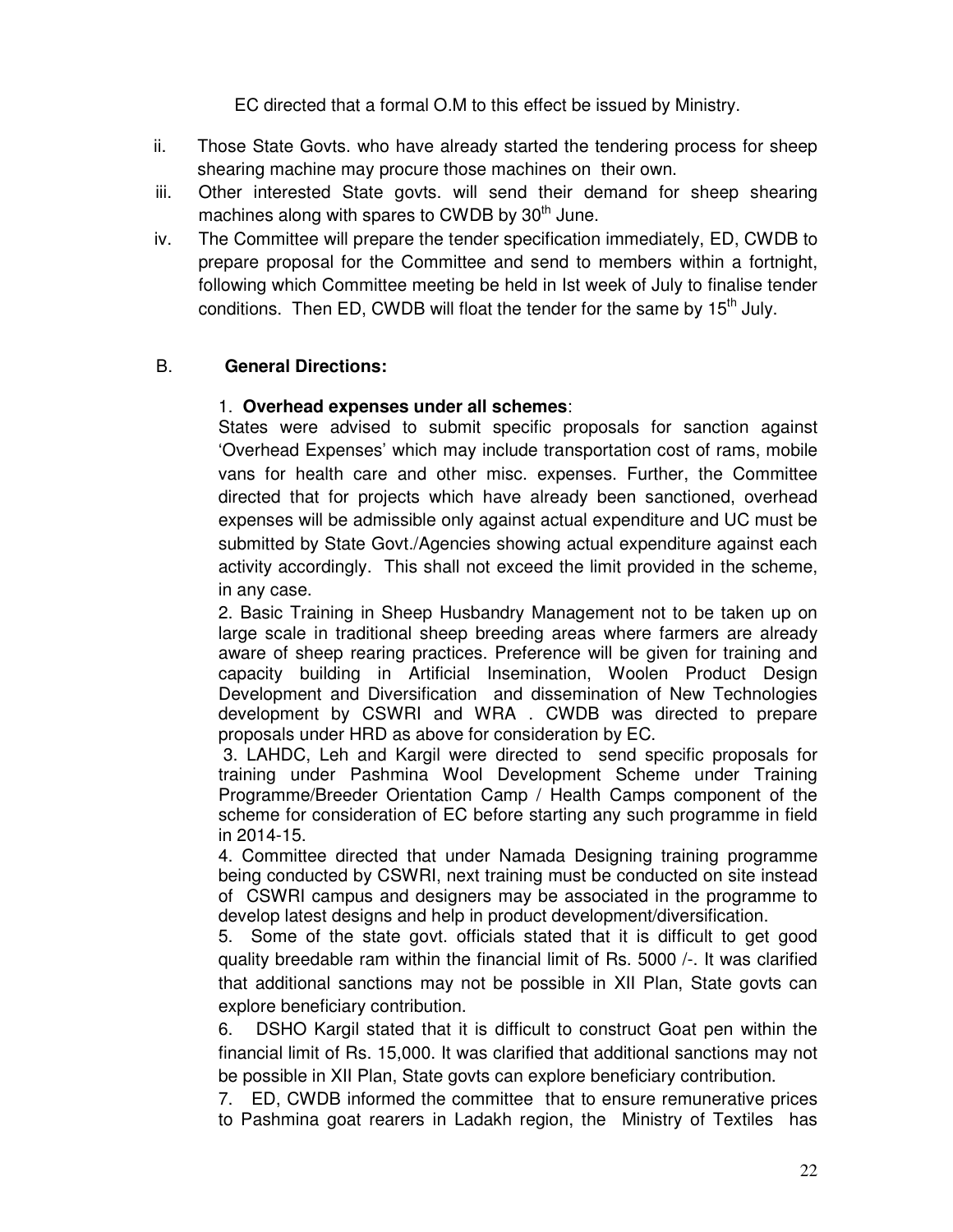constituted a Committee comprising the members as ED, CWDB, DC, Leh and Dy. Secretary (Wool), MOT to suggest a mechanism so that Pashmina Goat rearers get better price for their wool. EC directed that the Committee must submit its report at the earliest.

8. Committee directed WRA to submit a proposal for dissemination of the Outcome of different R&D Projects completed by it to Woollen Industry and various stakeholders for capacity building.

 9. ED, CWDB shall submit a statement showing total projects sanctioned and committed liability and fund remaining under different schemes in  $12^{\text{th}}$ Plan.

### 10**. Data regarding raw wool production**:

Increase in Raw wool production is an important success indicator to monitor the progress made in the sector. Presently these figures are compiled by Ministry of Agriculture. **The Committee directed that these figures must be collected by CWDB also from different wool producing states.** States were requested to send the information to CWDB in prescribed format after every four months as they send to Agriculture Ministry. It will be the responsibility of ED, CWDB to collect, compile and inform raw wool production to the Ministry thrice a year.

### 11. **Data regarding production of woolen items:**

The Production of Woollen Items along with their monetary value is an important success indicator, but presently these figure are estimated by IWMF after consultation with Woollen Industry . Committee directed that ED, CWDB will take up the matter with IWMF/ WOOLTEXPRO and office of the Textiles Commissioner to **put in place a mechanism so that these figures are compiled accurately** and send a report to Ministry in a month's time informing about the mechanism.

12. Regarding the status of CFCs established during  $11<sup>th</sup>$  Plan, ED, CWDB informed that at the Kekri CFC scouring machine has became functional and regular progress report is being received in CWDB office. Regarding CFC established in Ludhiana, a team of CWDB and CSWRI official have been deputed to visit and report by  $20<sup>th</sup>$  June 2014. EC directed to be apprised of the capacity utilization of CFCs in each meeting.

13. Regarding the Angora Wool Development Project sanctioned to Govt. of Manipur, Committee directed that progress of Angora Population Growth and their condition must be monitored properly and Govt. of Manipur shall send a monthly progress report to CWDB as well as to Ministry of Textiles. ED, CWDB will ensure quarterly inspection of the project site by his officers (in coordination with State govt. , if required) and release further funds accordingly.

 14. Regarding dissemination of outcome of R&D projects conducted in previous years, EC directed WRA to prepare and circulate (within a fortnight) a note on compliance of directions given in  $43^{\text{rd}}$  &  $44^{\text{th}}$  EC meetings, giving details of dissemination of R&D outcomes to industry and benefits from them; this will be discussed in detail as a separate agenda item in next EC meeting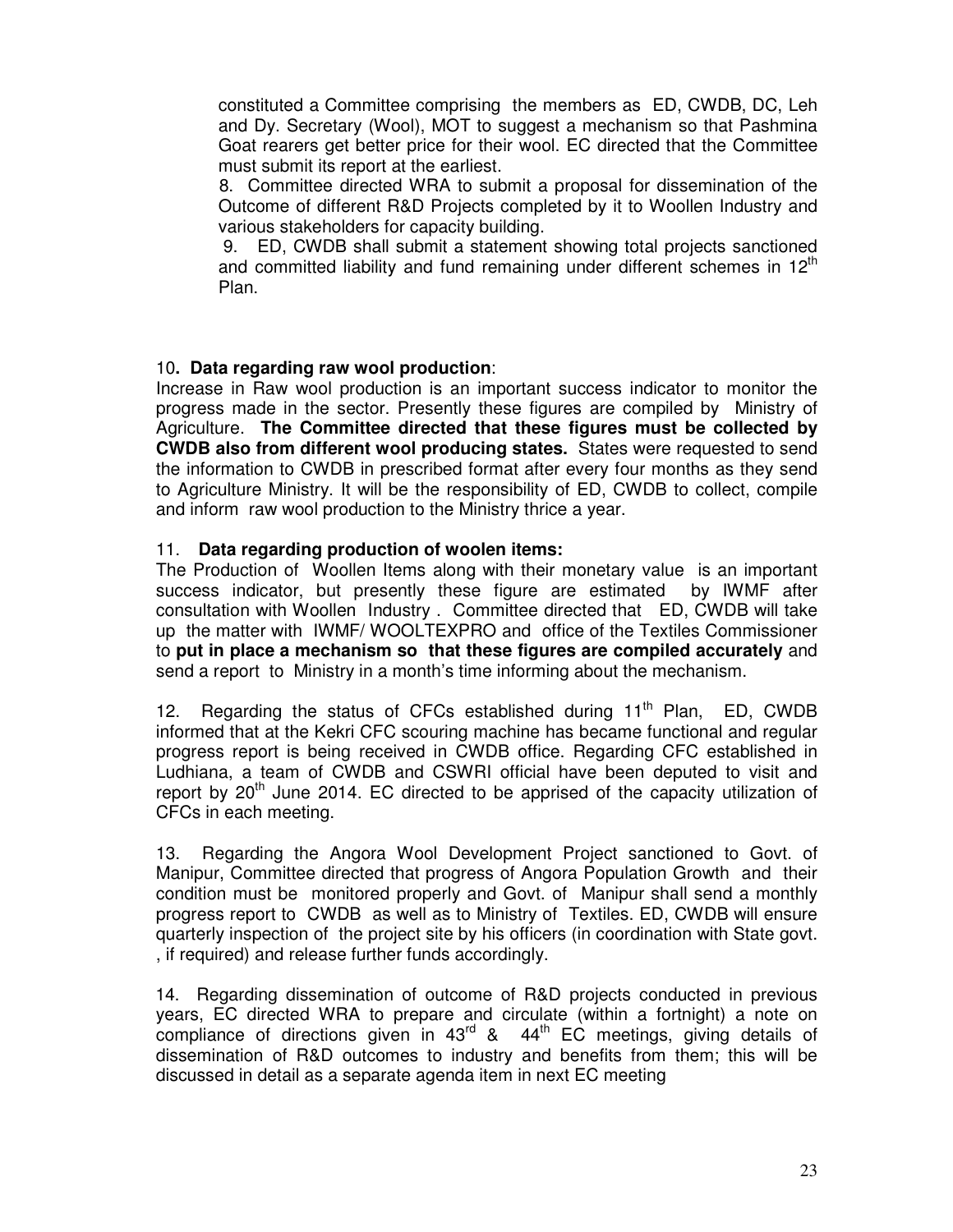15. ED, CWDB stated that Principal Secy., AHD, Govt. of J &K has been requested regarding establishing the Pashmina dehairing plant in Leh. LAHDC was requested to take up the matter with state Govt. and settle the issue so that plant can be established early.

16. ED CWDB stated that a feed plant to prepare Angora Rabbit feed has been installed in CSWRI, Kullu (Garsa) centre and any angora farmer can get feed prepared. An advertisement has also been published in HP newspapers to make aware about this among farmers. ED, CWDB was requested to send a detailed letter to HP & Uttrakhand Govts.' Secretary and Director in this regard, giving the project cost and facilities made available, under intimation to the Ministry, within a fortnight.

Meeting ended with the vote of thanks to the Chair.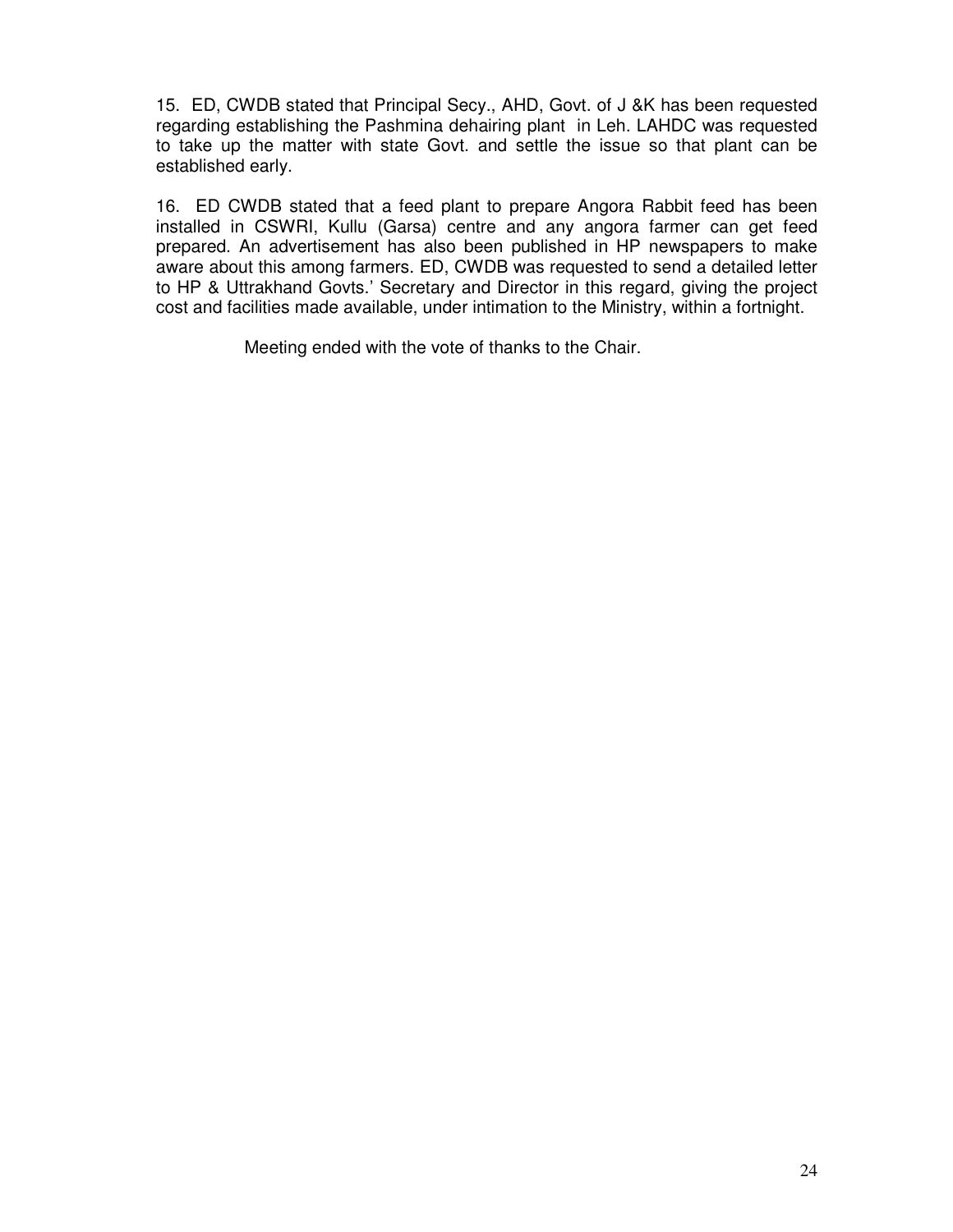## **Minutes of the 45th Executive Committee meeting of CWDB held on 25th November, 2014 in New Delhi.**

The  $45<sup>th</sup>$  Meeting of the Executive Committee (EC) of the CWDB was held on  $25<sup>th</sup>$  November, 2014 at 5.00 p.m. at Udygo Bhawan in New Delhi under the chairpersonship of Ms. Sunaina Tomar, Joint Secretary, Ministry of Textiles & Vice Chairperson CWDB.

Following Executive Committee members were present in the meeting :

- I. Sh. R.V.S. Mani, Dy. Secretary ( IFW ), Ministry of Textiles, New Delhi
- II. Shri S. Balaraju, Addl. Textiles Commissioner, Mumbai
- III. Shri Mahesh N. Sanil, Secretary General, IWMF, Mumbai
- IV. Shri T.R. Rao, Advisor, WRA, Thane
- V. Dr. Yash Pal Singh, Dy. Director, Animal Husbandry Deptt., Govt. of Raj.
- VI. Shri K. K. Goyal, Executive Director, CWDB, Jodhpur.

In Attendance :

- I. Shri Anurag Purohit, Technical Officer , CWDB, Jodhpur.
- II. Shri Ramesh Kumer Bundela, STA, CWDB, Jodhpur

Shri K. K. Goyal, Executive Director & Member Secretary CWDB welcomed all the members and thereafter point-wise discussion on the agenda was taken up.

## **I. Confirmation of the minutes of the 44th meeting of the Executive Committee held in New Delhi on dated 23rd May, 2014.**

Since no comment was received from any member, the minutes of  $44<sup>th</sup>$  meeting of the Executive Committee of the CWDB was confirmed.

## **II. Action taken report on the decisions of 44th meeting of the Executive Committee.**

During discussion on Action Taken Report, point-wise following directions were arrived at :

• Angora project proposals of Deptt. of Animal Husbandry & Veterinary, Govt. of Nagaland.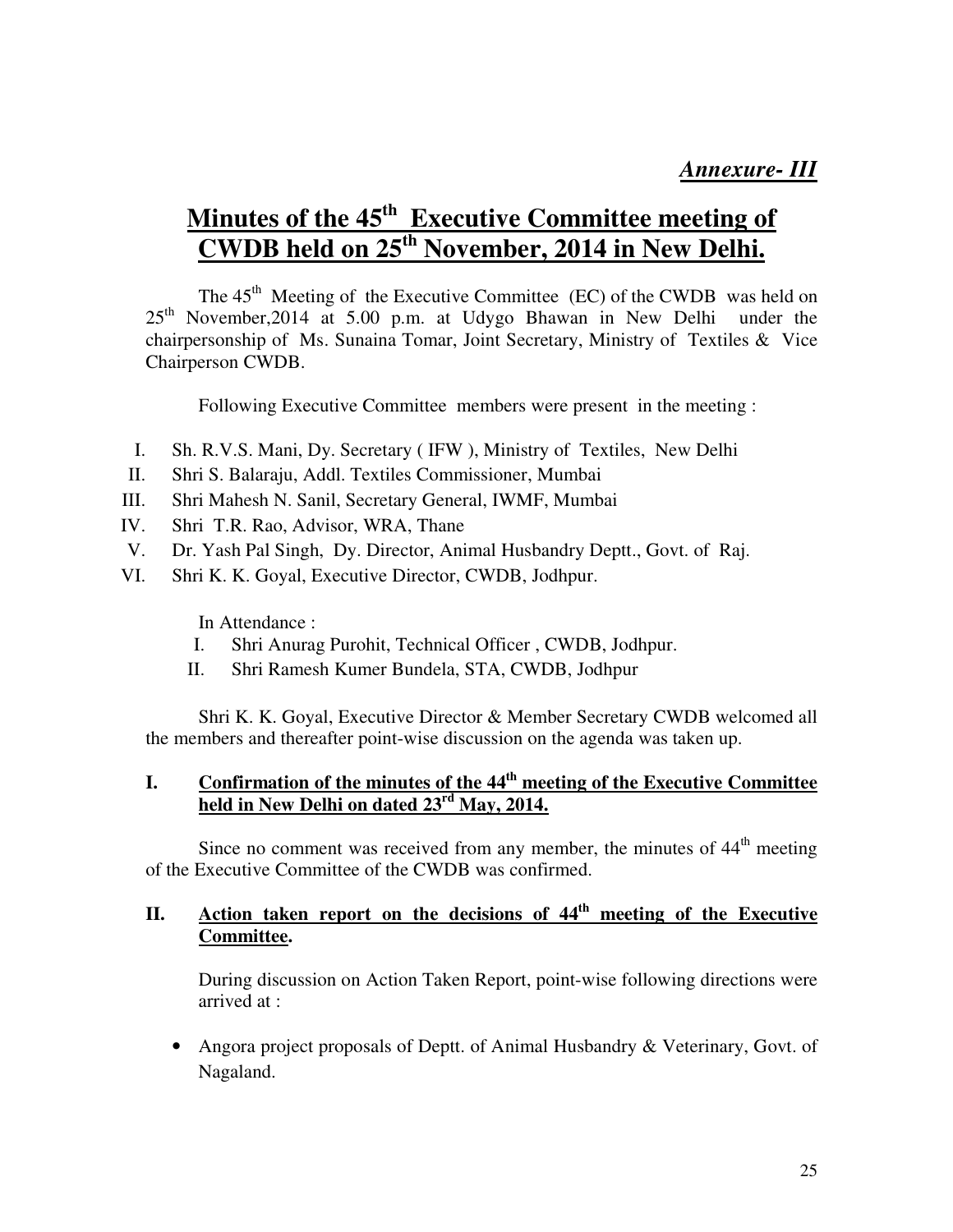ED, CWDB explained that as per direction of last EC meeting, the Board invited the representative of State Govt. to attend the present EC meeting and explain about implementation of the project in the state and a letter was also written to them but no representative had come for the meeting therefore project could not be considered by EC.

• Progress Report of all the ongoing projects shall be permanent Agenda Item of the Executive Committee.

Progress report of all ongoing projects under different schemes was presented by ED, CWDB in the meeting and have been noted by the EC.

• Data regarding production of woolen items: CWDB should carry out a survey of woolen sector through a transparent process.

Shri Balaraju, Addl. Textiles Commissioner informed that in the last survey of Textiles industry being conducted by TXC office, there was no survey of Woollen Industry.

Joint Secretary instructed to put up the matter on file for conducting detailed survey of the woollen Industry through open advertisement and continue to collect these data from IWMF till the survey is conducted.

• CFC established at Ludhiana and Kekri (Ajmer) under Quality Processing of Wool scheme. ED,CWDB informed two CFCs were sanctioned and installed during  $11<sup>th</sup>$  Plan (FY 2009-10) but now owner of both the CFCs have expressed their inability to run due to financial and other problems and requested to handover the machineries to some other agencies as machineries are still in working condition. A team as constituted by Executive Committee in last meeting also visited these CFC and had detailed discussion with owners but both are unable to run the CFCs.

JS (Wool) directed to examine the issue as per terms and conditions for establishing the CFC under the scheme and put up the matter on file .

## **III. Discussion on BE & RE of current financial year 2014-15 and progress made under it by the CWDB till date.**

ED, CWDB explained the progress made under implementation of Annual Plan 2014-15 of CWDB and proposal of Revised Estimates for 2014-15 within overall financial limit of Rs. 20 crore. He informed that the Board has received Rs. 10 crore against target of Rs. 20 crore till date as  $3<sup>rd</sup>$  installment of Plan Grant which was to be released in 1<sup>st</sup> week of October had not been released.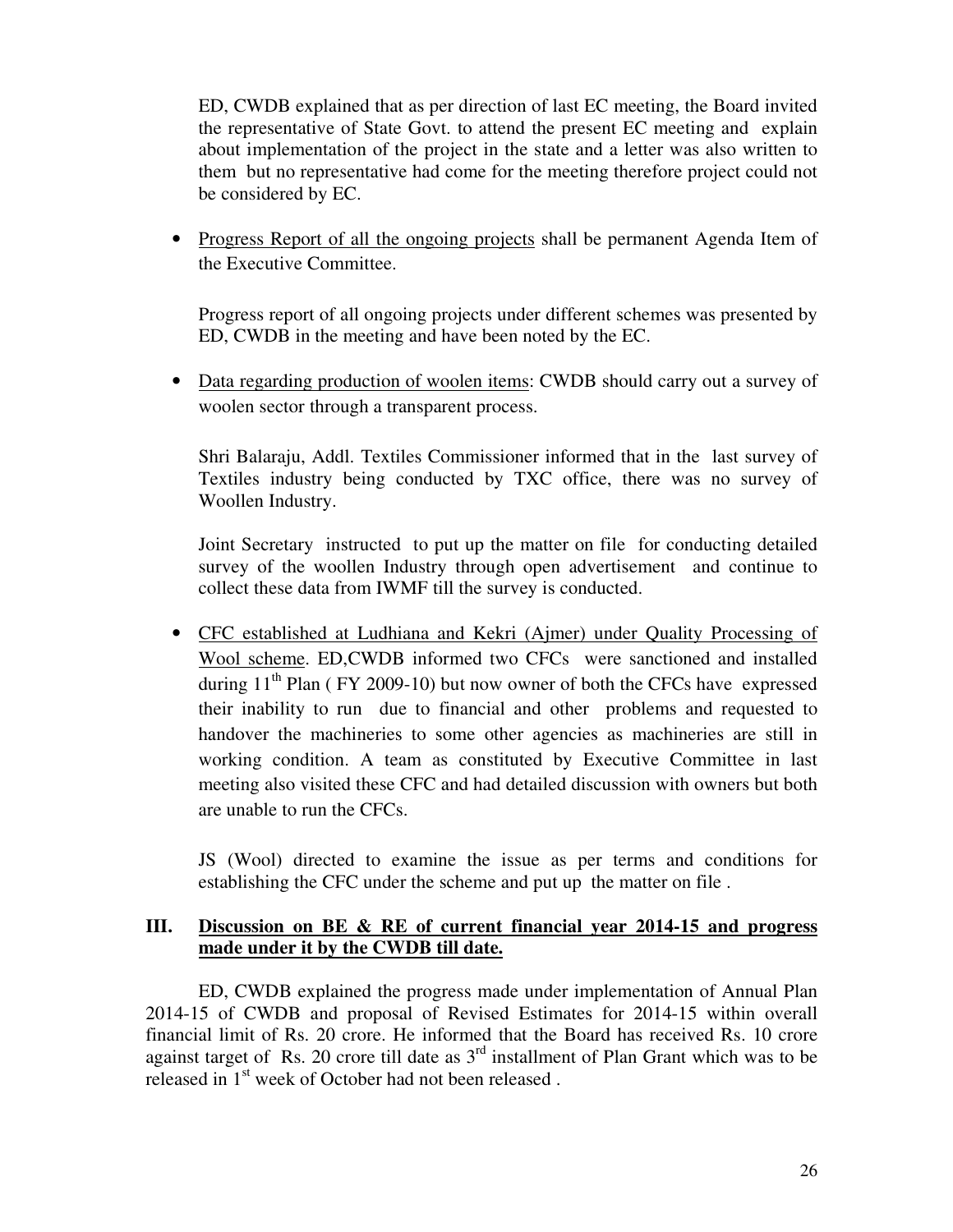Vice-Chairperson, CWDB asked how the Board has utilized Rs. 14.77 crore while the MOT has released only Rs. 10 crore till date. ED, CWDB explained that the Board has received unspent grant from some of the agencies which are as under.

| <b>S. No.</b> | <b>Scheme</b> | <b>Particulars</b>                | <b>Amount</b> |
|---------------|---------------|-----------------------------------|---------------|
|               | <b>ISC</b>    | <b>J&amp;K</b> Sheep Board, Jammu | 2983000       |
| 2             | <b>SWIS</b>   | Veterinary College, Bikaner       | 11705288      |
|               | <b>SWIS</b>   | H.P. Wool Fed., Shimla            | 12493441      |
|               | <b>SSS</b>    | <b>Oriental Insurance Company</b> | 20800000      |
|               |               | Total                             | 4,79,81,729   |

 Out of this unutilized grants, fund were released to some of the agencies where work was hampering mainly to Pashmina Wool Development Scheme and Sheep & Wool Improvement Scheme in favour of LAHDC, Leh and Kargil looking into coming winter season and blockade of roads by mid October. He also explained that if funds were not released to these agencies, then procurement of feed and Fodder which is to reach these areas before closure of road was not possible and may lead to high animal mortality. He also stated that Pashmina Scheme is already running far behind the schedule as during first 3 years of the  $12<sup>th</sup>$  Plan even 30 % of fund allocated for the scheme have been utilized and non release of fund may further impede the progress.

## **IV. Discussion and approval of pending project proposals as recommended by 27th meeting of the Project Committee of the Board held on 7th Nov.,2014.**

The  $27<sup>th</sup>$  Project Committee meeting of the CWDB held on  $7<sup>th</sup>$  November, 2014 at Jodhpur has considered and recommended some project proposals to the Executive Committee for necessary approval and implementation. The Executive Committee after discussion approved following proposals for implementation during financial year 2014-15, as under :

## **I. Name of Scheme : Sheep & Wool Improvement Scheme (SWIS)**

 Joint Secretary (Wool) stated that Breed Improvement component of the SWIS has not made any benefit to sheep Breeders hence under this component no further grant be sanctioned and only Health Care components under SWIS was sanctioned.

## **A.** Implementing Agency : **Telangana Sheep & Goat Development Co-op. Fed. Ltd., Hyderabad.**

| Particulars                                                                     | Unit cost | Financial outlay for 2014-15                  |  |
|---------------------------------------------------------------------------------|-----------|-----------------------------------------------|--|
|                                                                                 |           | Physical unit<br>Financial                    |  |
| <b>Health Care</b>                                                              | Rs. 18/   | sheep   2 lakh new sheep to be   Rs. 36 lakhs |  |
|                                                                                 | annually  | covered                                       |  |
| Administrative cost to Rs. 5/- per sheep, 2 lakh sheep @ Rs. 5/-   Rs. 10 lakhs |           |                                               |  |
| implementing agency for $\vert$ annually                                        |           | sheep annually                                |  |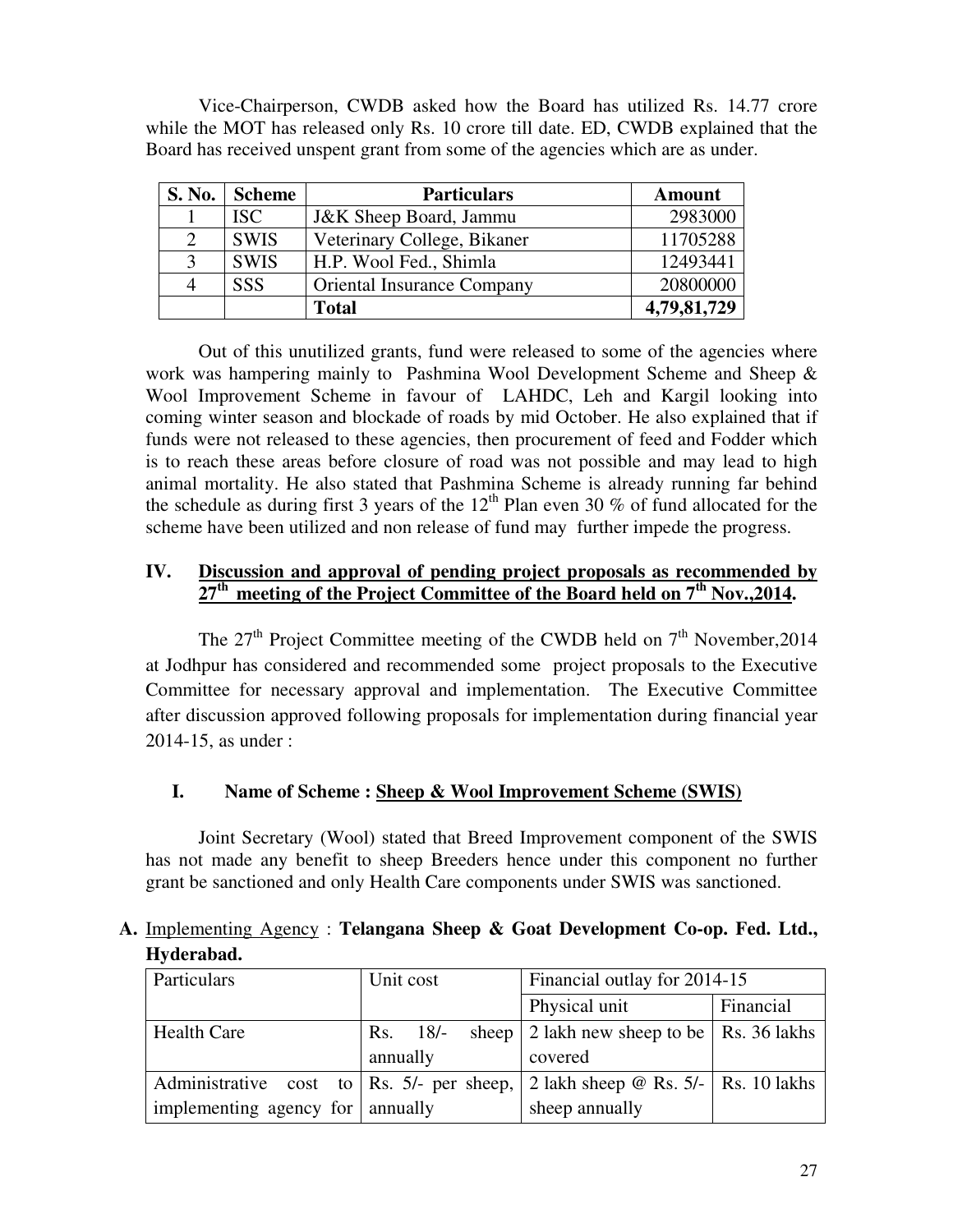| implementation of project |  |                    |
|---------------------------|--|--------------------|
| Total                     |  | <b>Rs. 46 lakh</b> |

## **B. Karnataka Sheep and Wool Development Corporation Ltd., Bangalore-**

|                                                             |                          |           | (Rs. in Lakhs) |
|-------------------------------------------------------------|--------------------------|-----------|----------------|
| <b>Actvities/Particulars</b>                                | Unit                     | Grant in  | Grant in       |
|                                                             |                          | 2014-15   | 2015-16        |
| Health care for sheep $\omega$ Rs. 18/- 0.50 lakh sheep per |                          | 54.00     | 54.00          |
| sheep per annum for $3$ lakh new                            | project area (3)<br>lakh |           |                |
| sheep (6 project areas of $50,000$ )                        | sheep) $\omega$ Rs. 18/- |           |                |
| sheep of each)                                              | sheep                    |           |                |
| Reimbursement of<br>Overhead                                | 3.00 lakh sheep          | 15.00     | 15.00          |
| expenses to implementing agencies                           |                          |           |                |
| $\omega$ Rs. 5/- per sheep                                  |                          |           |                |
| <b>TOTAL</b>                                                |                          | 69<br>Rs. | -69<br>Rs.     |
|                                                             |                          | lakhs     | lakhs          |

## **II. Name of Scheme : HRD & Promotional Activities :**

| Activity                          | Implementing                 | Funds                 | Decision<br>of<br>Executive    |
|-----------------------------------|------------------------------|-----------------------|--------------------------------|
|                                   | Agencies                     | required              | Committee for approving the    |
|                                   |                              |                       | project proposal               |
| 1. Organizing a workshop          | WRA, Thane                   | Rs.<br>$\overline{2}$ | JS (Wool) was of the opinion   |
| to disseminate the outcome        | in                           | lakhs                 | that WRA is hardly making      |
| of the completed R&D              | coordination                 |                       | any contribution to Woollen    |
| projects sponsored<br>by          |                              |                       | Industry hence proposal was    |
| <b>CWDB</b>                       |                              |                       | regretted. She also instructed |
|                                   |                              |                       | Director (Fin.) MOT Shri Mani  |
|                                   |                              |                       | to make a review of the Grant  |
|                                   |                              |                       | released to WRA in last years. |
| of sheep<br>2.<br>Training        | Animal                       | Rs. 3.50              | EC did<br>not approve<br>the   |
| livestock<br>breeders,            | Husbandry                    | lakhs                 | proposal and suggested to take |
| extension officers, Vet.          | Deptt., Govt.                |                       | the matter with their<br>up    |
| Officers of Govt. of U.P.         | of<br>U.P.,                  |                       | respective State Govt. to bear |
| under<br>Training                 | Lucknow                      |                       | training expenditure.          |
| <b>HRD</b><br>of<br>programme     |                              |                       |                                |
| component of Board.               |                              |                       |                                |
| Sponsoring Inter-<br><b>3.</b>    | NIFT on $12^{\text{th}}$     | Rs.<br>3 <sup>1</sup> | Proposal not approved.         |
| national Conference<br>on         | $\&$ 13 <sup>th</sup> March, | lakhs                 |                                |
| Fashion Textiles (ICFT)-          | 2015<br>at                   |                       |                                |
| 2015                              | Jodhpur.                     |                       |                                |
| <b>4.</b> Expenditure incurred on | CWDB,                        | Rs.                   | EC<br>considered<br>The<br>the |
| Launching of P-3 $\&$             | Jodhpur                      | 6,68,542              | Board<br>of<br>proposal<br>and |
| Laying<br>of<br>foundation        |                              |                       | approved expenditure of Rs.    |
| of<br>Stone<br>Pashmina           |                              |                       | $6,68,542/$ - under HRD scheme |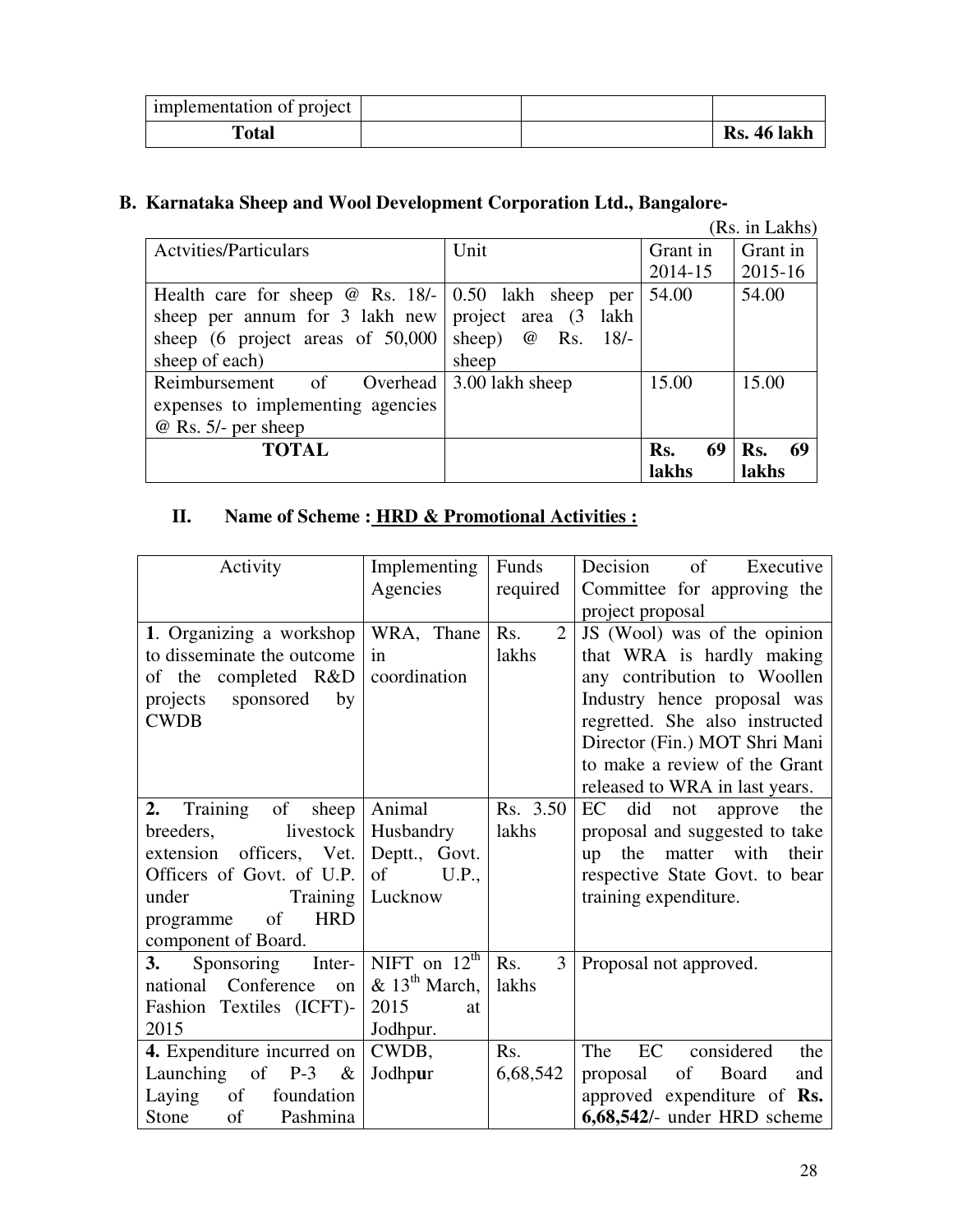| Dehairing Plant at Leh |  |  | า∩ 1<br>,,,,,,,,<br>uunn<br>$\overline{ }$ |
|------------------------|--|--|--------------------------------------------|
|------------------------|--|--|--------------------------------------------|

## **III. Woollen Expo (Exhibition-cum-sale of woolen products)**

 ED, CWDB stated that CWDB organizes exhibitions/fairs at different places in the country to promote sale of wool and woollen products, to increase awareness in favour of Woolen Products, expose weavers/ manufacturer to new woolen markets and promotion. These were part of Approved Plan Scheme since 10<sup>th</sup> Plan and CWDB continue to participate every year. Even during  $9<sup>th</sup>$  Plan Board participated in these fairs though it was not part of the Plan Scheme. A large no. of Artisans/ Weavers/ small cooperative societies have been benefitted from the schemes. This year also almost 1500 application have been received from different participants.

In this regard, the Board invited proposals from different reputed organizations (Govt. & NGOs) as per practice adopted in previous years. Calendar of Woollen Expo is finalized by the Executive Committee as per recommendation of the Project Committee for organizing in winter season (i.e. Oct. to January) and in the emergency Post facto approval is also obtained from Executive Committee.

 As above, proposals received under Woollen Expos were placed before the EC for consideration and necessary approval. ED, CWDB also stated that generally these are finalized by July/August every year but this year EC Meeting could not be convened and Board has already participated in following fairs by hiring of stalls in months of Oct. & Nov.,2014

| S.             | of<br>Name<br>Implementing                                                            | Demand                                                                     | Place                           | Date/Period                                            |
|----------------|---------------------------------------------------------------------------------------|----------------------------------------------------------------------------|---------------------------------|--------------------------------------------------------|
| N              | Agency                                                                                | <b>Amounts</b>                                                             |                                 |                                                        |
| 1.             | India International Trade<br>Event Organization (ITEO),                               | <b>Stalls</b><br>24<br>by<br>hiring<br>Rs.<br>$^{\copyright}$              | At<br>Dehradun                  | $11^{\text{th}}$<br>$Oct-$<br>to<br>$18^{th}$<br>Oct., |
|                | New Delhi                                                                             | 14,000/- per stall                                                         |                                 | 2014                                                   |
| $\overline{2}$ | Dainik Navajyoti Mega<br>Trade Fair, Dainik<br>Navajyoti, Jodhpur                     | stalls Hiring<br>20<br>of stalls $\omega$ Rs.<br>$14,000/-$                | At Jodhpur                      | 31 Oct. to 9<br>Nov., 2014                             |
| 3              | The NSIC (A Government<br>of India Enterprise) "NSCE<br>Bhawan", New Delhi-<br>110020 | 33<br><b>Stall</b><br>for<br>hiring $@66000$ .<br>per each Stall +<br>S.T. | Pragati<br>Maidan,<br>New Delhi | 14-27<br>November-<br>2014                             |

 JS (Wool) stated that these exhibitions are hardly making any benefits to participants and henceforth CWDB shall stop participating in these exhibitions. For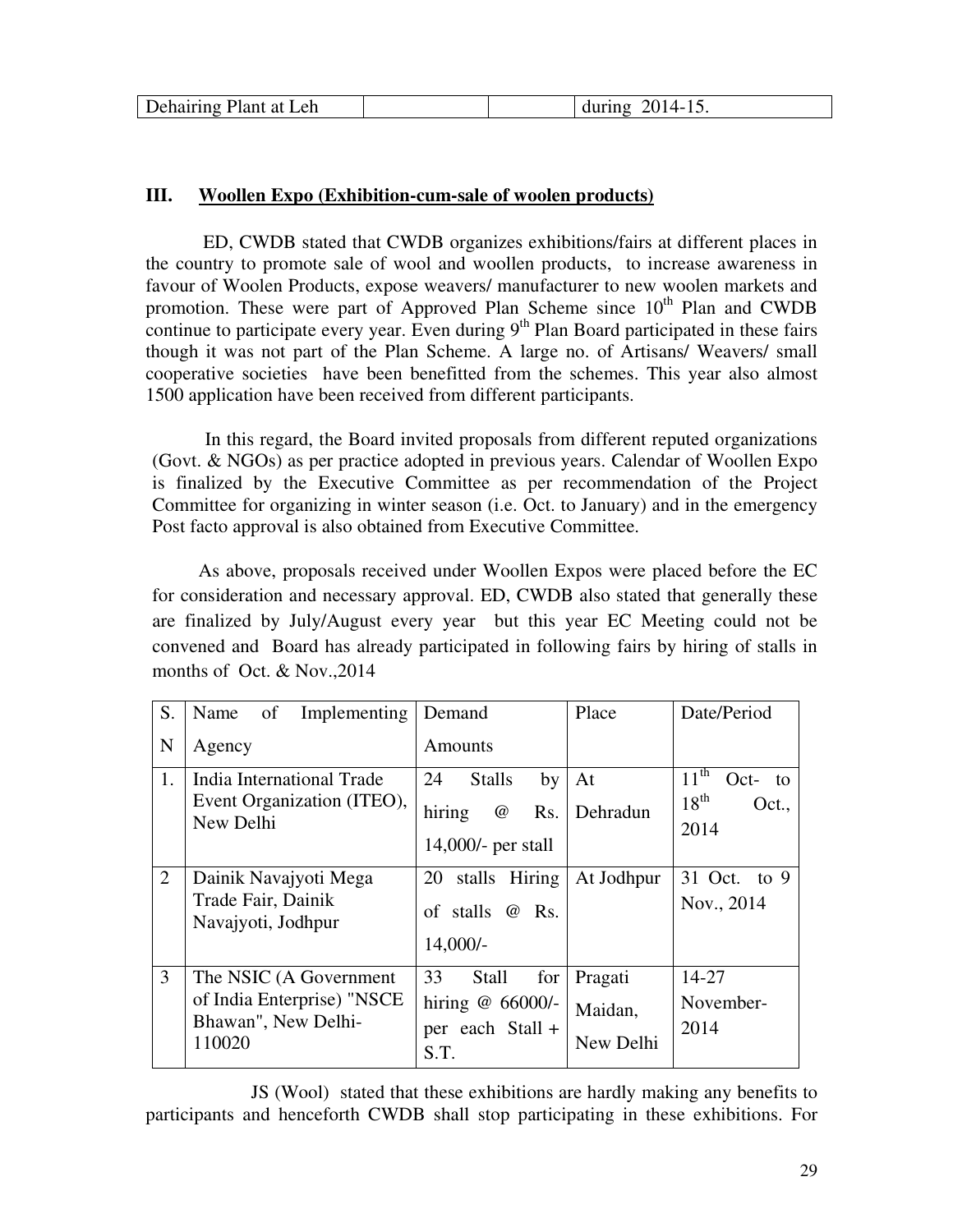Exhibitions which have already held, matter shall be put up separately on file giving detailed justification.

## **V. Discussion on procurement of Sheep Shearing Machines directly by the Implementing Agencies under Quality Processing of Wool scheme.**

ED, CWDB stated that during  $43<sup>rd</sup>$  and  $44<sup>th</sup>$  Executive Committee meeting of the Board ( being chaired by the then JS ( Wool) Ms. Monika S. Garg), projects under Quality Processing of Wool Scheme for procuring sheep shearing machines were sanctioned to following agencies.

| SN             | Name of Implementing Agency                    | Facility                                   | Approval of EC              |
|----------------|------------------------------------------------|--------------------------------------------|-----------------------------|
|                |                                                |                                            | meeting                     |
|                |                                                |                                            |                             |
| $\mathbf{1}$   | Karantaka Sheep & Sheep Product                | Purchase of 20 sheep shearing              | $43^{\text{rd}}$ EC meeting |
|                | Dev. Board, Banglore (Karnataka.)              | machine along with accessories             | held on $26th$              |
|                |                                                |                                            | Dec., 2013                  |
| $\overline{2}$ | Maharastra Mendhi Va Sheli Vikas               | Purchase of 4 sheep shearing               | $43^{\text{rd}}$ EC meeting |
|                | Mahamanadal Ltd., Govt. of                     | machine                                    | held on $26th$              |
|                | Maharashtra Pune                               |                                            | Dec., 2013                  |
| 3              | Central Sheep & Wool Research                  | Purchase of 12 shearing                    | $43rd$ EC meeting           |
|                | Institute, (CSWRI), Avikanagar                 | machine with 4 grinders, 200               | held on $26th$              |
|                |                                                | combs & cutter, 3 motor-cycles, Dec., 2013 |                             |
|                |                                                | and fabrication of washing and             |                             |
|                |                                                | drying chamber                             |                             |
| $\overline{4}$ | <b>J&amp;K State Sheep &amp; Sheep Product</b> | Purchase of 20 shearing                    | $43^{\text{rd}}$ EC meeting |
|                | Dev. Board, Kashmir (J&K)                      | machines & its accessories                 | held on $26th$              |
|                |                                                |                                            | Dec., 2013                  |
| 5              | H.P. State Wool Procurement &                  | Purchase of 10 shearing                    | $44^{\text{th}}$ EC         |
|                | Mkt. Fed., Shimla                              | machines & its accessories                 | meeting held on             |
|                |                                                |                                            | $23^{\text{rd}}$ May, 2014  |
| 6              | Gujarat Sheep & Wool                           | Purchase of 10 shearing                    | $44^{\text{th}}$ EC         |
|                | Development Corp. Ltd.,                        | machines & its accessories                 | meeting held on             |
|                | (GUSHEEL), Ahmedabad                           |                                            | $23rd$ May 2014             |
| $\overline{7}$ | Animal Husbandry Deptt., Govt. of              | Purchase of 2 shearing                     | $44^{\text{th}}$ EC         |
|                | U.P., Lucknow                                  | machines & its accessories                 | meeting held on             |
|                |                                                |                                            | $23^{\text{rd}}$ May 2014   |
| 8              | Rajasthan Livestock Development                | Purchase of 2 shearing                     | 44 <sup>th</sup> EC meeting |
|                | Board (RLDB), Govt. of Rajasthan,              | machines & its accessories                 |                             |
|                | Jaipur                                         |                                            |                             |

 Under the Scheme, the shearing Machines were to be procured by these agencies following GFR through Open advertisements and some of the agencies even procured the machines.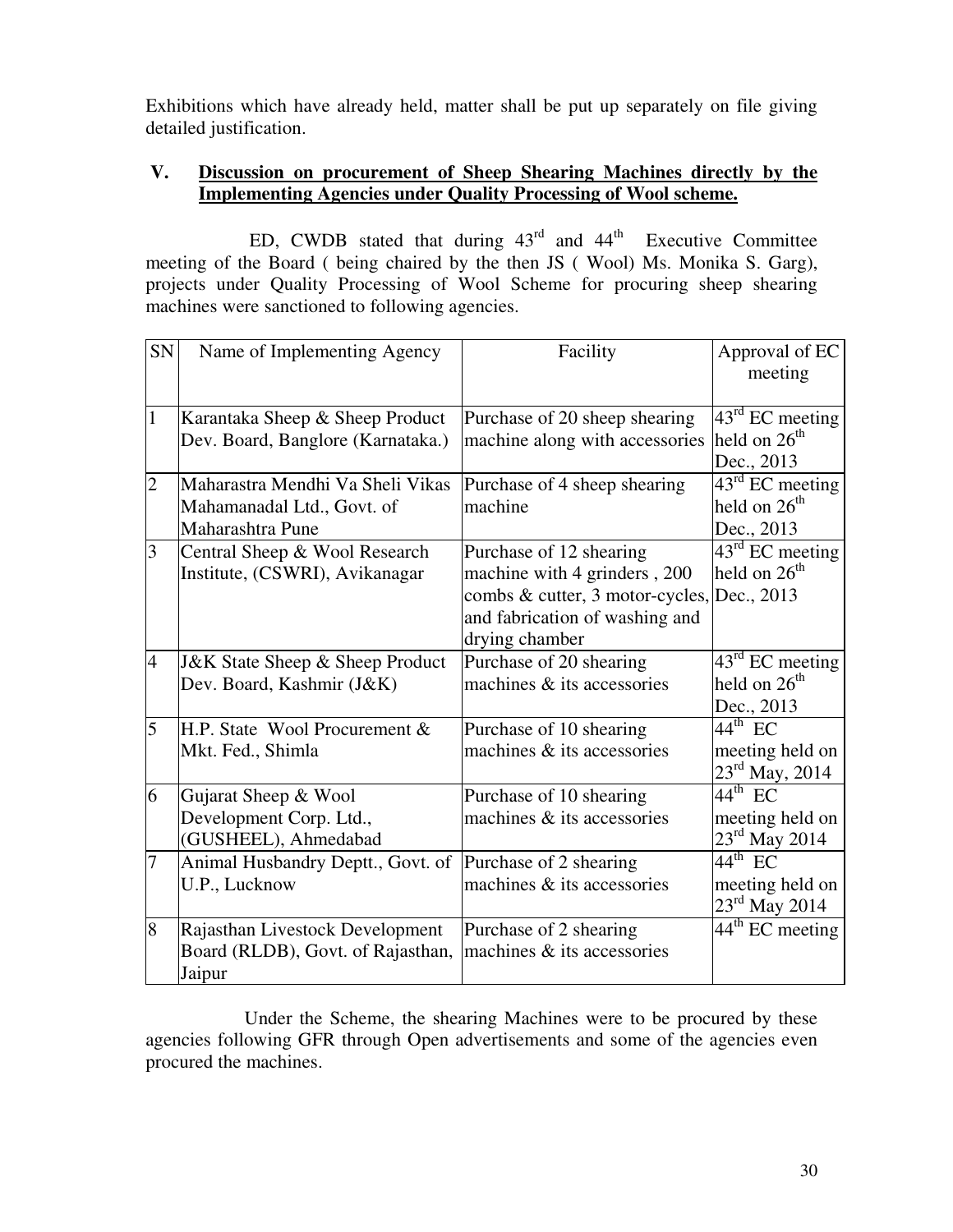During the  $44<sup>th</sup>$  EC meeting, some representatives from different State Govt. raised the problem in tendering for machine as an additional agenda Item with the permission of Chair and opined that a consolidated tender by CWDB will not only save the time but may also bring reasonable rate for the machines and its spare parts and Chairperson constituted a Committee for procurement of sheep shearing machine by open tender procedure. The committee consists of ED, CWDB; Director, CSWRI; Director ( IFW) MOT and Dir. AHD, Govt. of HP and Rajasthan.

 In this meeting it was also decided that those State Govt. who have already started the tendering process for machine may procure those machines on their own.

First meeting of above procurement Committee was held on  $12<sup>th</sup>$ June,2014 at Delhi and finalized the specifications of machines and tender document and further decided to collect comments/views of interested implementing agencies by circulating it to them. In compliance to it, some organization of State Govt. desired amendment in technical specifications as per requirement of their State condition. The matter is still under process and tender notice is yet to be published in news-papers to collect offers as many State Govt. not responded and it is delaying the whole process.

 Separate State Govt. have separate requirement for the shearing machines and their accessories, maintenance period and station where these machines would be placed and it is getting increasingly difficult to finalize the issues. Meanwhile some of the organizations like CSWRI has already initiated procurement process by Open Tendering and rest of implementing agencies have not started the procurement process so it would be better if instead of Centralized procurement by CWDB, individual State Govt. do the tendering as specified in Original Sanction Order issued by CWDB but CWDB was asked to specify the specifications of machines purchased.

 After detailed discussion, the EC decided that conditions mentioned in the Sanction Order shall be followed in this matter. Dy. Secy. ( IFW), MOT wanted to know the specification of the Shearing Machine. ED, CWDB stated that the specification have been finalized by a five member committee which included Dy. Secy. ( IFW) also and same will be circulated along with Minutes. (**specification of the Shearing Machines decided by the Committee is attached as Annexure-A)**

### **Additional Item: ( Continuation of the projects sanctioned to WRA regarding upgradation of Labs of WRA/ Thane, Kullu and Bikaner by WRA** )

 With the permission of the Chair, WRA representative Shri T.R. Rao raised the issue of projects being undertaken by WRA with financial assistance from CWDB related to Upgradation of testing labs of WRA, Bikaner and Kullu and other R&D Projects as work on all these projects have been put on hold as being directed. JS (Wool) directed that till the issue is being thoroughly examined and cleared by Ministry, no further fund shall be utilized by WRA on these projects. She also directed Director ( IFW) Shri Mani to examine all the grant released to WRA as the organization is hardly making any benefit to Woollen Industry but getting Non Plan Grant from the Ministry.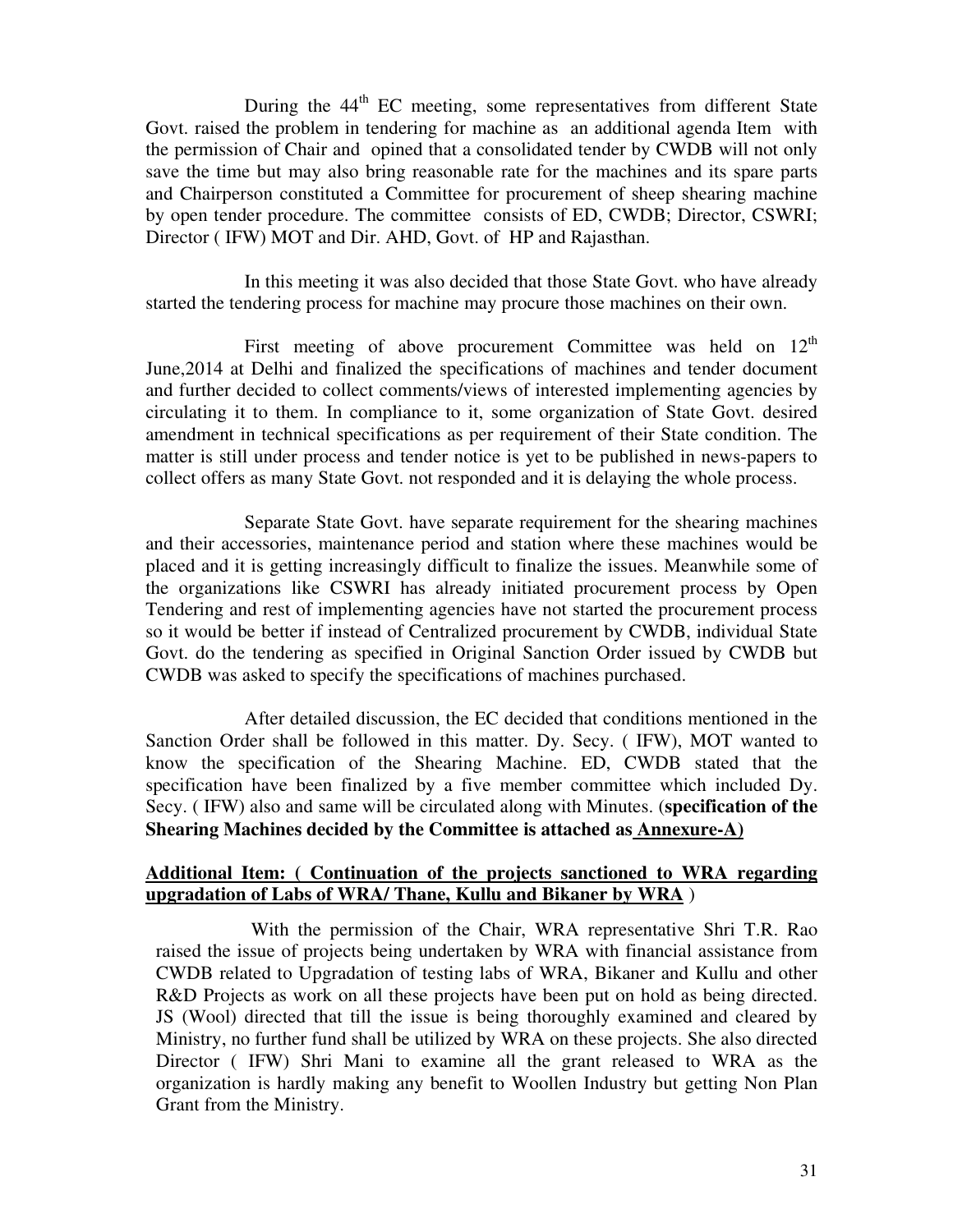Meeting ended with the vote of thanks to the Chair.

Annexure-III-A

## **Minutes of the Shearing Machines Committee meeting of CWDB held on 12thJune, 2014 at 4.30 PM atUdyogBhawan,New Delhi**

### **Back Ground :**

In 44<sup>th</sup> Executive Committee (EC) of the Central Wool Development Board, (CWDB) Jodhpur held on 23rd May, 2014 at New Delhi, some of the State Govts. representatives raised the problem in tendering for procurement of sheep shearing machines sanctioned by CWDB under its Quality Processing of Wool scheme. In the EC meeting it was decided to constitute a sheep shearing machine committee consisting the members of ED; CWDB, Director; IFW-MOT, Director; CSWRI, representatives from Animal Husbandry Dept., State Govt. of H.P. & Rajasthan to finalize the rate of shearing machine along with its spare parts to save advertisement/tendering expenses, time and bring reasonable rate for the machines.

 As per above decision, the MOT issued a O.M. no. 2/7/2014-W&WT dated  $4<sup>th</sup>$  June, 2014 for this purpose and constituted a shearing machines Committee alongwith its Terms of References etc.

 To finalize the specifications of the shearing machines, terms and conditions of the tender, first meeting of the Sheep Shearing Machine Committee of the CWDB was held on  $12^{\text{th}}$ June, 2014.Following members were present in the meeting:

- 1. Sh. A.K. Sharma , Director ( IFW.) Min. of Textiles New Delhi
- 2. Sh. K.K.Goyal, ED, CWDB,Jodhpur
- 3. Dr. Y.P. Singh, Dy. Director,AHD, Govt. of Raj.
- 4. Dr. B.B. Gupta, Astt. Director, AHD, Govt. of HP

In Attendance;

1.Sh. Ramesh Bundella, T.O., CWDB

 Sh. K.K.Goyal, ED, CWDB explained the purpose of the committee and stated that recently CWDB has sanctioned a shearing machine project to CSWRI to procure 12 sheep shearing machine. CSWRI has prepared tender documents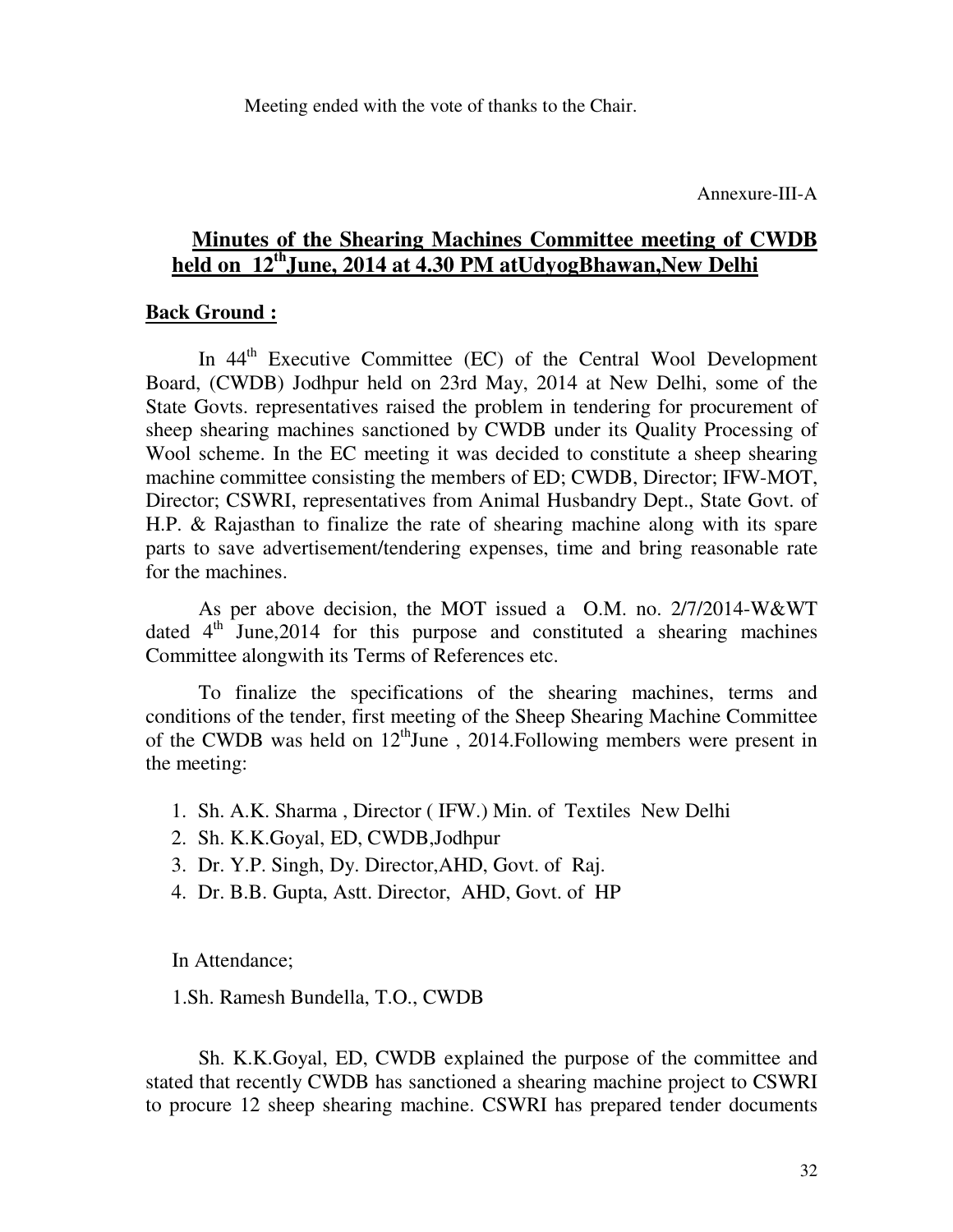having specifications of the shearing machine and other required accessories and publish the NIT in the newspaper. The same is also placed before the committee for its consideration. Copies of draft specifications of the sheep shearing machine and terms and conditions of the tender documents were circulated to members of Committee for discussion and approval.

 After detailed discussion the Committee was of the opinion that Specification of the sheep shearing machine and its spares Parts to be procured be same as finalized by CSWRI including their terms and conditions.

The Committee also finalized the terms and conditions of tender documents.Copies of finalized(i) specifications of the sheep shearing machine and (ii) terms and conditions of the tender documents are enclosed as Annexure-I & II respectively.

The Committee members were of the opinion that these specification shall be circulated to all the respective user State Govt. for their comments including requirement of AMC, Spare Parts and need of performance Guaranty if any.

| (Sh.A.K. <i>Sharma</i> ) | (Sh.K.K.Goyal) | (Dr. Y.P. Singh) |
|--------------------------|----------------|------------------|
|                          |                |                  |

**(Sh.Ramesh Kumar)**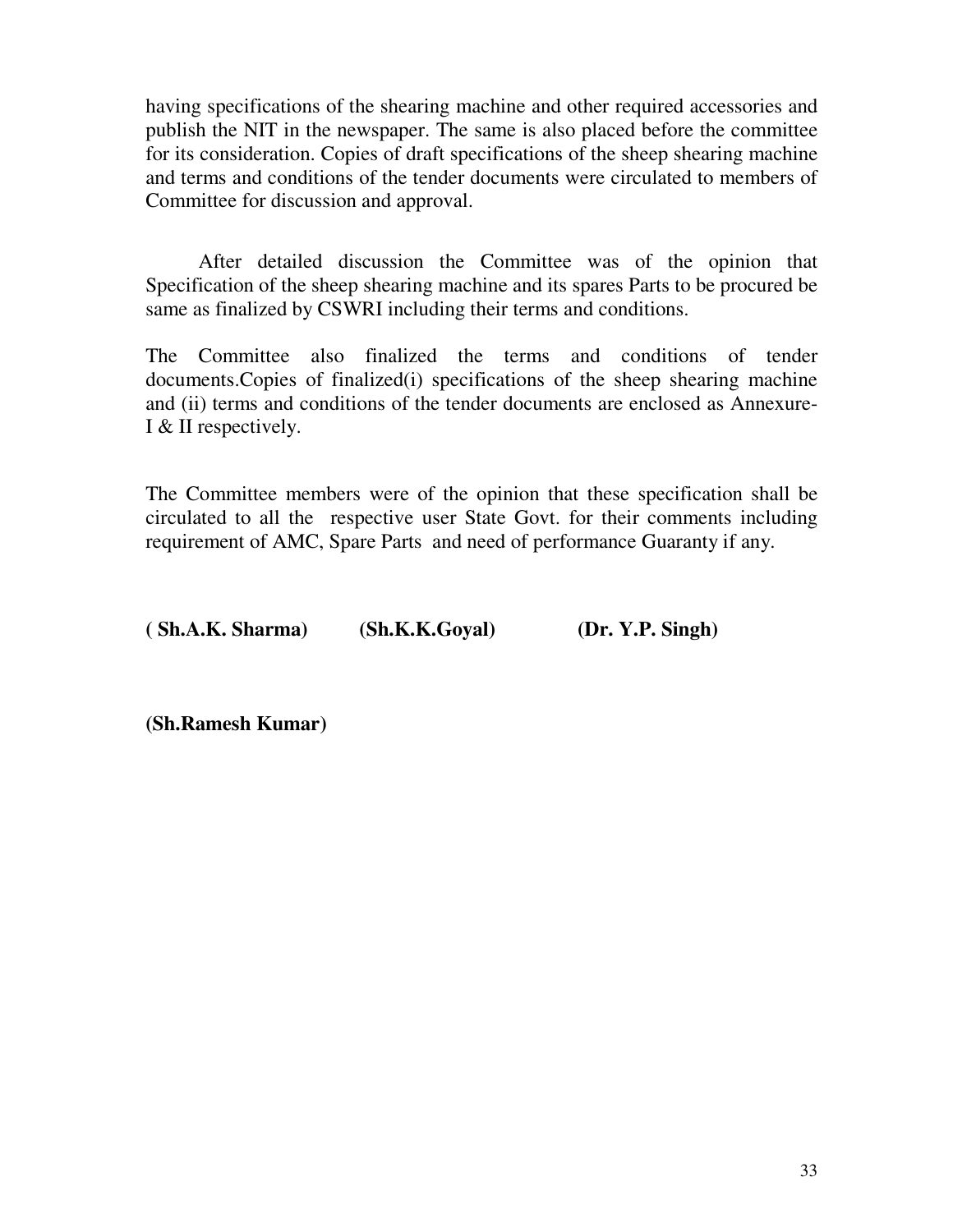### Annexure-III-A-i

## **I. Specifications of the sheep shearing machine**

### SHEEP SHEARING MACHINE ALONG WITH ACCESSORIES

## **HANGING TYPE SHEEP SHEARING MACHINE**

### **Technical specification**

• Electrically operated shearing machine with Single phase motor, Compatible to 220-240V, 50HZ,Motor power 250 W & Air cooled, Portable

• Motor weight: 10-15 kg

• Machine should be with adjustable drives from >2700 to 3500RPM speed having proper Driveconnection

• Flexible drive shaft 5-6' (complete with inner core and end fittings) compatible with motor and weightbeing not more than 3.0kg

• Wide grip hand piece (compatible to shearing machine) with internal lubrication. Smoothly built forwide comb & cutter.

- Noise: low level
- Warranty: one year
- AMC expenses for three years after warranty

## **ACCESSORIES (COMBS AND CUTTERS)**

• Wide combs of 75-95 mm with medium bevel 3-6mm for general use and compatible to laser shear.

• Cutters made from high quality steel and tempered under controlled conditions. Wide claw cutter

matched with wide combs of laser shear.

## **HAND HELD LASER SHEEP SHEARING MACHINE Technical specification**

- Motor wattage: 180 Watt
- Safety overload button and 4-5 metre rubberized power cable
- Machine weight including blades should not be more than 02.0 kg and supplied with storage carryingcase
- Grip Diameter >50mm
- Blade Speed >2500RPM
- Noise: low level
- Voltage:220- 240 V
- Warranty: one year
- AMC expenses for three years after warranty

### **ACCESSORIES (COMBS AND CUTTERS)**

• Wide combs compatible to laser shear and medium bevel 3-6mm for general use and compatible tolaser shear.

• Cutters made from high quality steel and tempered under controlled conditions and matched with widecombs of laser shear.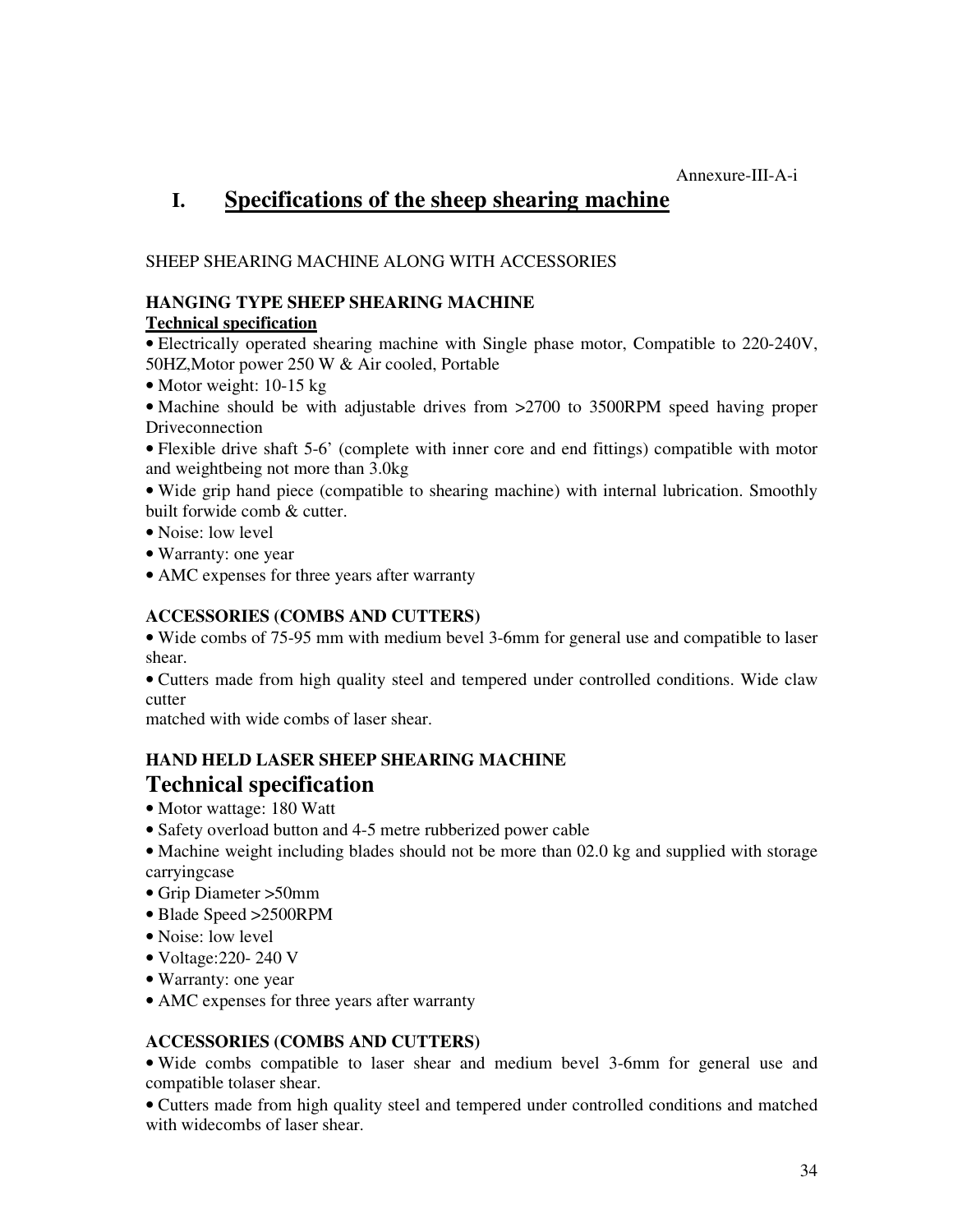## **GRINDER**

### **Technical specification**

• Electric motor of Grinder should be of at least 750 W with rapid start/ stop function. It should be wellbalanced, portable and with adjustable pendulum. It should be fully guarded. Compatible to abovecomb & cutters of shearing machines (laser shear).

- Voltage: 220- 240 V
- Speed: 1400- 2800RPM
- Weight:  $25-40$  Kg
- Warranty: One year
- AMC expenses for three years after warranty

## **Accessories**

- RG grit emery cloth 60mm & 80mm: Five packet each
- Adhesive shearer: 500ml

\*\*\*\*\*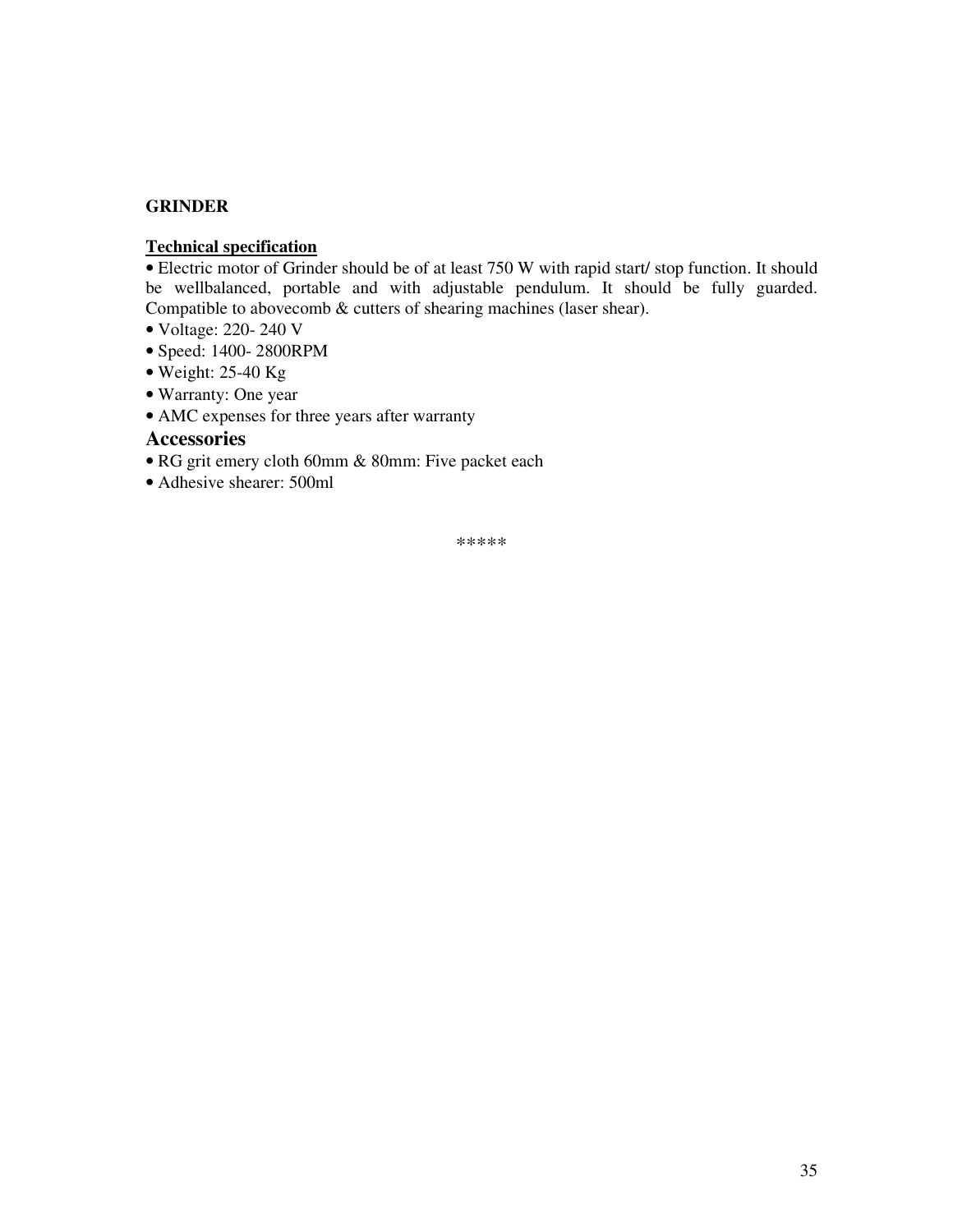*Annexure Annexure- IV*



**Central Wool Development Board** (Ministry of Textiles, Govt. of India) Jodhpur



**Central Wool Development Board (Ministry of Textiles, Government of India) Office Address C-3, Shastri Nagar,**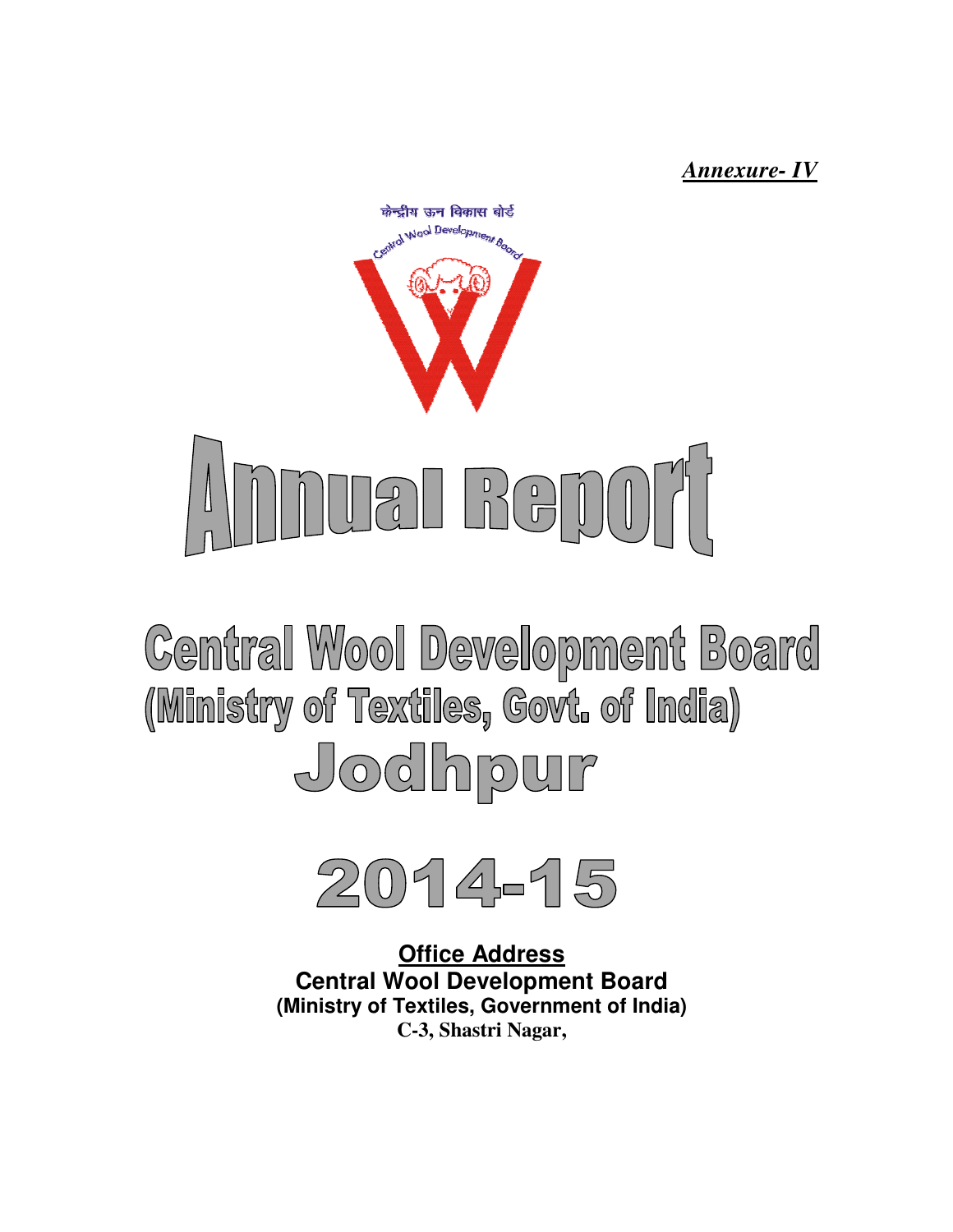## **JODHPUR (Rajasthan) 342 003 Phone- (0291) 2433967, 2616328 Fax- (0291) 2439017 Web: www.woolboard.nic.in E Mail: woolindiajodhpur@dataone.in**

## **C O N T E N T S**

| Sl. No.        | Chapter                                                                                      | Page |
|----------------|----------------------------------------------------------------------------------------------|------|
| $\mathbf{1}$   | <b>INTRODUCTION &amp; BUDGET ALLOCATION &amp;</b><br><b>EXPENDITURE</b>                      |      |
| $\overline{2}$ | <b>CONSTITUTION OF THE BOARD</b>                                                             |      |
| $\overline{3}$ | ACTIVITIES AND BUDGET ALLOCATION &<br><b>EXPENDITURE DURING 2014-15</b>                      |      |
| $\overline{4}$ | ANNEXURES (i) LIST OF BOARD MEMBERS                                                          |      |
| 5              | ANNEXURES (ii) LIST OF EXECUTIVE COMMITTEE<br><b>MEMBERS</b>                                 |      |
| 6              | ANNEXURES (iii) STATEMENT OF PHYSICAL &<br>FINANCIAL TARGETS & ACHIEVMENTS DURING<br>2014-15 |      |
| $\tau$         | AUDIT OF ACCOUNTS OF THE BOARD FOR THE<br><b>YEAR 2014-15</b>                                |      |
| 8              | ANNEXURE- (iv) AUDIT REPORT, INCOME &<br>EXPENDITURE & BALANCE SHEET FOR 2014-15             |      |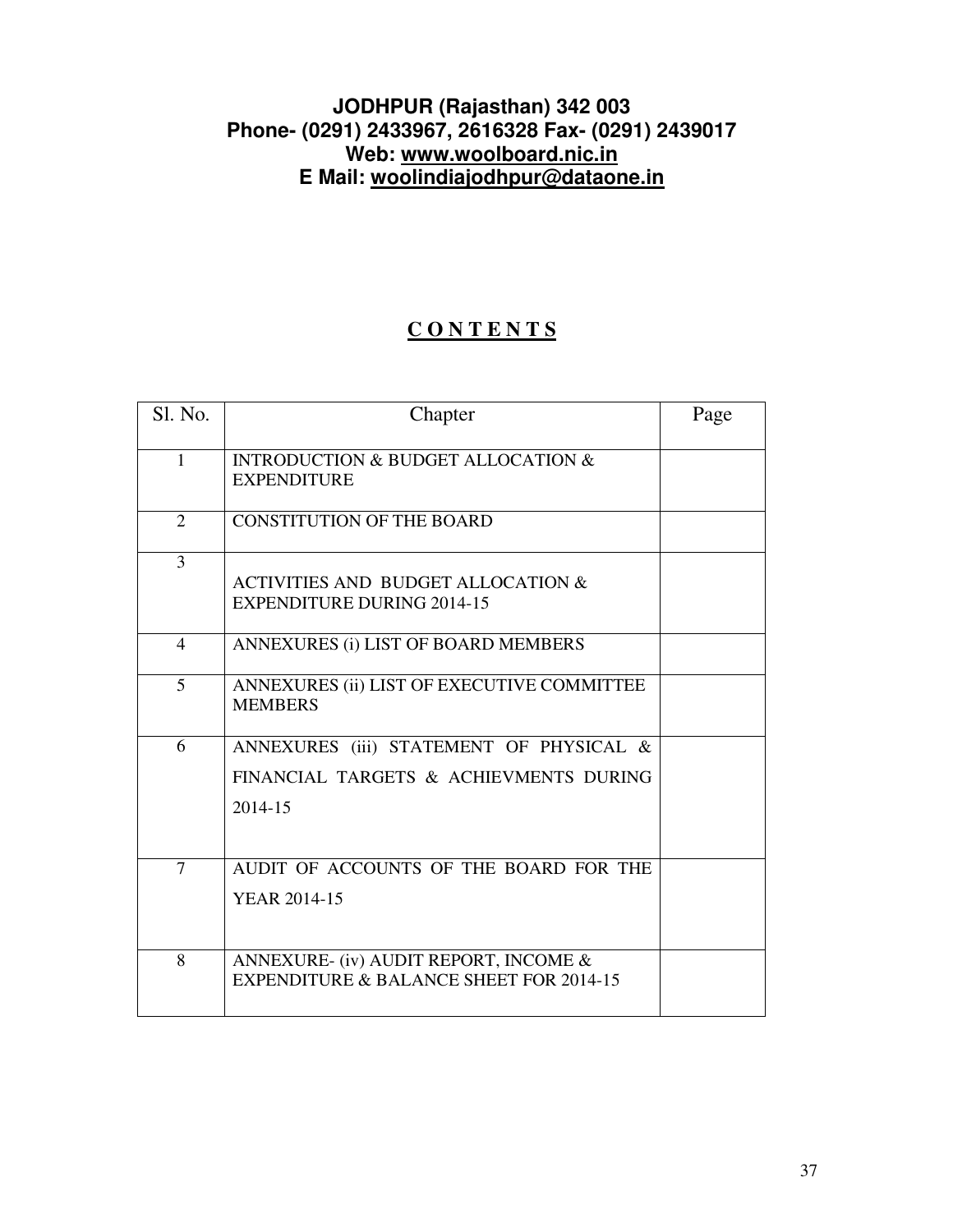## CHAPTER - 1

## **Introduction :**

 The Central Wool Development Board (CWDB) was constituted in July, 1987 with it's headquarter at Jodhpur, Rajasthan. The Board has started functioning since 1989 and has been registered as Society under the Society Registration Act 1958. It works under the overall guidance of Governing Body. The Board also functions as an Advisory Body to the Ministry of Textiles on the matters relating to growth and development of wool Sector.

### **Budget Allocation /Expenditure**

The Government of India, Ministry of Textiles had allocated total financial out lay of Rs. 22.00 Crore (Plan fund Rs.20.00 Crore and Non-Plan fund Rs. 2.00 Crore) for the Financial Year 2014-15. The Board has utilized Rs 18.98 Crore under implementations of Plan Scheme and utilized Rs 2.00 Crore under Non Plan head. The details are as under: -

### **i) Grant-in-aid: -**

The Ministry of Textiles released grant-in-aid to Central Wool Development Board during the year 2014-15 for enabling it to exercise the powers and discharge its functions under the Resolution. The details of the grant-in-aid released by the Government of India, Ministry of Textiles for the year 2014-15 are as follows: -

|                                     |                 |       | (Rs. in crore) |
|-------------------------------------|-----------------|-------|----------------|
| Particulars                         | <b>Non Plan</b> | Plan  | <b>Total</b>   |
| (A) Opening Balance                 | 0.00            | 0.00  | 0.00           |
| (B) Grants received during the year | 2.00            | 20.00 | 22.00          |
| $(C)$ Expenditure during the year   | 2.00            | 18.98 | 20.98          |
| (D) Closing Balance $[A+B-C]$       | 0.00            | 1.02  | 1.02           |
| Total: $\rightarrow$ {C+D}          | 2.00            | 20.00 | 22.00          |

### **ii) Expenditure for 2014-15 : -**

Out of Plan outlay of Rs. 20.00 Crore approved by Ministry of Textiles, a sum of Rs 18.98 Crore was utilized by the Board against the Annual Plan 2014-15 on implementation of Plan Schemes. Whereas out of Rs. 2.00 Crore allocated for Non-plan expenditure, the CWDB has utilized Rs 2.00 Crore. The details are as under:

| (Rs. in Crore)               |                 |       |       |  |
|------------------------------|-----------------|-------|-------|--|
| <b>Particulars</b>           | <b>Non Plan</b> | Plan  | Total |  |
| Development of Wool Sector – | -               | 18.98 | 8.98  |  |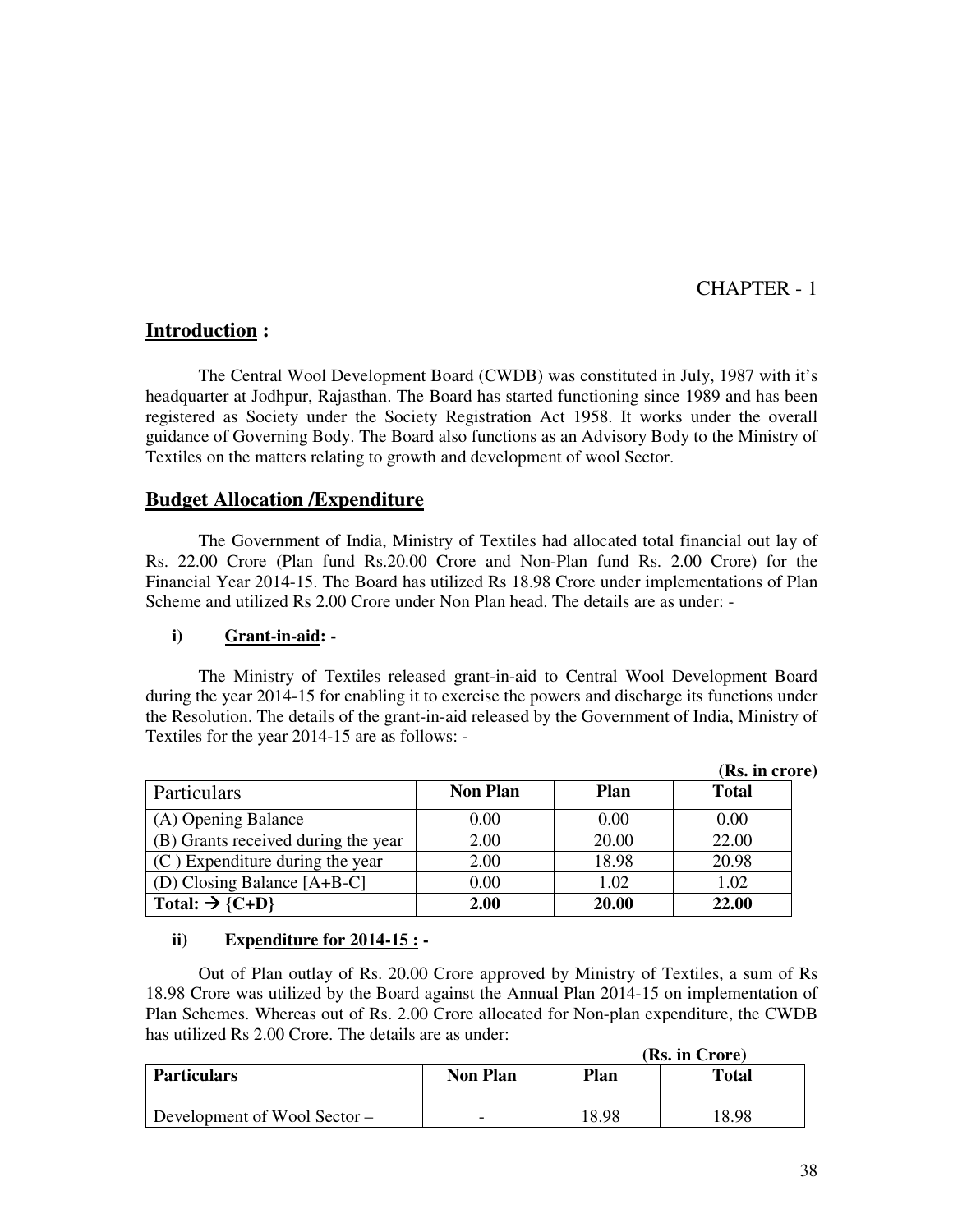| <b>Establishment</b> and Administrative | 2.00 |       | 2.00  |
|-----------------------------------------|------|-------|-------|
| Expenditure of Central Wool Dev.        |      |       |       |
| Board                                   |      |       |       |
| Total: $\rightarrow$                    | 2.00 | 18.98 | 20.98 |

### $CHAPTER - 2$

### **Constitution of the Board : -**

Under Resolution of F.No.8/4/85-WT dated  $7<sup>th</sup>$  July 1987, Government of India, Ministry of Textiles had set up Central Wool Development Board. The Government of India vide its Gazette Notification No. 2/7/2008-W&WT dated 22<sup>nd</sup> November, 2012 have reconstituted the Board for a period of two years. Shri K.L Choudhary was appointed as Chairman of the Board. Subsequently, Shri Jaswant Singh Bishnoi was appointed as Chairman of Board from  $18<sup>th</sup>$  August,  $2014$  vide MOT Resolution no.  $2/7/2008$ -W&WT dated  $20<sup>th</sup>$ August, 2014.

 In continuation of above Notification, the Government of India vide its Gazette Notification No. 2/7/2008-W&WT dated  $25<sup>th</sup>$  November, 2014 have reconstituted the Board for further period of two years from  $22<sup>nd</sup>$  November,  $2014$  or until further orders and Shri Jaswant Singh Bishnoi appointed as Chairman of the Board. The Joint Secretary (Wool), Ministry of Textiles is Vice-Chairman of the Board. A list of reconstituted Governing Body members is enclosed at **Annexure- (i)** 

 In pursuance of DOPT, Govt. of India O.M. No. 10/1/2009-EO (MM-II) dated 18-12- 2009, Shri K.K. Goyal has taken over the charge of the post of the Executive Director, CWDB on  $17<sup>th</sup>$  February, 2010 for total deputation period of 5 years and after completion of deputation, he relieved on  $17<sup>th</sup>$  Feb., 2015 from Board.

### **i) Board Meeting: -**

 The 33rd Governing Body meeting of the Central Wool Development Board was held on 23rd May, 2014 at Udyog Bhawan, New Delhi under the Chairmanship of Shri Kesar Lal Choudhary, Chairman CWDB.

### **ii) Executive Committee: -**

The  $44<sup>th</sup>$  &  $45<sup>th</sup>$  Executive Committee meetings of the Central Wool Development Board were held on  $23<sup>rd</sup>$  May, 2014 and  $25<sup>th</sup>$  November, 2014 at Udyog Bhawan, New Delhi under chairpersonship of Ms. Monika S. Garg and Ms. Sunaina Tomar, Joint Secretary (Wool), MOT and Vice Chairperson, CWDB, respectively.

As per the provision of Memorandum of Association and Rules & Regulations of CWDB, the Board re-constituted the Executive Committee of the Board in its  $31<sup>st</sup>$  Governing Body meeting to administer the affairs of the Board, in accordance with the Rules and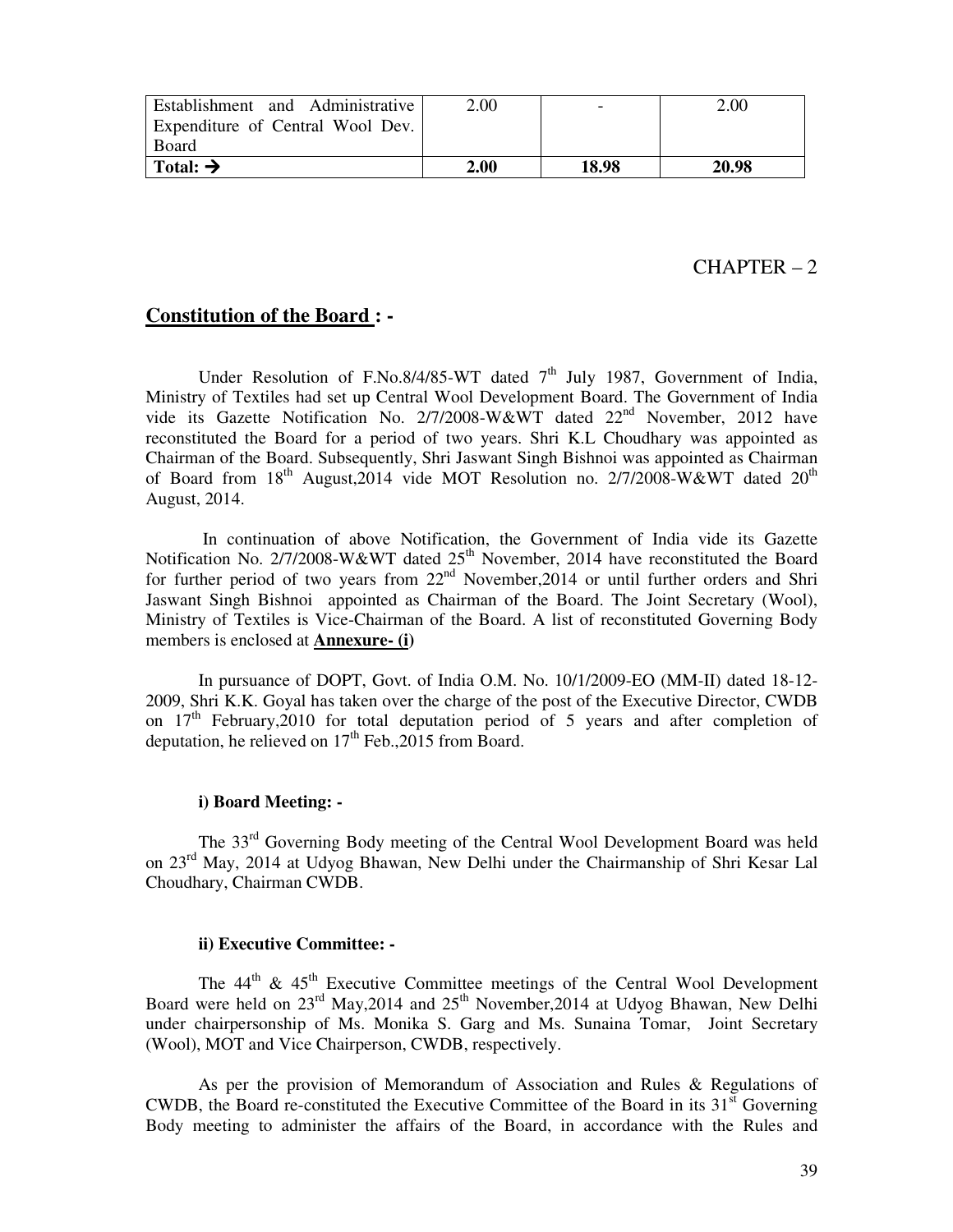Regulations and Bye Laws of the Board for furtherance of its objectives. A list of the members of the Executive Committee is enclosed at **Annexure (ii).**

### CHAPTER 3

### **Activities, Budget Allocation and Expenditure during 2014-15**

 The Ministry of Textiles has approved financial allocation of Rs. 20.00 Crore to the Central Wool Development Board (CWDB) during the financial year 2014-15 to implement various Plan Schemes/Programmes. Out of this allocated Plan fund, the MOT has released Rs. 20.00 Crore and the Board has utilized grant of Rs. 18.98 Crore under its different schemes/programmes for the holistic growth and development of wool sector. On the Non-Plan side, the Board has utilized Rs. 2.00 Crore for establishment and other administrative expenditure in 2014-15. A statement showing physical and financial targets and achievements under its various schemes for the Annual Plan  $2014-15$  upto  $31<sup>st</sup>$  March, 2015 is enclosed as **Annexure: iii.** 

 Detail of physical and financial targets and achievements under various schemes of the Central Wool Development Board during financial year 2014-15, is as under:

### 1. **Integrated Wool Improvement and Development Programme (IWIDP)**

 Under IWIDP, the Board implemented different schemes for improving quantity and quality of wool produced from sheep, Angora rabbit, Pashmina goat and is providing training to wool growers, weavers, resource persons along with associated promotional and marketing activities. Following schemes are implemented under this programme:

### (I) **Sheep & Wool Improvement Scheme: (SWIS)**

 The Board is implementing various projects under this scheme in all major wool producing States having components of 'Health Care' for treatment, vaccination and medication to sheep, 'Breed Improvement' for genetic improvement of sheep and through strengthening/establishment of Sheep Breeding Farms for raising male lambs, distribution of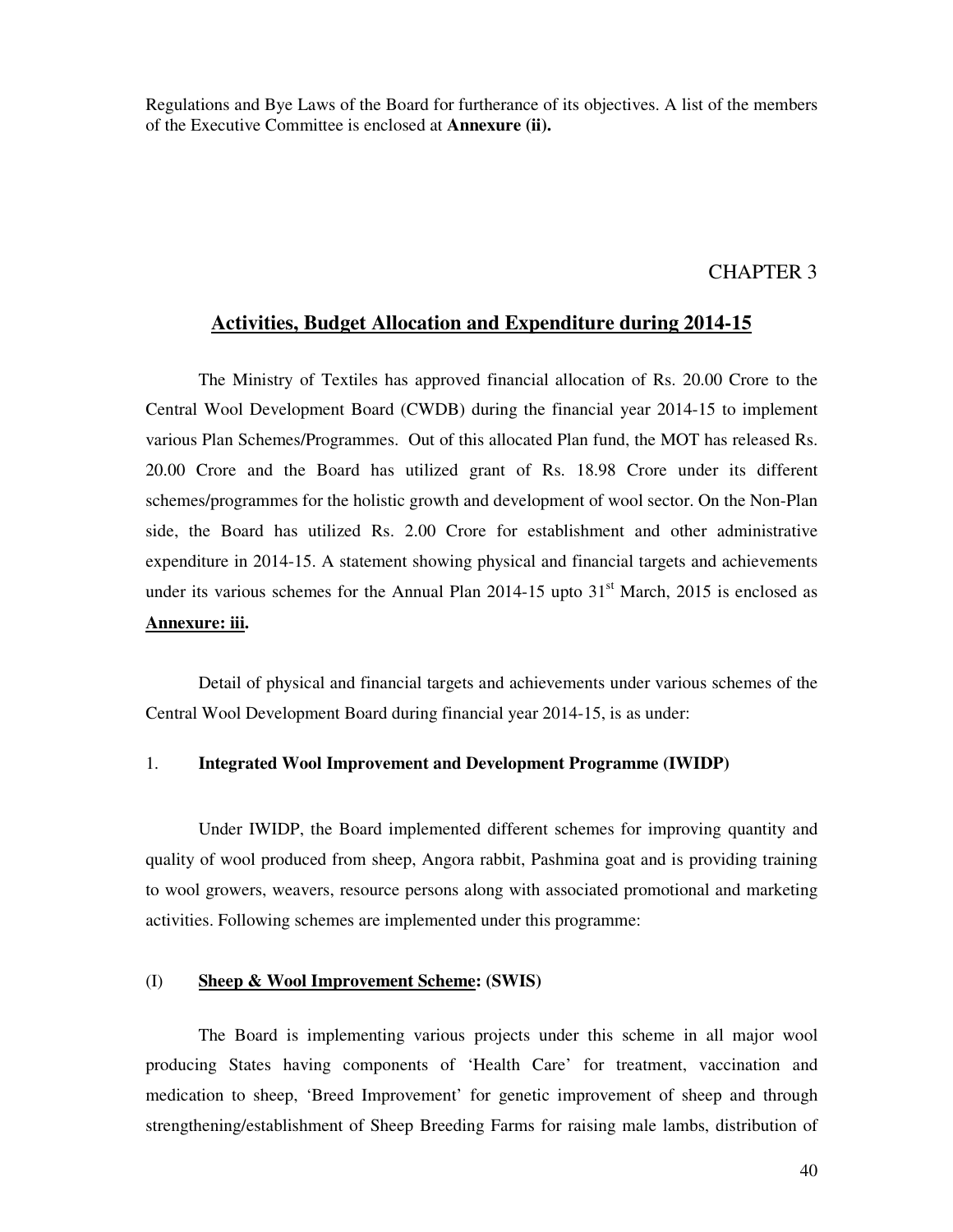stud Rams, Conducting Training Programmes for wool growers in latest techniques of sheep rearing activities, provide 'Feed Supplement' to eligible sheep (weak, pregnant/ breedable ewes) and 'Creation of Revolving Fund' for marketing of raw wool and to revitalize the state wool marketing federations/ corporations and optimum utilization of infrastructure available with them for this purpose.

 For the Annual Plan 2014-15, the Board had fixed target to benefit total 28.00 lakh sheep under different ongoing and new projects in all major wool producing States. During the year, the Board had utilized Rs. 6.46 Crore and covered 39.00 lakhs sheep (18.00 lakhs ongoing+ 21.00 lakh new Sheep) of Rajasthan, Uttarakhand, Maharasthra, U.P., A.P., J&K (Leh-Ladkah), H.P., Karnataka and Gujarat region. The Board had also provided feed supplement to 0.75 lakh sheep of Ladakh region.

### **(II) Pashmina Wool Development Scheme (PWDS):**

 Ladakh region of J. & K State produces the finest Pashmina wool in the world and due to excellent fiber properties, it falls under specialty fiber. The demand for Indian Pashmina wool as well as its products are very high in the international market. Pashmina goat rearing is the only source of income for the nomads living in the far flung area of Ladhak region of J. & K. State.

 Keeping in view the potential of the Pashmina wool production in country and its demand in the international market, CWDB has taken up this scheme on large scale during XII Plan to increase Pashmina Production, to increase income from Pashmina wool to the Pashmina rearers and to sustain their interest in this activity as a reliable means of livelihood with following components:

- Distribution of high quality Pashmina bucks for breed improvement.
- Assistance for foundation stock to expand in non traditional area
- Training programmes\ Breeders orientation\ Health camps
- Feed supplement to eligible Pashmina goats
- Assistance for creating Pashmina goat pens to protect animals/ flocks
- Assistance for providing portable tents, gumboots, torch, goggles to nomads
- Health Coverage (Medicines, vaccination, treatment & medical kit)
- Strengthening of existing Pashmina Fodder Banks & Breeding Farms
- Establishment of Pasture Farms on migratory routes.
- Distribution of improved Pashmina Combs
- R&D Project for Expansion of Pashmina Goat Rearing area in non-traditional areas (Kargil district)
- Up-gradation of existing Pashmina Dehairing Plant at Leh.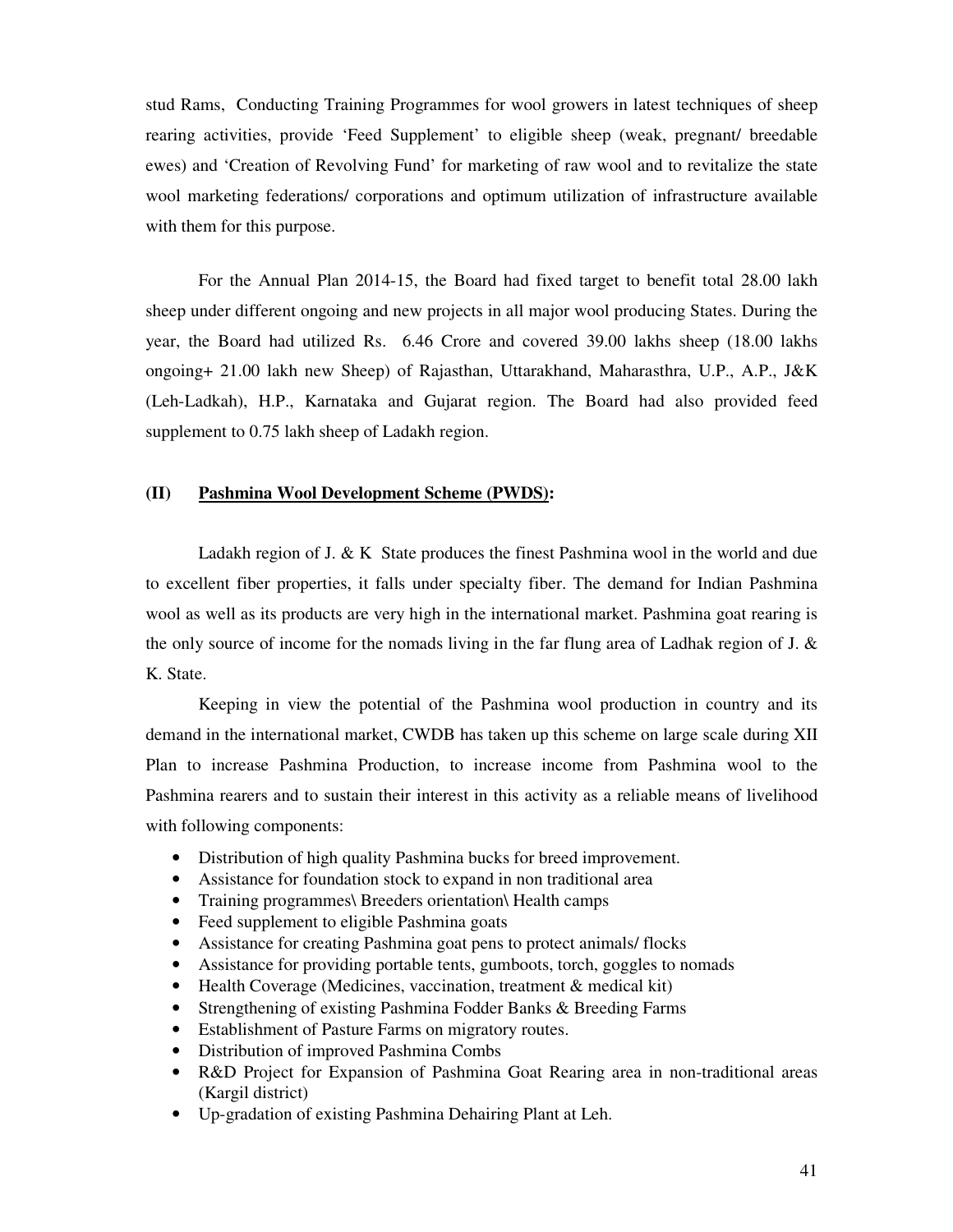During Annual Plan 2014-15, the Board had fixed target to benefit 2 lakhs pashmina goats, 800 Pashmina families and feed supplement to 40000 pashmina goats with financial outlay of Rs. 7.00 Crore. Accordingly, the Board has implemented two projects under this scheme in favour of Ladakh Autonomous Hill Development Council, Leh and Kargil districts of Ladakh region to benefit 800 pashmina wool growers (Nomads) families by covering 2 lakh Pashmina goats through above various components. The Board has also implemented one R&D project in favour of Sher-e-Kashmir University of Agriculture Science & Technology of Kashmir, Srinagar for Expansion of Pashmina Goat Rearing activity in non- traditional area of Kargil district and benefited 40,000 eligible pashmina goats under Feed Supplement component. The Board has fully utilized allocated fund of Rs. 7.04 Crore under this scheme during 2014-15.

### **(III) Angora Wool Development Scheme**

 The Board is implementing Angora Wool Development scheme in hilly areas of country to support Angora rearing activity among farmers by distribution of Angora rabbit among rearers as foundation stock along with necessary training, feed & nutrition support, supply of medicine, cages etc. The scheme has two activities : (i) Establishment of Mini Angora rabbit Farm (ii) Angora Rabbit Germplasm-cum-Processing and Training Center.

 For the Annual Plan 2014-15, the Board had fixed target to benefit 1500 Angora rabbit under different components of scheme with total financial allocation of Rs. 0.25 Crore. Against this target, the Board had utilized Rs. 0.08 Crore and covered 1200 angora rabbits in Manipur State under ongoing project.

#### **(IV). Human Resource Development & Promotional activities:**

 The Board had identified some areas for undertaking various training programmes in collaboration with various reputed Organizations/ Institutions/ Departments on: Farm management for sheep; Angora & Pashmina rearing, sheep shearing by machines, testing  $\&$ report writing and quality control/ assurance, wool grading & marketing, processing of wool and woolens products, latest weaving and designing techniques to weavers. The following activities are part of HRD & Promotional Activities:

• Organizing fairs and exhibitions of woollen products, seminar/workshops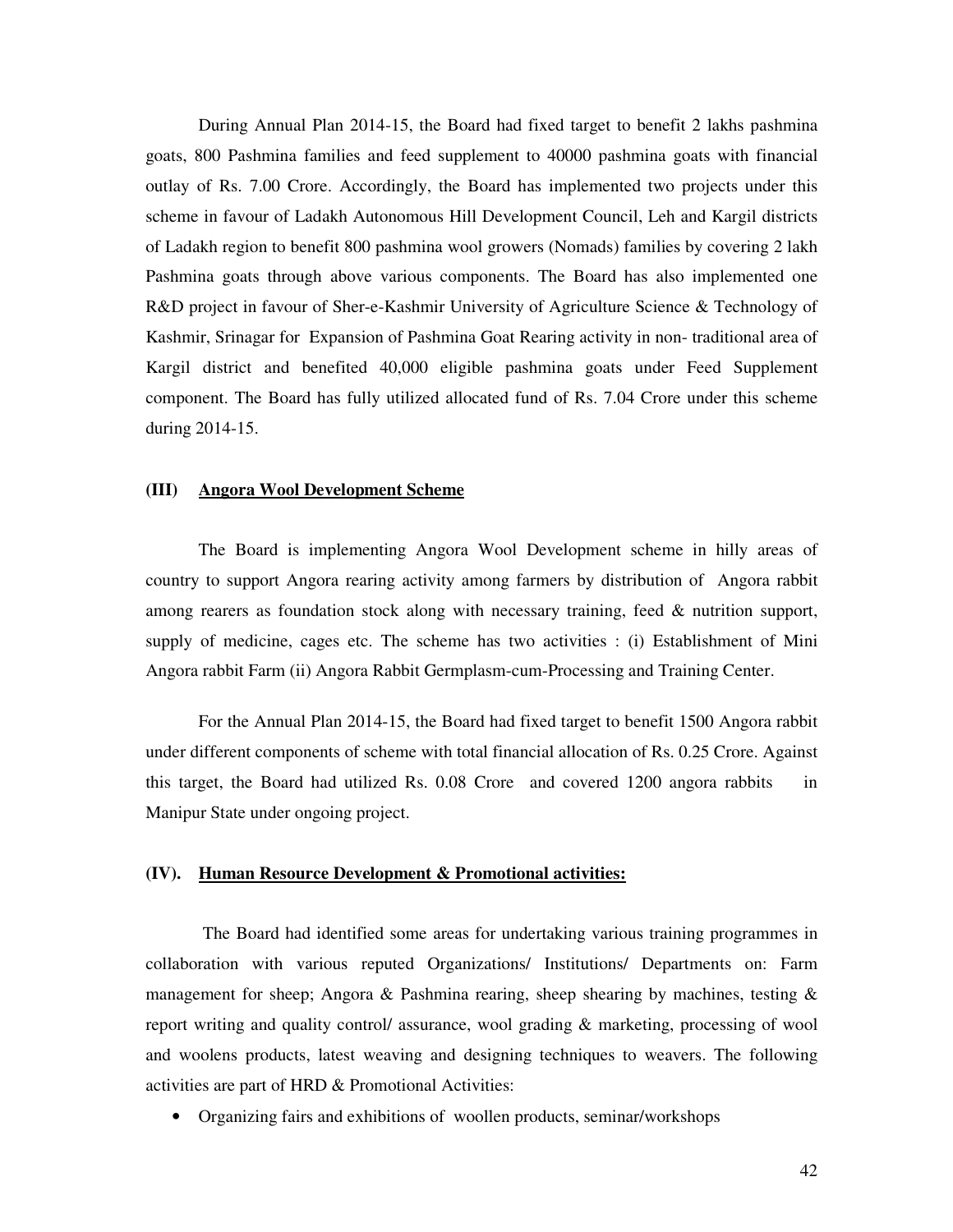- Publication of quarterly news magazine 'Wool Ways' & wool price bulletin
- R&D projects, Survey/Study, Consultancy and Publicity work.
- Short term Training programme for farmers/ breeders/ weavers.
- Strengthening wool testing laboratories.
- Running Weaving & Designing Training Centre (WDTC) at Kullu : The Board had established a WDTC in H.P. State to generates skill in the unemployed youth and upgradation of skill to the existing weavers by providing training in handloom weaving by conducting 4 months course on regular basis of 30 trainees per batch. Kullu area is famous for its traditionally designed woolen handloom products & lot of people are attached with this profession especially women.
- Operating Wool Testing Laboratory: Board is running a wool testing laboratory at Bikaner (Raj.) to provide testing facility for raw wool, woollen yarn and end product at the subsidized rates. Wool fiber has lot of variation by nature causing variation in the end product and required testing at every stage right from the selection of raw material to the finished product.

For the Annual Plan 2014-15, the Board proposed to organizing 7 Woolen Expos, imparting training to 200 persons and other promotional activities under this scheme with total financial allocation of Rs. 4.50 Crore. The Board has utilized the allocated fund of Rs. 3.90 Crore under this programme and imparted training to 204 resource persons, organized 3 Woollen Expos (Exhibition-cum-sale of woollen products) and published raw wool price bulletin, regularly. Running a Weaving & Designing Training Centre at Kullu and Wool Testing Centre at Bikaner.

### **2. Quality Processing of Wool and Woollen Scheme**

 The Board is implementing Quality Processing of Wool scheme for improving quality of raw wool, finishing of woolen products and value addition to wool and woolens products. Setting up Common Facility Centres (CFC) under this scheme attracts the spinners to modernize their obsolete and small yarn-manufacturing units. The project beneficiaries are State Wool Board/ Corporation/ Non-Governmental Organization/ Registered Societies/Private Entrepreneurs etc. engaged in processing of wool and woolens. Under this scheme, the agency has to bear the cost of land & building by their own resources. The CWDB provides grant under Non-Recurring Expenses for purchase of machineries & plants only required for setting up the Common Facility Centre (CFC). Recurring Expenditure shall be borne by the agency/association out of its own resources.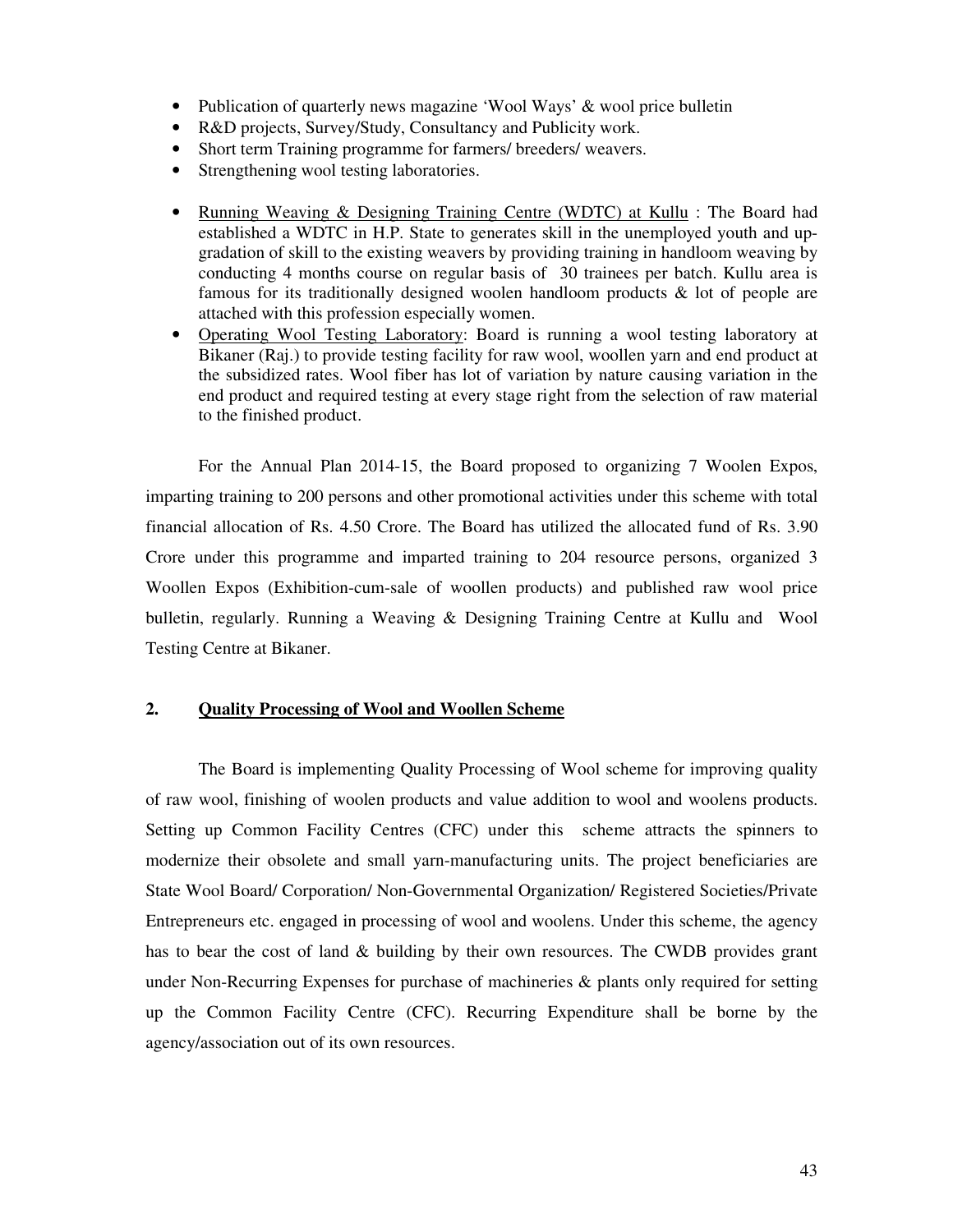For the Annual Plan 2014-15, the Board had fixed target to provide 42 Sheep Shearing Machine under Common Facility Center Scheme with total financial outlay of Rs. 0.75 Crore. The Board had sanctioned for Shearing Machines and utilized allocated fund of Rs. 0.75 Crore under establishing CFC during 2014-15.

### **3. Social Security Scheme for Sheep Breeders**

 The CWDB is implementing this scheme to benefit sheep breeders by providing life insurance coverage to them and their sheep flock by two plans (i) Sheep Insurance Scheme & (ii) Sheep Breeders Insurance Scheme:

### **(I). Sheep Insurance scheme**

 The basic objective of the Sheep Insurance scheme is to provide insurance cover to Sheep in the case of accident including fire, storm, flood, famine and diseases contracted or occurring during the period of the policy. The Sheep Insurance Plan is based on Livestock Insurance Scheme. Normal period of insurance is 12 months and maximum period shall be three years.

### **(II). Sheep Breeders Insurance scheme**

 The basic objective of the Sheep Breeders Insurance Scheme is to provide enhanced life insurance cover to sheep breeders in the case of natural death/ accidental death, total/partial disability.

During Annual Plan 2014-15, the Board had made target to cover 30,000 sheep breeders' & 50000 sheep with total financial allocation of Rs. 1.00 Crore. The Board had benefited 48,785 sheep breeders and utilized Rs. 75.00 lakhs under Sheep Breeders Insurance scheme during 2014-15.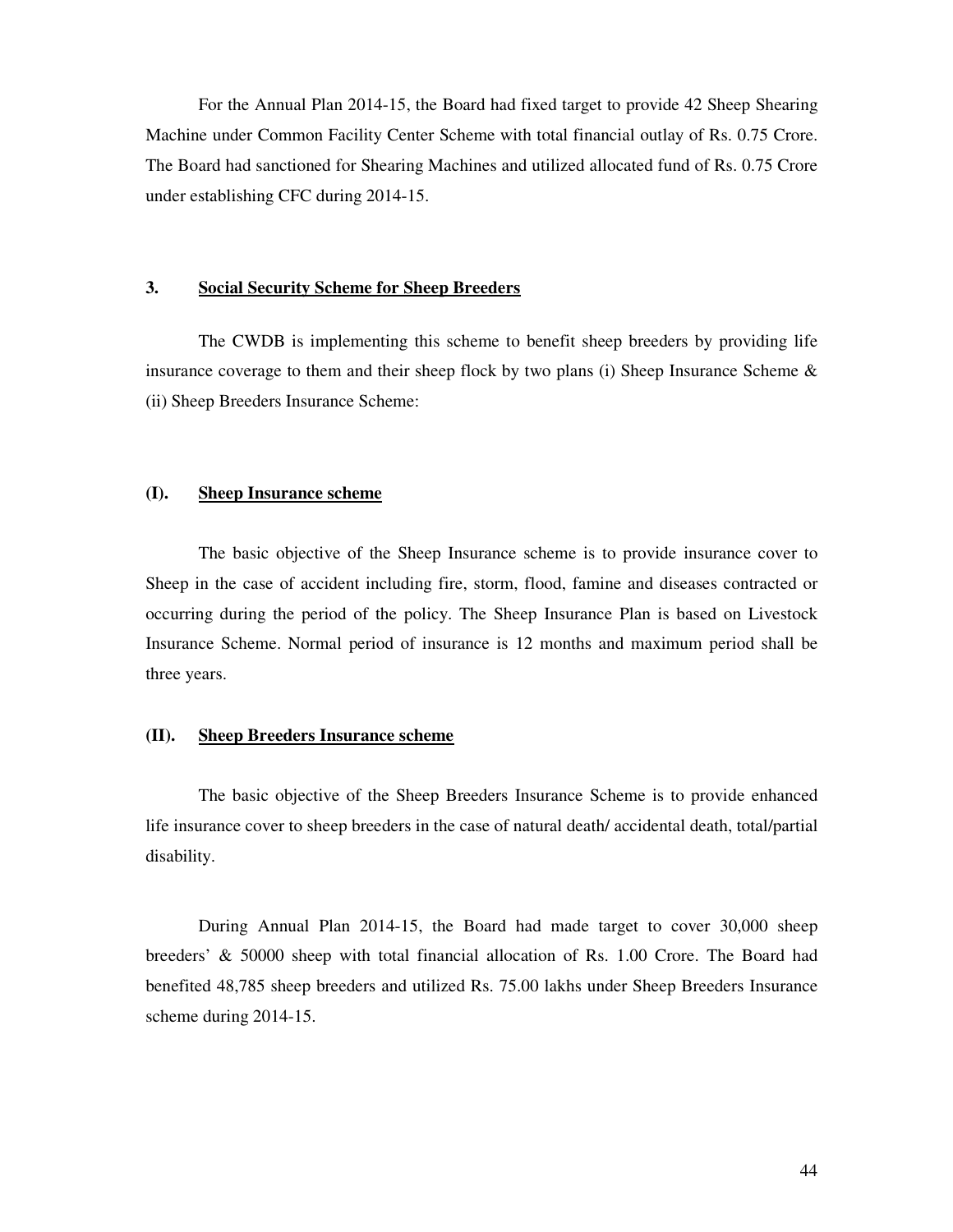Annexure –IV-i

## *List of the members of the Governing Body of the Central Wool Development Board*

| 1.  | Shri Jaswant Singh Bishnoi, Plot No. 147, Sector 7 Ext., Jodhpur                                                  | Chairman      |
|-----|-------------------------------------------------------------------------------------------------------------------|---------------|
| 2.  | Joint Secretary (Wool) Ministry of Textiles,<br>Govt. of Indai, Udyog Bhawan, NEW DELHI                           | Vice Chairman |
| 3.  | Joint Secretary, Deptt. of Animal Husbandry,<br>Ministry of Agriculture, Krishi Bhawan, NEW DELHI                 | Member        |
| 4.  | Textile Commissioner, Office of the Textile Commissioner<br>Ministry of Textiles, Govt. of India, MUMBAI. 400 020 | Member        |
| 5.  | Deputy Secretary/Director (Finance), Ministry of Textiles,<br>Govt. of India, Udyog Bhawan, NEW DELHI             | Member        |
| 6.  | Director (Industry & VSE), Planning Commission,<br>Govt. of India, Yojana Bhawana, NEW DELHI                      | Member        |
| 7.  | Director, Indian Institute of Carpet Technology,<br>BHADOHI, U.P. 221 401                                         | Member        |
| 8.  | Director, Animal Husbandry Deptt., Govt. of Rajasthan<br>Gandhi Nagar, Tonk Road, JAIPUR (Rajasthan)              | Member        |
| 9.  | Director, Animal Husbandry Deptt., Govt. of Tamilnadu,<br>Chennai. Tamilnadu                                      | Member        |
| 10. | Director, Animal Husbandry Deptt., Govt. of A.P.,<br>HYDERABAD, Andhra Pradesh                                    | Member        |
| 11. | Additional Secretary, Animal Husbandry Deptt.,<br>Govt. of Uttaranchal, DEHRADUN, Uttarakhand.                    | Member        |
| 12. | Managing Director, Gujarat Sheep & Wool Development<br>Corp. Ltd., Udyog Bhawan, Sector-11, GANDHI NAGAR          | Member        |
| 13. | Managing Director, J. & K. State Sheep & Sheep Product<br>Development Board, Bari Brahmana, JAMMU, 181 133        | Member        |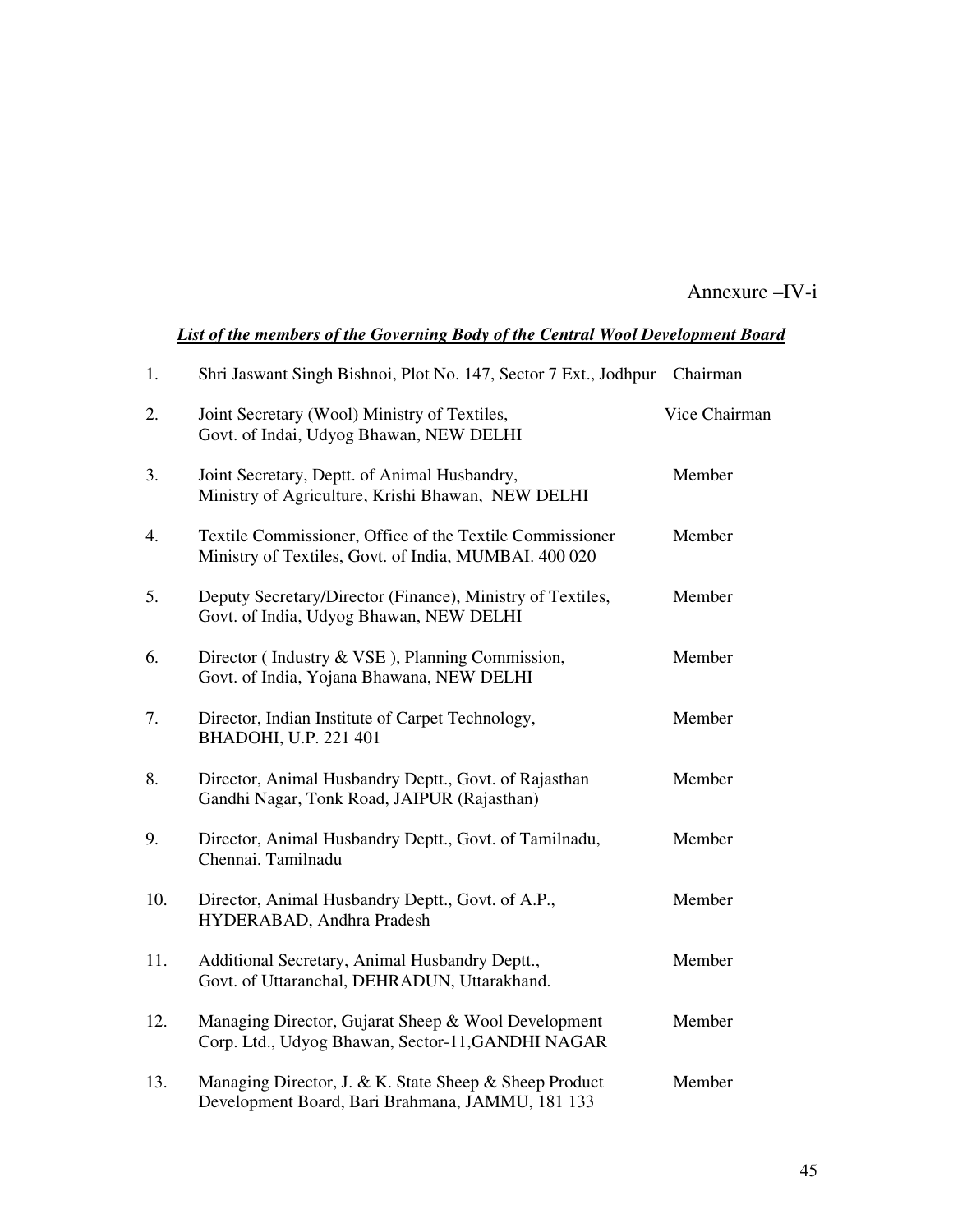| 14. | Managing Director, U.P. Livestock Development Board,<br>Lucknow. (Uttar Pradesh)                                  | Member                  |
|-----|-------------------------------------------------------------------------------------------------------------------|-------------------------|
| 15. | General Manager, H.P. State Cooperative Wool Procurement<br>& Marketing Federation Ltd., Kasumpti, Shimla, (H.P.) | Member                  |
| 16. | Director, Wool Research Association, Akbar Camp Road,<br>Sandoz Baug, Kolshet Road, THANE (Mumbia)                | Member                  |
| 17. | Director, Central Sheep & Wool Research Institute,<br>Avikanagar, Teh. Malpura, Via.: JAIPUR (Rajasthan)          | Member                  |
| 18. | Executive Director, Wool & Woollen Export Promotion<br>Council, Barakhamba Road, NEW DELHI 110 001                | Member                  |
| 19. | Executive Director, Carpet Export Promotion Council,<br>Opp. Army Hospital Research & Referral, NEW DELHI-057     | Member                  |
| 20. | Secretary General, Indian Woollen Mills Federation,<br>Churchgate Chamber, 5th New Marine Lines, MUMBAI-20        | Member                  |
| 21. | Executive Director, Central Wool Development Board,<br>Jodhpur.                                                   | <b>Member Secretary</b> |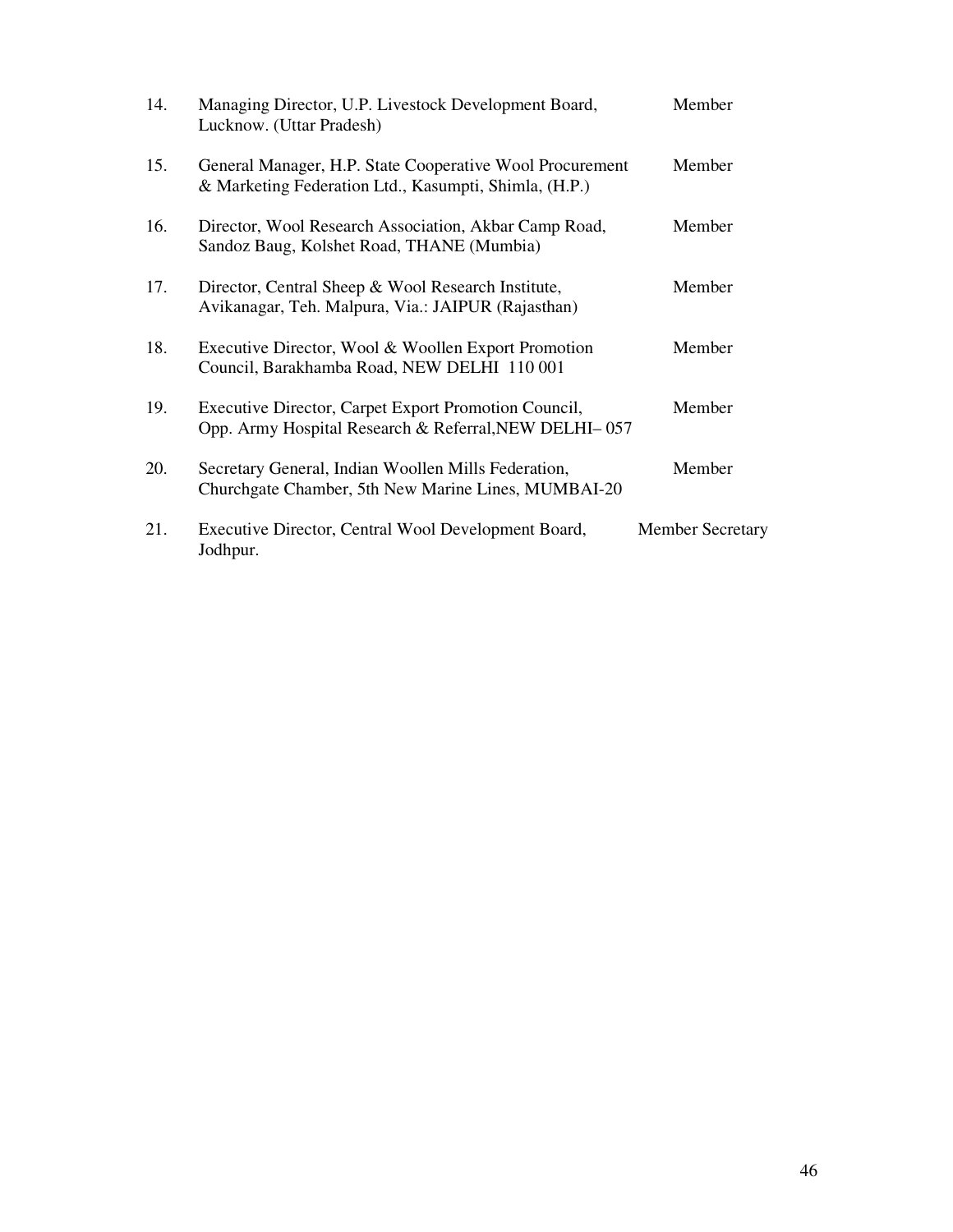Annexure –IV- ii

### **List of Executive Committee members of the CWDB during 2014**

- i). The Joint Secretary (Wool) & Chairman, Executive Committee, Ministry of Textiles, Govt. of India, Udyog Bhawan, New Delhi.
- ii) The Textile Commissioner, Post Bag No. 11500, New C.G.O. Building, 48, New Marine Lines, MUMBAI.
- iii) The Dy. Secretary/ Director (Finance), Ministry of Textiles, Govt. of India, Udyog Bhawan, New Delhi.
- iv) The Director (Industry & VSE), Planning Commission, Govt. of India, Yojana Bhawan, New Delhi.
- v) The Director, Animal Husbandry Deptt., Govt. of Rajasthan, Tonk Road, JAIPUR.
- vi) The Director, Central Sheep & Wool Research Institute (ICAR), Avikanagar, Teh.: Malpura, Distt.: Tonk, Via.: JAIPUR, Rajasthan.
- vii) The Director, Wool Research Association, Akbar Camp Road, Sandoz Baug, Kolshet Road, THANE. (Mumbai)
- viii) The Secretary General, Indian Woollen Mills Federation (IWMF), Mumbai.
- ix) The Executive Director & Member Secretary, Central Wool Development Board, JODHPUR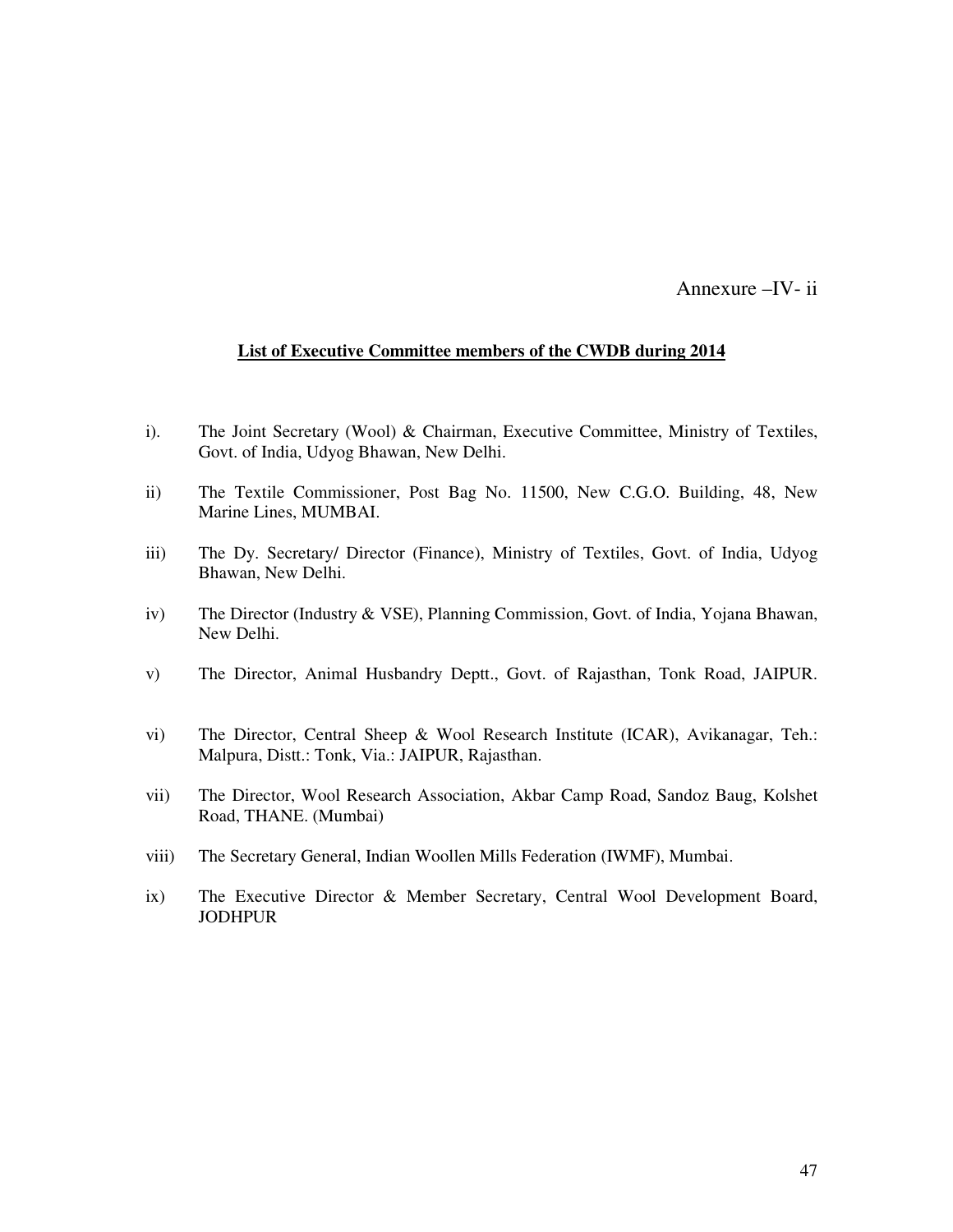## Annexure –IV- iii

## **Physical & Financial Targets and Achievements during Annual Plan 2014-15 Central Wool Development Board, Jodhpur**

(Rs. in Crore)

| S            | Name of                                  |                                      | <b>Targets 2014-15</b>           |                      | <b>Achievements</b><br>$(upto 31-03-2015)$ |               |
|--------------|------------------------------------------|--------------------------------------|----------------------------------|----------------------|--------------------------------------------|---------------|
| N            | <b>Scheme</b>                            | Unit                                 | <b>Physical</b>                  | <b>Financ</b><br>ial | <b>Physical</b>                            | Finan<br>cial |
| I            | <b>Integrated Wool Improvement &amp;</b> |                                      |                                  |                      |                                            |               |
|              |                                          | <b>Development Programme (IWIDP)</b> |                                  |                      |                                            |               |
| $\mathbf{A}$ | Sheep & Wool                             | No. of sheep                         | 28 lakh (10                      |                      | 39 lakh (21                                |               |
|              | Improvement                              | & Feed                               | $New + 18 On$                    |                      | $New + 18 On$                              |               |
|              | <b>Scheme</b>                            | <b>Supplement</b>                    | going sheep,                     | 6.50                 | going sheep,                               | 6.46          |
|              | (SWIS)                                   | (FS)                                 | FS to 75,000                     |                      | FS to 75,000                               |               |
|              |                                          |                                      | sheep                            |                      | sheep                                      |               |
| B            | Pashmina                                 | No. of                               |                                  |                      | 2 lakh                                     |               |
|              | <b>Wool</b>                              | Pashmina &<br>Feed                   | 2 lakh                           | 7.00                 | pashmina,<br>800 families,                 | 7.04          |
|              | <b>Development</b><br><b>Scheme</b>      | <b>Supplement</b>                    | pashmina, 800<br>families, FS to |                      | FS to 40,000                               |               |
|              | (PWDS)                                   | (FS)                                 | 40,000 goats                     |                      | goats                                      |               |
|              |                                          |                                      |                                  |                      |                                            |               |
| $\mathbf C$  | <b>Angora Wool</b>                       |                                      | 1,500 (1200                      |                      |                                            |               |
|              | <b>Development</b>                       | No. of angora                        | Ongoing + 300                    | 0.25                 | 1,200 On<br>going angora                   | 0.08          |
|              | <b>Scheme</b>                            | rabbits                              | New) angora                      |                      | rabbits                                    |               |
|              | (AWDS)                                   |                                      | rabbits                          |                      |                                            |               |
| D            | Human                                    | Training,                            |                                  |                      |                                            |               |
|              | <b>Resource</b>                          | Woollen                              | 200 Trainees,                    |                      |                                            |               |
|              | <b>Development</b>                       | Expo,                                | 7 Expos & 3                      |                      | <b>204 Trainees</b>                        |               |
|              | & Promotional<br><b>Activities</b>       | <b>Promotional</b>                   | Labs up-                         | 4.50                 | 3 Expos                                    | 3.90          |
|              |                                          | Activities,<br><b>Up-gradation</b>   | gradation                        |                      |                                            |               |
|              |                                          | of Labs.                             |                                  |                      |                                            |               |
| $\mathbf{I}$ | <b>Quality Processing of Wool</b>        |                                      |                                  |                      |                                            |               |
| $\mathbf{A}$ | <b>CFC for Wool</b>                      | Common                               | 42 Sheep                         |                      | 46 Sheep                                   |               |
|              | Processing                               | <b>Facility</b>                      | <b>Shearing</b>                  | 0.75                 | <b>Shearing</b>                            | 0.75          |
|              | <b>Facilities</b>                        | Centre (CFC)                         | <b>Machines</b>                  |                      | <b>Machines</b>                            |               |
| Ш            | <b>Social Security Scheme</b>            |                                      |                                  |                      |                                            |               |
| $\mathbf{A}$ | <b>Sheep</b>                             | No. of sheep                         | 30,000                           | 0.75                 | 48,785                                     | 0.75          |
|              | <b>Breeders</b>                          | breeders                             | shepherds                        |                      | shepherds                                  |               |